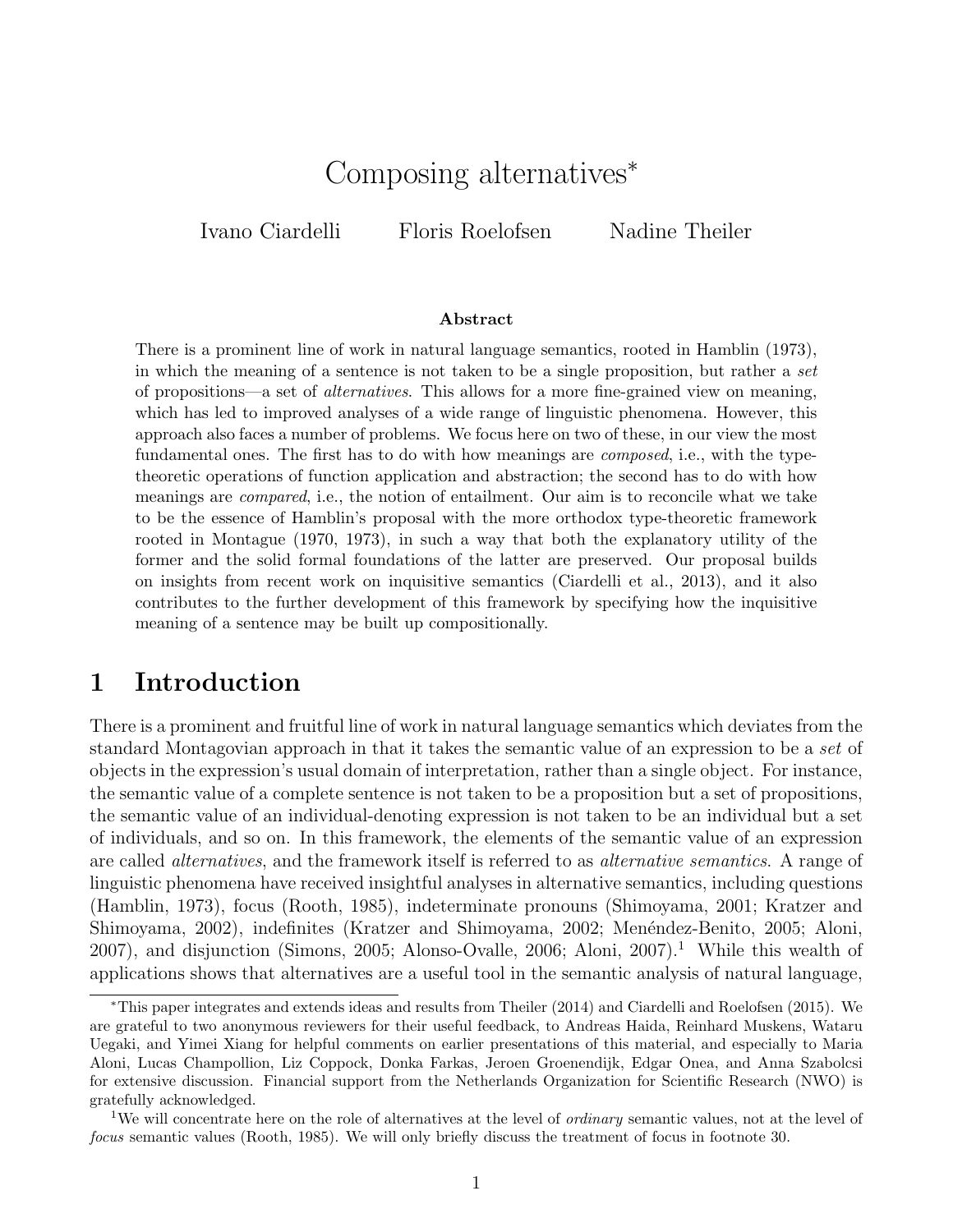

Figure 1: Overview of the paper.

the move from the orthodox type-theoretic framework to an alternative-based one also raises some fundamental issues. In this paper, we will be concerned with two of these issues, in our opinion the most basic ones. The first issue, which we will refer to as the *compositionality issue*, has to do with the fact that in alternative semantics, meanings can no longer be composed by means of the standard type-theoretic operations of function application and abstraction. The second, which we will refer to as the *entailment issue*, has to do with the fact that meanings in alternative semantics can no longer be compared by means of the standard type-theoretic notion of entailment. Both problems concern very fundamental features of the semantic framework, and moreover, as we shall see, neither of them has a straightforward direct solution.

We will examine why these problems arise. Our diagnosis will be that it is not the presence of alternatives per se that is to be held responsible, but rather some specific features of the architecture of alternative semantics. For two such features we will argue that they are not essential for the utility of the framework, and we will show how making different architectural choices results in a framework in which the observed problems do not arise.

While the general aim of this paper is to reconcile alternative-based semantic theories developed in the Hamblin tradition with the more orthodox type-theoretic framework rooted in Montague's work, it also contributes to a more recent and more specific line of work, namely that of developing the framework of inquisitive semantics (Ciardelli et al., 2013, 2015, among others). Namely, while previous work on inquisitive semantics has laid out a formal notion of sentence meaning that is more fine-grained than the standard truth-conditional notion—comprising both informative and inquisitive content—it has not been specified in much detail how the meaning of a sentence, construed in this more fine-grained way, is to be composed from the meanings of the words that it consists of. This open issue is addressed here; the framework that we will end up with is a fully compositional inquisitive semantics.

We will arrive at this result in two steps, which are summarized in Figure 1. Our point of departure is a Hamblin-style alternative semantics (in the upper left quadrant of the figure). In the first step, marked as  $(1)$  in the diagram, we will give up a certain feature of alternative semantics, namely the assumption that all expressions denote sets of objects in their usual domain of interpretation. Rather, we will assume that this is only the case for sentences. This step will lead us to a framework that we call *possibility semantics*, in which one of the issues mentioned above,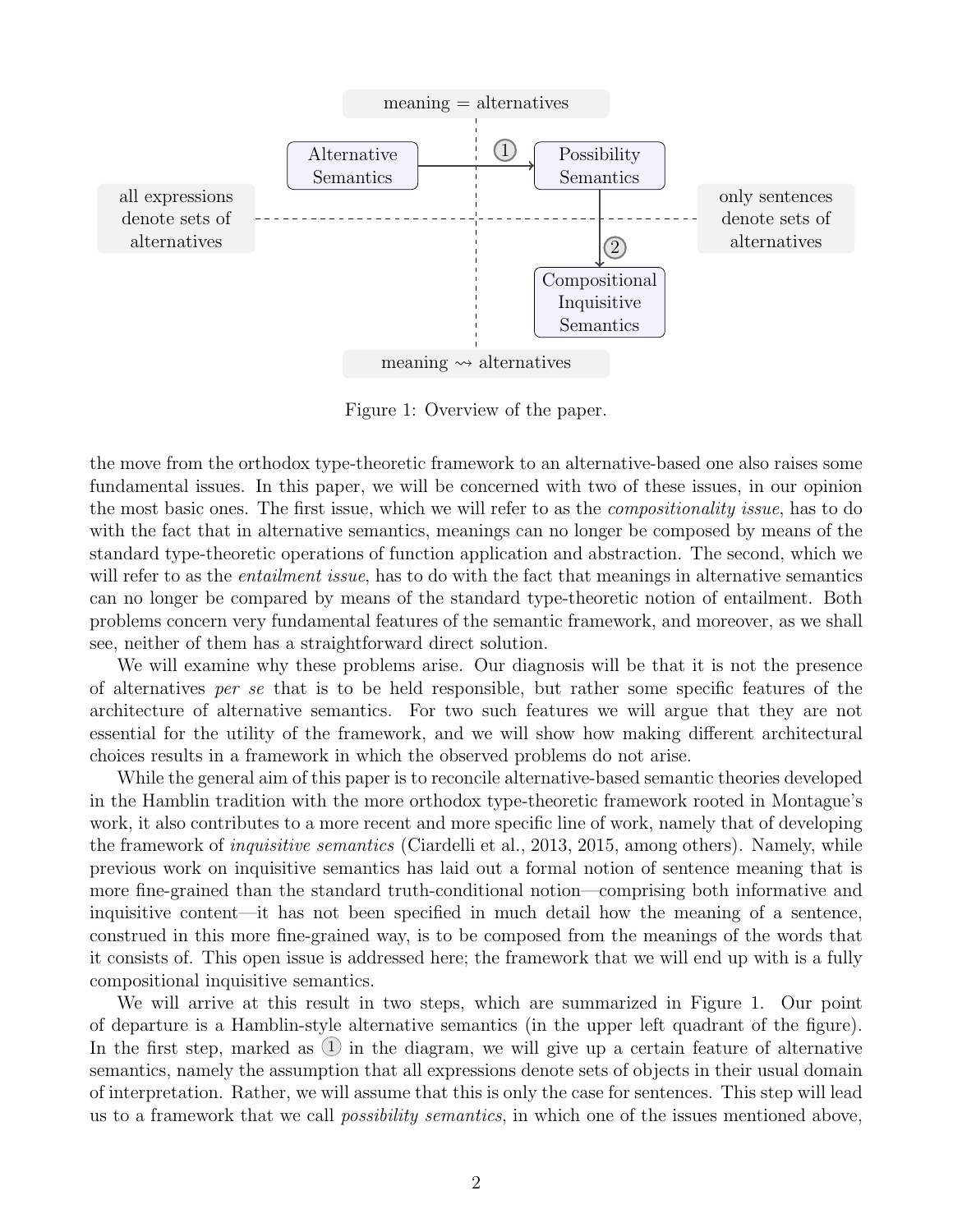namely the compositionality issue, is avoided. This means that, in this framework, meanings can be composed by means of the standard type-theoretic operations.

In the second step, marked as  $(2)$  in the diagram, we will move from possibility semantics to a compositional inquisitive semantics. This will amount to giving up another feature of alternative semantics, namely the assumption that the meaning of a sentence is identical with the set of alternatives it generates. Instead, we will adopt the weaker assumption that the meaning of a sentence *determines* the set of alternatives that it generates, without necessarily being identical to it. This second step solves the entailment issue: in the resulting framework meanings can again be compared by means of the standard type-theoretic notion of entailment. Thus, in the compositional inquisitive semantics that we propose neither of the initial problems arises.

The paper has a straightforward structure: Section 2 is concerned with the compositionality issue (step  $(1)$ ), Section 3 with the entailment issue (step  $(2)$ ), and Section 4 concludes.

## 2 Compositionality

In the standard type-theoretic semantic framework, the semantic value of an expression  $\alpha$  of type  $\tau$  (notation:  $\alpha : \tau$ ) relative to an assignment g is an object  $\|\alpha\|_q$  in the corresponding domain  $D_{\tau}$ , where the basic types e, t, and s correspond to primitive domains of individuals, truth-values and possible worlds, respectively, and a derived type  $\langle \sigma, \tau \rangle$  corresponds to the domain  $D_{\langle \sigma,\tau \rangle} = \{f \mid f : D_{\sigma} \to D_{\tau}\}\$ of functions from objects of type  $\sigma$  to objects of type  $\tau$ . This setup allows us to compose meanings through the basic type-theoretic operations of function application and abstraction:

- (1) Function Application: if  $\alpha$ : $\langle \sigma, \tau \rangle$  and  $\beta$ :  $\sigma$  then  $[\![\alpha(\beta)]\!]_g = [\![\alpha]\!]_g([\![\beta]\!]_g) \in D_{\tau}$ <br>(2) Abstraction: if  $\alpha$ :  $\tau$  and  $x$ :  $\sigma$  then  $[\![\lambda x.\alpha]\!]_g$  is the function mapping any  $x \in D_{\tau}$
- **Abstraction:** if  $\alpha : \tau$  and  $x : \sigma$  then  $[\![\lambda x.\alpha]\!]_g$  is the function mapping any  $x \in D_{\sigma}$  to  $[\![\alpha]\!]_{g[x \mapsto x]}$ In the meta-language we will use  $\lambda x.\llbracket \boldsymbol{\alpha} \rrbracket_{g[\boldsymbol{x} \mapsto x]}$  as a shorthand description of this function.<sup>2</sup>

By contrast, in alternative semantics the semantic value  $\|\alpha\|_q$  of an expression  $\alpha : \tau$  is no longer a single object in  $D_{\tau}$ , but rather a set of such objects:  $[\![\boldsymbol{\alpha}]\!]_g \subseteq D_{\tau}^3$ . As a consequence, meanings can no longer be composed by means of the standard type-theoretic operations. Let us see why.

## 2.1 Composition in alternative semantics

#### 2.1.1 Function application

First consider the operation of function application. Suppose  $\alpha$  is an expression of type  $\langle \sigma, \tau \rangle$  and β an expression of type  $\sigma$ . In alternative semantics, we have that  $[\![\boldsymbol{\alpha}]\!]_g \subseteq D_{\langle \sigma,\tau \rangle}$  and  $[\![\boldsymbol{\beta}]\!]_g \subseteq D_{\sigma}$ .

<sup>2</sup>Our general typographic convention is to use boldface for expressions in the object language ('logical form'), and the standard font for meta-language descriptions of semantic objects.

<sup>&</sup>lt;sup>3</sup>In some work on alternative semantics, the types that are assigned to expressions are systematically adapted: expressions that are usually taken to be of type  $\tau$  are now rather taken to be of type  $\langle \tau, t \rangle$  (see, e.g., Shan, 2004; Novel and Romero, 2010). The usual correspondence between the type of an expression and its semantic value is then preserved. In other work, the usual types are preserved: expressions that are usually taken to be of type  $\tau$  are still taken to be of type  $\tau$  (see, e.g., Kratzer and Shimoyama, 2002; Alonso-Ovalle, 2006). In this case, the correspondence between the type of an expression and its semantic value changes: the semantic value of an expression of type  $\tau$  is no longer a single object in  $D_{\tau}$ , but rather a set of such objects. The choice between these two options seems immaterial; for concreteness we assume the second, but our arguments do not hinge on this assumption.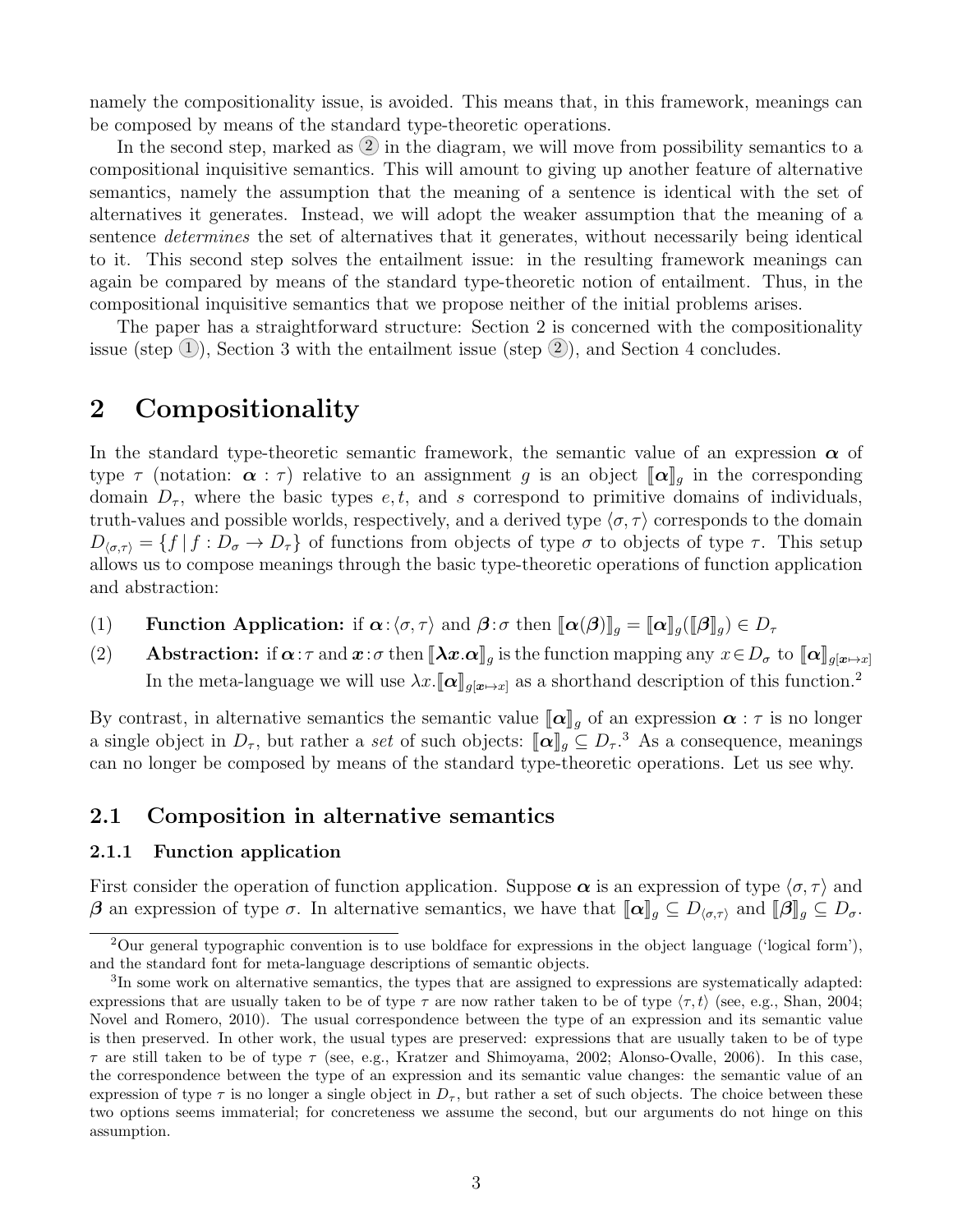Now suppose we want to compute the meaning of  $\alpha(\beta)$ . We can no longer obtain  $\alpha(\beta)|_q$  by simply applying  $[\![\boldsymbol{\alpha}]\!]_g$  to  $[\![\boldsymbol{\beta}]\!]_g$ , because  $[\![\boldsymbol{\alpha}]\!]_g$  is not a single function from  $D_{\sigma}$  to  $D_{\tau}$ , but a set of such functions. Thus, the type-theoretic rule of function application cannot be used to compute  $[\![\boldsymbol{\alpha}(\boldsymbol{\beta})]\!]_q.$ 

Instead,  $\llbracket \boldsymbol{\alpha} \rrbracket_q$  is now a set of functions from objects of type  $\sigma$  to objects of type  $\tau$ . Since  $\llbracket \boldsymbol{\beta} \rrbracket_q$ is a set of objects of type  $\sigma$ , what we can naturally do is apply each function  $f \in [\![\boldsymbol{\alpha}]\!]_g$  to each object  $d \in [\![\beta]\!]_q$ . The set of all objects  $f(d)$  obtained in this way is a subset of  $D_{\tau}$ , and thus a suitable semantic value for  $\alpha(\beta)$ . This operation, known as *pointwise function application*, is indeed taken to be the fundamental composition rule in alternative semantics.

## (3) Pointwise function application: if  $\alpha$  :  $\langle \sigma, \tau \rangle$  and  $\beta$  :  $\sigma$ then  $\alpha(\boldsymbol{\beta}) : \tau$  and  $\llbracket \alpha(\boldsymbol{\beta}) \rrbracket_q = \{ f(d) \mid f \in \llbracket \boldsymbol{\alpha} \rrbracket_q \text{ and } d \in \llbracket \boldsymbol{\beta} \rrbracket_q \}$

However, this rule has an important drawback. In computing the meaning of a complex expression  $\alpha(\beta)$  using pointwise function application, the functor  $\alpha$  only has access to each alternative for  $\beta$ in isolation; it does not have access to the whole set at once. This is problematic because, in fact, many functors in natural language do need access to the whole set of alternatives introduced by their argument at once. Take for instance negation. The standard treatment of sentential negation in alternative semantics is as follows (see, e.g., Kratzer and Shimoyama, 2002):

(4)  $[\text{not } \beta]_g = {\text{tr} \beta]_g}$  where  ${\text{tr} \beta]_g$  denotes the set-theoretic complement of  ${\text{tr} \beta]_g}$ 

To determine  $\bigcup_{s} [\beta]_g$ , not clearly needs access to all the alternatives for  $\beta$  at once. This result is impossible to obtain by associating position with a set of objects  $[\text{not}]$   $\subset D$ . is impossible to obtain by associating negation with a set of objects  $[\![\text{not}]\!]_g \in D_{\langle st, st \rangle}$  and letting them combine with the alternatives for  $\beta$  by pointwise function application. Thus, negation needs to be treated *syncategorematically*, that is, by means of a tailor-made rule in the grammar.

This problem is not confined to a few exceptional cases: in fact, the class of operators that need access to the whole set of alternatives for their argument includes virtually all operators that are interesting from an alternative semantics perspective: modals (e.g., Simons, 2005; Aloni, 2007), conditionals (e.g., Alonso-Ovalle, 2006), unconditionals (Rawlins, 2008), exclusive strengthening operators (e.g., Men´endez-Benito, 2005; Alonso-Ovalle, 2006; Roelofsen and van Gool, 2010), existential and universal closure operators (e.g., Kratzer and Shimoyama, 2002), and questionembedding verbs. Adopting pointwise function application as our fundamental composition rule implies that none of these operators can be given a meaning of their own. Instead, they all have to be treated by means of tailor-made, syncategorematic composition rules. Clearly, this is undesirable: we would like our grammar to contain only a few, general composition rules, and we would like the contribution of a specific linguistic item to be derivable from its lexical meaning, based on these general rules.

#### 2.1.2 Abstraction

Now let us consider abstraction. Suppose  $\alpha : \tau$  contains a variable  $x : \sigma$ , and suppose we want to abstract over x to obtain an expression  $\lambda x.\alpha$  of type  $\langle \sigma, \tau \rangle$ . This is an operation that is often used in semantics, typically (though not exclusively) in order to deal with quantification. What semantic value should we assign to  $\lambda x.\alpha$ ? We cannot apply the standard abstraction rule, which would identify  $[\![\boldsymbol{\lambda}\boldsymbol{x}.\boldsymbol{\alpha}]\!]_g$  with the function mapping every  $x \in D_{\sigma}$  to  $[\![\boldsymbol{\alpha}]\!]_g_{[\![\boldsymbol{x} \mapsto x]}$ . For, that would be a function from  $D_{\sigma}$  to subsets of  $D_{\tau}$ . What we need for  $[\![\lambda x.\alpha]\!]_g$  is a different object, namely, a set of functions from  $D_{\sigma}$  to  $D_{\tau}$ , since we want that  $[\![\lambda x.\alpha]\!]_g \subseteq D_{\langle \sigma,\tau\rangle}$ . Thus, standard abstraction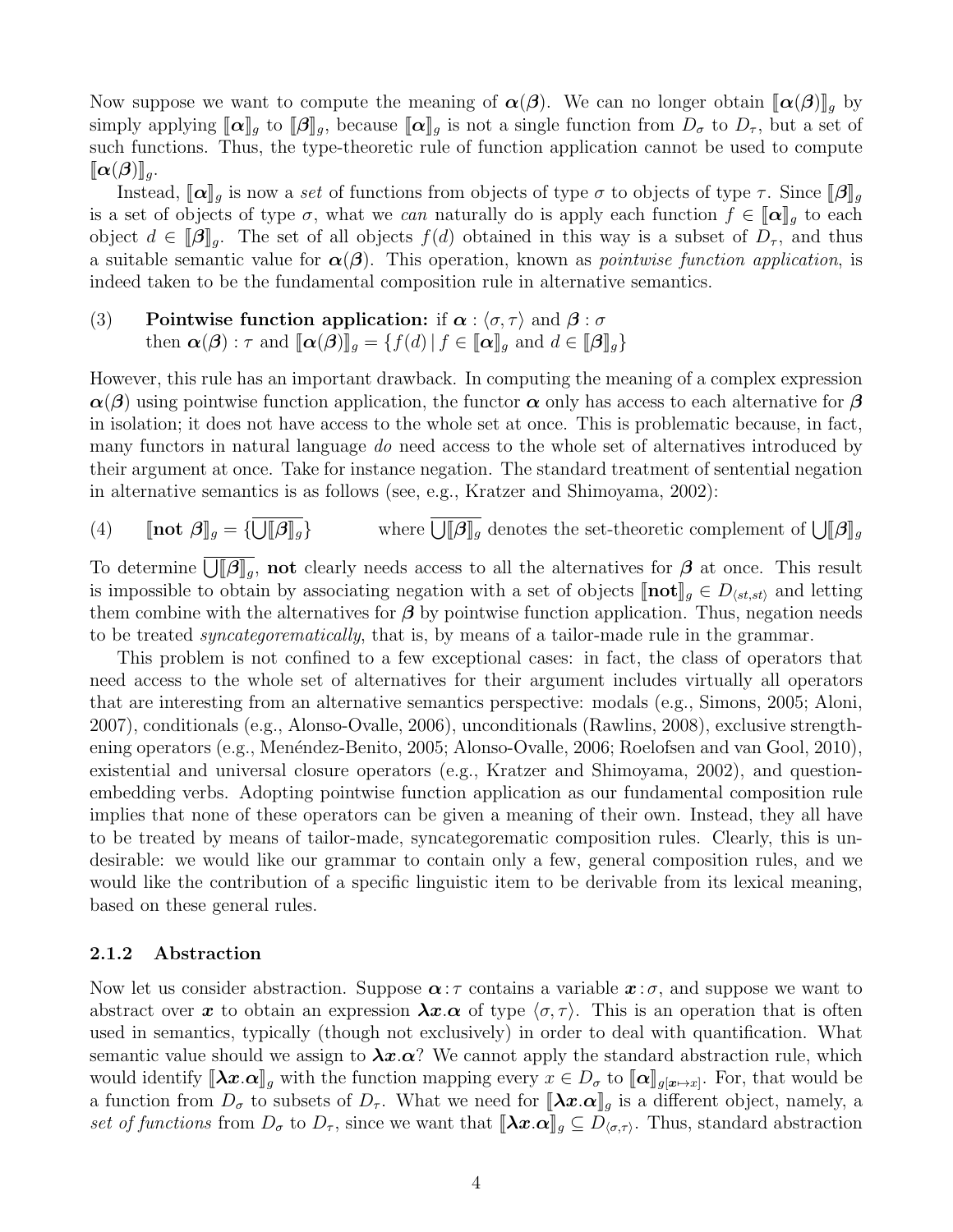cannot be applied in alternative semantics.

What is more, there does not seem to be a straightforward way of defining a different abstraction rule for alternative semantics that would yield correct results. A natural candidate for such a rule was suggested by Hagstrom (1998) and later adopted by Kratzer and Shimoyama (2002). Shan (2004), however, pointed out that this proposal, combined with the standard techniques for quantification and binding, leads to wrong empirical predictions. He furthermore argued that it is impossible to obtain the right set of functions in a principled way, and that an alternative-based notion of meaning therefore calls for a variable-free approach to meaning composition (Szabolcsi, 1987; Jacobson, 1999), which does entirely without abstraction. Novel and Romero (2010) argue that the cases which Shan deemed problematic could in fact be dealt with by enriching the underlying type theory with a new basic type for assignments for  $e$ -type variables,<sup>4</sup> and making certain assumptions about the meaning of wh-items. Charlow (2014), however, argues that Novel and Romero's strategy still encounters problems.

We will not directly enter the debate on this front, in the sense that, unlike Shan, we will not depart from lambda abstraction and, unlike Novel and Romero, we will not try to extend classical alternative semantics in a way that allows for an alternative-friendly abstraction rule. Instead, we will take a more conservative approach, and ask whether it is at all necessary to depart from the standard, i.e., non-pointwise abstraction mechanism. Indeed, we will show that it isn't, provided that the basic architecture of the framework is adapted in certain ways. In the resulting framework, the cases deemed problematic by Shan and others will turn out to be unproblematic.

### 2.2 Possibility semantics

In our view, the feature of alternative semantics that is responsible for its empirical success is the fact that sentences are taken to express sets of propositions, rather than single propositions. This yields a notion of sentence meaning that is more structured than the standard, truth-conditional notion, and this extra structure seems to play a key role in a range of linguistic phenomena.

However, alternative semantics does not just assume that sentences express sets of propositions: it goes on to assume that *every expression* denotes a set of objects in its usual domain of interpretation. As we have seen, this stronger assumption forces us to depart from the standard composition rules.

There does not seem to be any particular conceptual motivation for the assumption that every expression denotes a set of objects. Moreover, in linguistic applications of the framework the assumption does not seem essential, as we will show in a moment for some concrete cases. Most importantly, if we discharge this stronger assumption, then it becomes apparent that the remaining, more fundamental assumption, i.e., that sentences express sets of propositions, is perfectly compatible with the standard type-theoretic operations of meaning composition. We will demonstrate this by laying out a framework that is based on the following three assumptions:

- 1. the semantic value of a complete sentence is a set of propositions;
- 2. the semantic value of an expression of type  $\tau$  is a single object in  $D_{\tau}$ ;
- 3. the fundamental composition rules are the standard type-theoretic ones.

<sup>4</sup>Novel and Romero attribute this strategy to Poesio (1996); a very similar approach was taken in Rooth (1985) to compose focus semantic values.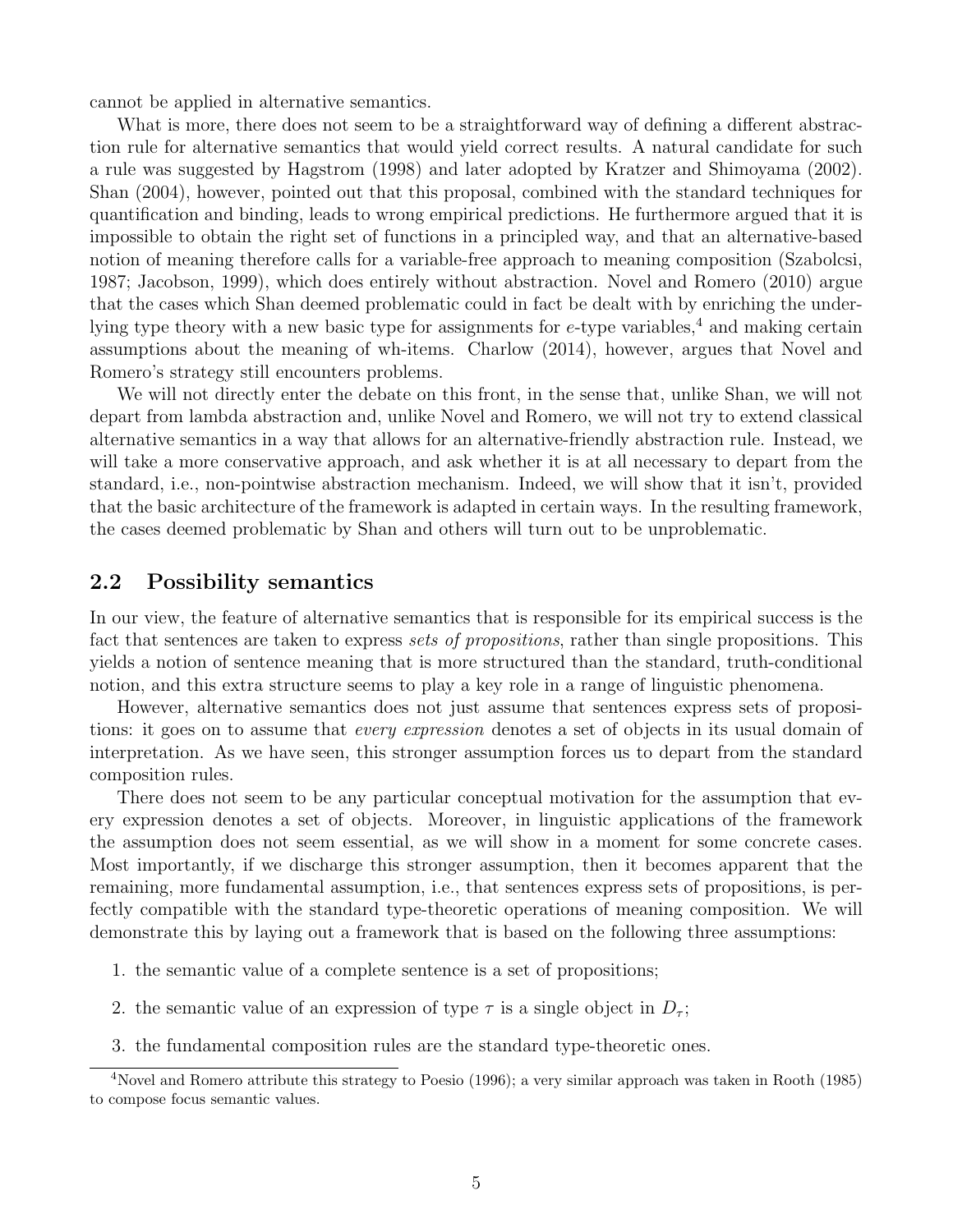In this framework, which we will refer to as *possibility semantics*, it is not the compositional machinery, but rather the typing of expressions that needs to be adjusted. For instance, consider a complete sentence  $\alpha$ . By assumption (1), its semantic value  $\|\alpha\|_q$  should be a set of propositions. Moreover, by assumption (2),  $\llbracket \alpha \rrbracket_q$  has to be an object in the domain  $D_{\tau}$  of the corresponding type. Thus, we must take sentences to be of a type  $\tau$  such that the objects in  $D_{\tau}$  are sets of propositions: this is the type  $\langle \langle s, t \rangle, t \rangle$ , which we will abbreviate for convenience as  $T$ .<sup>5</sup>

Assuming standard syntactic structures for sentences, we can then use assumption (3) to reverse engineer the types that should be assigned to various sorts of sub-sentential expressions. For instance, the following types suggest themselves for verbs, sentential operators, and quantifiers.<sup>6</sup>

- walks :  $\langle e, T \rangle$ • not :  $\langle T, T \rangle$ • nobody :  $\langle \langle e, T \rangle, T \rangle$
- likes :  $\langle e, \langle e, T \rangle \rangle$ • or :  $\langle T, \langle T, T \rangle \rangle$ • who :  $\langle \langle e, T \rangle, T \rangle$

Thus, the relation between alternative semantics and possibility semantics may be represented succinctly as follows.



Now let us consider the actual meanings that should be assigned to expressions in possibility semantics. In alternative semantics, a basic sentence like John walks is taken to express the singleton set  $\{|Wj|\}$ , which has as its unique element the proposition that John walks.<sup>7</sup>

(5) **John walks** = { $|Wj|\} = {\{w | j \text{ walks in } w\}}$ 

This treatment may be adopted in possibility semantics as well. Then, using assumption (3) again,

<sup>6</sup>These types are the simplest options for the given items, but as usual, they are not the only available choice.

<sup>&</sup>lt;sup>5</sup>Strictly speaking, an object of type  $\langle \langle s, t \rangle, t \rangle$  is a function from propositions to truth values. However, it is common practice to identify such a function with the set of propositions that it maps to 1. We will discuss this in more detail below.

<sup>7</sup>Throughout the paper we will assume that our logical language contains predicate symbols corresponding to the verbs and nouns in the fragment of English that we are considering (e.g.,  $W$  for walks) as well as individual constants corresponding to the proper names (e.g., j for **John**). Moreover, for any expression  $\varphi$  of type t in our logical language, we will use  $|\varphi|$  in the meta-language to denote the set of worlds where  $\varphi$  holds. For instance,  $|Wj|$ is the set of worlds where John walks. Finally, we assume that our logical language contains the standard Boolean connectives that apply to expressions of type t. For instance,  $|\neg Wj|$  denotes the set of worlds where John does not walk.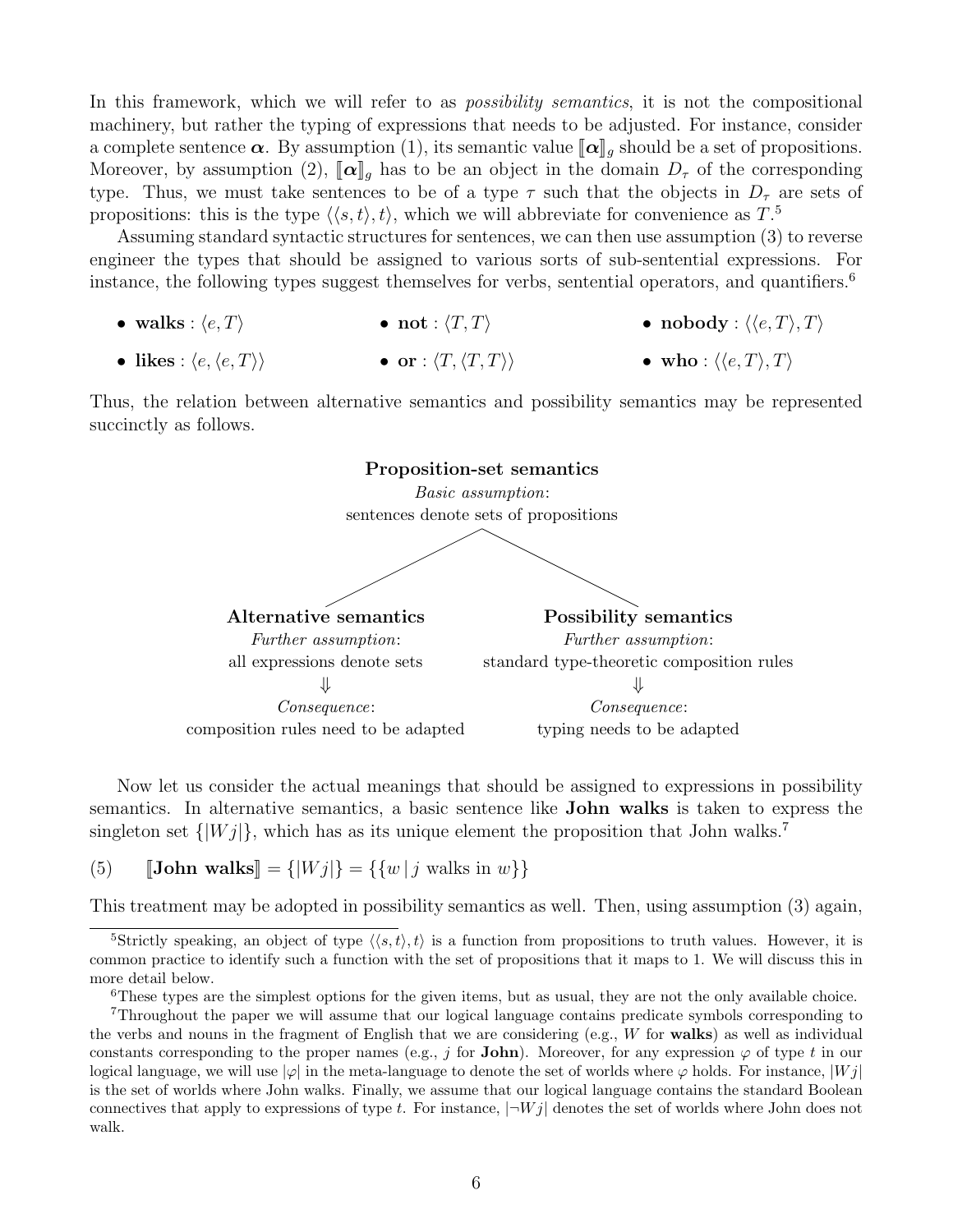we can work backwards to infer what meanings should be assigned to sub-sentential constituents. If we take proper names like John to denote individuals, then this procedure immediately suggests the following entry for walks:

(6) 
$$
\llbracket \textbf{walks} \rrbracket = \lambda x_e. \{ |Wx| \} = \lambda x_e. \{ \{ w \mid x \text{ walks in } w \} \}
$$

Using the same strategy, i.e., starting from the desired sentential meanings, we can infer suitable meanings for other sub-sentential constituents. Below, a small compositional fragment of English is specified, obeying assumptions 1-3. In particular, in accordance with assumption 3, the default mode of composition is function application. Items of type  $\langle \langle e, T \rangle, T \rangle$  may additionally be subjected to standard quantifier raising. This fragment is not intended to provide a fully satisfactory analysis of the relevant items and constructions, but just to illustrate the compositional architecture that we propose.<sup>8</sup>

• Proper names and variables:

$$
- [\mathbf{John}]_g = j
$$

$$
- [\![\mathbf{x}]\!]_g = g(\mathbf{x})
$$

• Connectives:

$$
- [\![ \text{or}_{T} ]\!] = \lambda \mathcal{P}_{T} \lambda \mathcal{Q}_{T} . \mathcal{P} \cup \mathcal{Q}
$$

$$
- [\![ \text{not}_{T} ]\!] = \lambda \mathcal{P}_{T} . \{\overline{\bigcup \mathcal{P}}\}
$$

• Verbs:

$$
-\llbracket \mathbf{walk} \rrbracket = \lambda x_e. \{|Wx|\}
$$

$$
-\llbracket \mathbf{see} \rrbracket = \lambda x_e \lambda y_e. \{|Syx|\}
$$

- Quantifiers and wh-phrases:
- U  $\mathcal{P}\}$  $-\; \llbracket \mathbf{who} \rrbracket = \lambda P_{\langle e, T \rangle}.\bigcup_{x \in D_e} Px$  $- \; [\hspace{-1.5pt}[ \mathbf{n} \mathbf{o} \mathbf{b} \mathbf{o} \mathbf{d} \mathbf{y} ]\hspace{-1.5pt}] = \lambda P_{\langle e, T \rangle}. [\hspace{-1.5pt}[ \mathbf{n} \mathbf{o} \mathbf{t} ]\hspace{-1.5pt}] (\bigcup_{x \in D_e} P x)^9$
- Existential closure: $10$

$$
- \quad \boxed{\exists} \, = \lambda \mathcal{P}_T . \{\bigcup \mathcal{P}\}
$$

A comment on our notation is in order at this point. Notice that we use set-theoretic notation mixed with type-theoretic notation to enhance readability. As is common practice, we identify a set  $S \subseteq D_{\sigma}$  with its characteristic function  $f_S \in D_{\langle \sigma, t \rangle}$ , which maps any object  $d \in D_{\sigma}$  to 1 just in case  $d \in S$ . Relying on this identification, we write, e.g., **John walks** = { $|Wj|\}$ } instead of  $\llbracket \textbf{John walks} \rrbracket = \lambda p_{st}.(p = |Wj|);$  similarly, we write  $\llbracket \textbf{walk} \rrbracket = \lambda x_e. \{ |Wx| \}$  instead of  $[\![\mathbf{walk}]\!] = \lambda x_e.\lambda p_{st}.(p = |Wx|).$ 

More generally, we identify a set of n-tuples  $S \subseteq D_{\sigma_1} \times ... \times D_{\sigma_n}$  with the function  $f_S \in$  $D_{\langle \sigma_1,\ldots,\langle \sigma_n,t\rangle\rangle}$  such that for every tuple  $\langle d_1,\ldots,d_n\rangle\in D_{\sigma_1}\times\ldots\times D_{\sigma_n}$ ,  $f(d_1)\ldots(d_n)=1$  just in case  $\langle d_1, \ldots, d_n \rangle \in S$ . Types of the form  $\langle \sigma_1, \ldots, \langle \sigma_n, t \rangle \rangle$ , whose objects can be identified with sets of n-tuples, are known as conjoinable types (Partee and Rooth, 1983).

The inclusion relation between sets and the binary operations of union and intersection can also be encoded in type theory. Given two sets of *n*-tuples  $S$  and  $S'$  encoded as elements of  $D_{\langle \sigma_1,...,\langle \sigma_n,t\rangle\rangle}$ , and letting  $\vec{x}$  range over tuples in  $D_{\sigma_1} \times \ldots \times D_{\sigma_n}$ , we define:

<sup>&</sup>lt;sup>8</sup>Note in particular that items with a conjunctive semantics (and, everybody) are missing from the fragment specified here. Our reasons for leaving them out here will become clear in Section 3, where we will argue that such items are problematic for both alternative and possibility semantics.

<sup>&</sup>lt;sup>9</sup>Filling in the denotation of  $[\![\text{not}]\!]$ , we get that  $[\![\text{notbody}]\!] = \lambda P_{(e,T)} \cdot \{\{w \in D_s \mid w \notin \bigcup Px \text{ for any } x \in D_e\}\}.$ <br><sup>0</sup>The  $\exists$  expansion corresponds to the *existential elegan* expansion in alternative semantics (see e.g. Kr

<sup>&</sup>lt;sup>10</sup>The  $\exists$ -operator corresponds to the *existential closure* operator in alternative semantics (see, e.g., Kratzer and Shimoyama, 2002). It takes a set of propositions and maps it to a singleton set that contains the union of these propositions, hence eliminating the structure of the original alternative set. The resulting proposition is true at a world exactly if one of the original propositions is true at that world. Hence, the ∃-operator has the same semantics as existential closure in alternative semantics, but, unlike in alternative semantics, it is defined categorematically.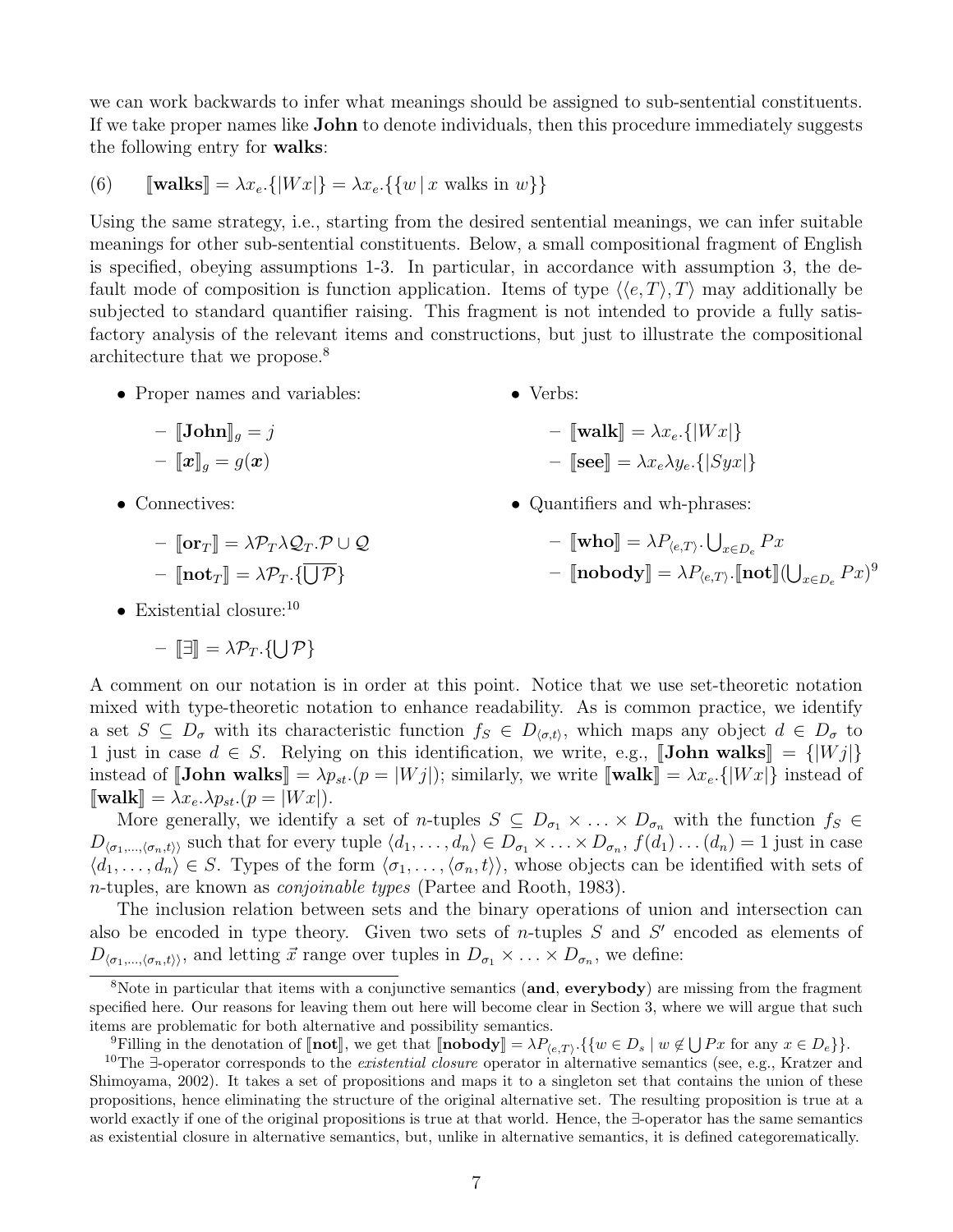- $S \subseteq S' \iff \forall \vec{x} : S(\vec{x}) \leq S'(\vec{x})$
- $S \cup S' := \lambda \vec{x}.S(\vec{x}) \vee S'(\vec{x})$
- $S \cap S' := \lambda \vec{x}.S(\vec{x}) \wedge S'(\vec{x})$

We will now use the above fragment to first show how the archetypal alternative-based accounts of wh-questions and disjunction can be reproduced straightforwardly in possibility semantics;<sup>11</sup> afterwards we will demonstrate that the compositionality issues discussed above no longer arise in this framework.

### 2.2.1 Wh-questions

As a first example, consider Hamblin's (1973) account of wh-questions, for which alternative semantics was originally developed. Hamblin assumes that **who** is of type  $e$ , but rather than denoting a single individual, it denotes the whole set of (human) individuals in the domain. By combining this denotation pointwise with, e.g., the meaning of sing,  $\{\lambda x. |Sx|\}$ , Hamblin obtains the meaning of who sings:

(7)  $\|\textbf{who} \textbf{sings}\| = { |Sx| | x \in D_e }$ 

The same result may be obtained in possibility semantics without assuming that all expressions denote sets. However, who cannot be taken to have type e in this setting, because that would mean that its semantic value is a specific individual. Instead, it has to be treated as being of type  $\langle \langle e, T \rangle, T \rangle$ , just like quantifiers:

(8) 
$$
\llbracket \mathbf{who} \rrbracket = \lambda P_{\langle e, T \rangle} \cdot \bigcup_{x \in D_e} Px
$$

In words, the function denoted by **who** takes a function  $P$  from individuals to sets of propositions, and returns the set consisting of all propositions which belong to the output of P for some input individual x. It is easy to see that applying this function to the meaning of  $\sin g$ , or to anything of the same semantic type, results precisely in the meaning that Hamblin obtained by pointwise function application.

(9) 
$$
\begin{aligned} [\text{who sings}] &= [\text{who}][([\text{sings}]) \\ &= [\lambda P_{\langle e,T \rangle}. \bigcup_{x \in D_e} Px](\lambda x. \{|Sx|\}) \\ &= \bigcup_{x \in D_e} \{|Sx|\} \\ &= \{|Sx| \, | \, x \in D_e\} \end{aligned}
$$

<sup>&</sup>lt;sup>11</sup> Accounts of other linguistic constructions that have been formulated in alternative semantics are reproducible in possibility semantics as well, with one exception: the use of alternatives as a device for scope-taking (Shimoyama, 2006), deriving exceptional scope phenomena as a consequence of pointwise function application. Since in possibility semantics the mode of composition is standard function application, such an account of scope-taking cannot be reproduced. We believe, however, that this is not a serious loss. In Appendix A we argue, building on Charlow (2014), that propagation of alternatives through pointwise function application does not provide a suitable basis for a general theory of exceptional scope. In order to obtain such a general theory within our framework, it would be possible to incorporate, e.g., ideas developed in Jäger (2007), Onea (2015) or Brasoveanu and Farkas (2011), where exceptional scope does not arise from alternative propagation. This enterprise, however, is beyond the scope of the present paper.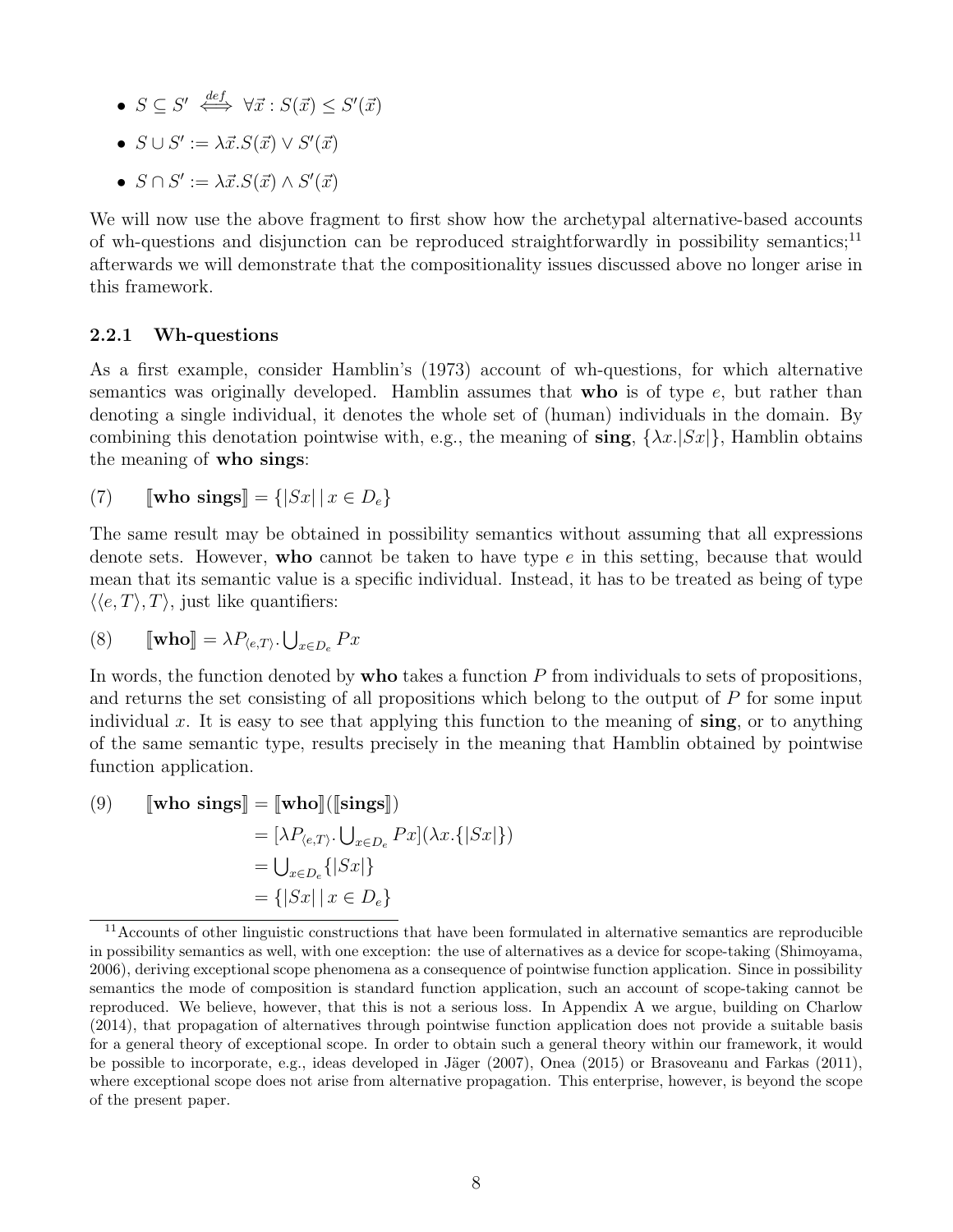#### 2.2.2 Disjunction

In recent years, several analyses have been proposed that treat disjunction as an alternativegenerating operation in order to account for, e.g., its semantic contribution in questions or when embedded under modals (von Stechow, 1991; Simons, 2005; Alonso-Ovalle, 2006; Aloni, 2007). By postulating that  $\llbracket \alpha \text{ or } \beta \rrbracket = \llbracket \alpha \rrbracket \cup \llbracket \beta \rrbracket$ , these accounts derive two separate alternatives for e.g. John sings or Mary dances, one for each disjunct, rather than just one disjunctive alternative.

(10) [John sings or Mary dances] = [John sings] 
$$
\cup
$$
 [Mary dances]  
 = { $|Sj|$ }  $\cup$  { $|Dm|$ }  
 = { $|Sj|$ ,  $|Dm|$ }

This may be reproduced *categorematically* in possibility semantics simply by associating sentential disjunction with its familiar meaning:  $\llbracket \mathbf{or}_T \rrbracket = \lambda \mathcal{P}_T \lambda \mathcal{Q}_T \mathcal{P} \cup \mathcal{Q}$ .

Since we dropped the assumption that all expressions denote sets, one may wonder how disjunctions of sub-sentential constituents can be handled in possibility semantics. To see this, consider the sentence John sings or dances. In alternative semantics, for the disjunctive VP we have:

(11) 
$$
\[\text{sing or dance}\] = \[\text{sing}\] \cup \[\text{dance}\]
$$

$$
= \{\lambda x. |Sx|\} \cup \{\lambda x. |Dx|\}
$$

$$
= \{\lambda x. |Sx|, \lambda x. |Dx|\}
$$

This set of properties then combines with  $\llbracket \textbf{John} \rrbracket = \{j\}$  by means of pointwise function application, yielding  $\{[S_j], [D_j]\}\$ . Notice that the disjunctive verb phrase expresses a set of properties here. Thus, the alternatives that eventually emerge at the sentential level are already clearly visible at the verb phrase level.

In possibility semantics, the final result is the same, but it is obtained in a different way. We simply assume that disjunction is given its standard cross-categorical meaning (see, e.g., Partee and Rooth, 1983):

(12) For any conjoinable type  $\tau$ :

$$
\begin{aligned} [\![\mathbf{or}_{\tau}]\!] &= \lambda X_{\tau}.\lambda Y_{\tau}.X \cup Y \\ &= \lambda X_{\tau}.\lambda Y_{\tau}.\lambda \vec{a}.X(\vec{a}) \vee Y(\vec{a}) \end{aligned}
$$

The verb phrase is then interpreted as follows.<sup>12</sup>

 $(13)$  [sing or dance]

$$
= [\mathbf{or}_{\langle e,T\rangle}]([\text{sing}])([\text{dance}])
$$
  
\n
$$
= [\lambda P_{\langle e,T\rangle} \cdot \lambda Q_{\langle e,T\rangle} \cdot \lambda x_e \cdot \lambda p_{st} \cdot P(x)(p) \vee Q(x)(p)](\lambda x_e \cdot \lambda p_{st} \cdot p = |Sx|)(\lambda x_e \cdot \lambda p_{st} \cdot p = |Dx|)
$$
  
\n
$$
= \lambda x \cdot \lambda p \cdot (p = |Sx| \vee p = |Dx|)
$$
  
\n
$$
= \lambda x \cdot \{|Sx|, |Dx|\}
$$

<sup>&</sup>lt;sup>12</sup>When deriving the semantic value of a disjunction  $\llbracket \alpha \text{ or } \beta \rrbracket$ , if the values of  $\alpha$  and  $\beta$  are construed as sets, the result can be directly computed by taking the standard union of these sets; it is easy to see that this coincides with the result given by our type-theoretic definition of union. However, when the values of  $\alpha$  and  $\beta$  are construed as functions, as in (13), it is crucial to rely on the explicit type-theoretic definition of the union operation.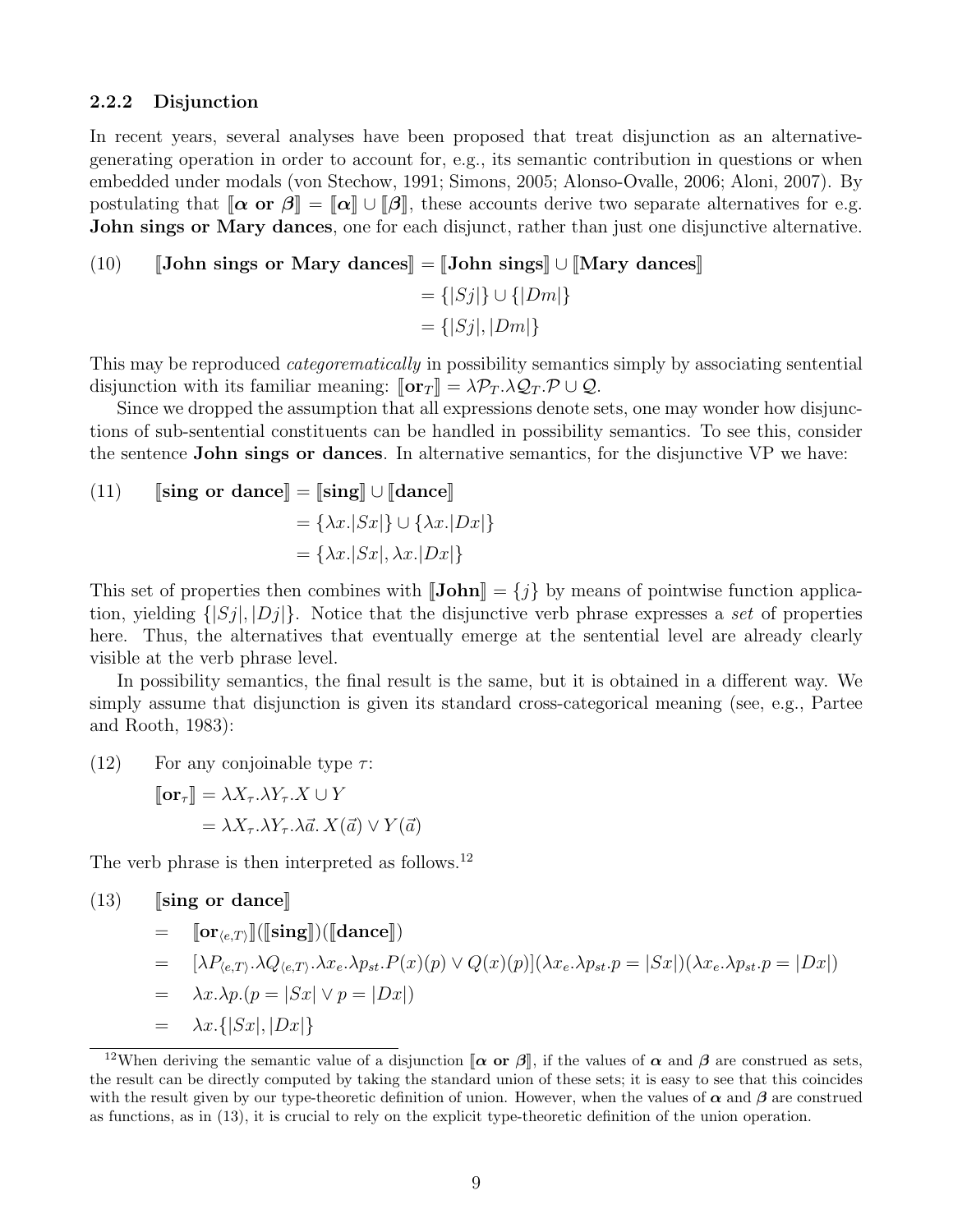This function combines with  $\|\mathbf{John}\| = j$  by means of standard function application, yielding the set  $\{|S_j|, |D_j|\}$ . Notice that in this case, the verb phrase does not express a set of properties, i.e., a set of functions from individuals to propositions, but rather a single function from individuals to sets of propositions. These sets of propositions only fully emerge at the sentential level. However, at the VP level they are already latently present, so to speak: the VP expresses an alternative-generating function, i.e., a function that, for any given input, produces a set of alternative propositions. Because of this shift in perspective, there is no need for pointwise function application.

#### 2.2.3 Standard function application regained

Now let us verify that the compositionality issues that we discussed above for alternative semantics no longer arise in possibility semantics. The first of these issues had to do with pointwise function application, which makes it impossible for an operator to access the whole set of alternatives generated by its argument at once. Pointwise function application therefore necessitates a syncategorematic treatment of items like negation, disjunction, existential closure, and many others that need to operate on the whole set of alternatives generated by their argument. By contrast, since in possibility semantics meanings are composed by means of standard function application, there is nothing that prevents a categorematic treatment of these operators. After all, the input to the functor is the entire set of alternatives, rather than each alternative in isolation.

To illustrate this, consider sentential negation, which is now of type  $\langle T, T \rangle$ . That is, it expresses a function that takes a set of propositions into a new set of propositions. We obtain the desired result simply by defining  $[\text{not}] = \lambda \mathcal{P}_T \cdot \{ \bigcup \mathcal{P} \}$ , and letting negation combine directly with its<br>exament by standard function embiosition. This is illustrated in the following derivation for argument by standard function application. This is illustrated in the following derivation for John does not sing or dance.

(14) a. **[John sings** or **dances**] = 
$$
\{|Sj|, |Dj|\}
$$

b. [John does not sing or dance] = 
$$
[\text{not}](\{|Sj|, |Dj|\})
$$
  
\n
$$
= [\lambda \mathcal{P}_T \cdot {\overline{U\mathcal{P}}}](\{|Sj|, |Dj|\})
$$
\n
$$
= {\overline{Sj| \cup |Dj|}}
$$
\n
$$
= {\overline{w \in D_s | w \notin |Sj| \text{ and } w \notin |Dj|}}
$$

The result is a singleton set whose unique element is the proposition consisting of all worlds where John does not sing or dance, as desired.

#### 2.2.4 Standard predicate abstraction regained

Turning to predicate abstraction, in possibility semantics there is no need to devise a special abstraction rule: the standard rule works fine. To see this in a simple example, consider the following syntactic tree for who did John see:

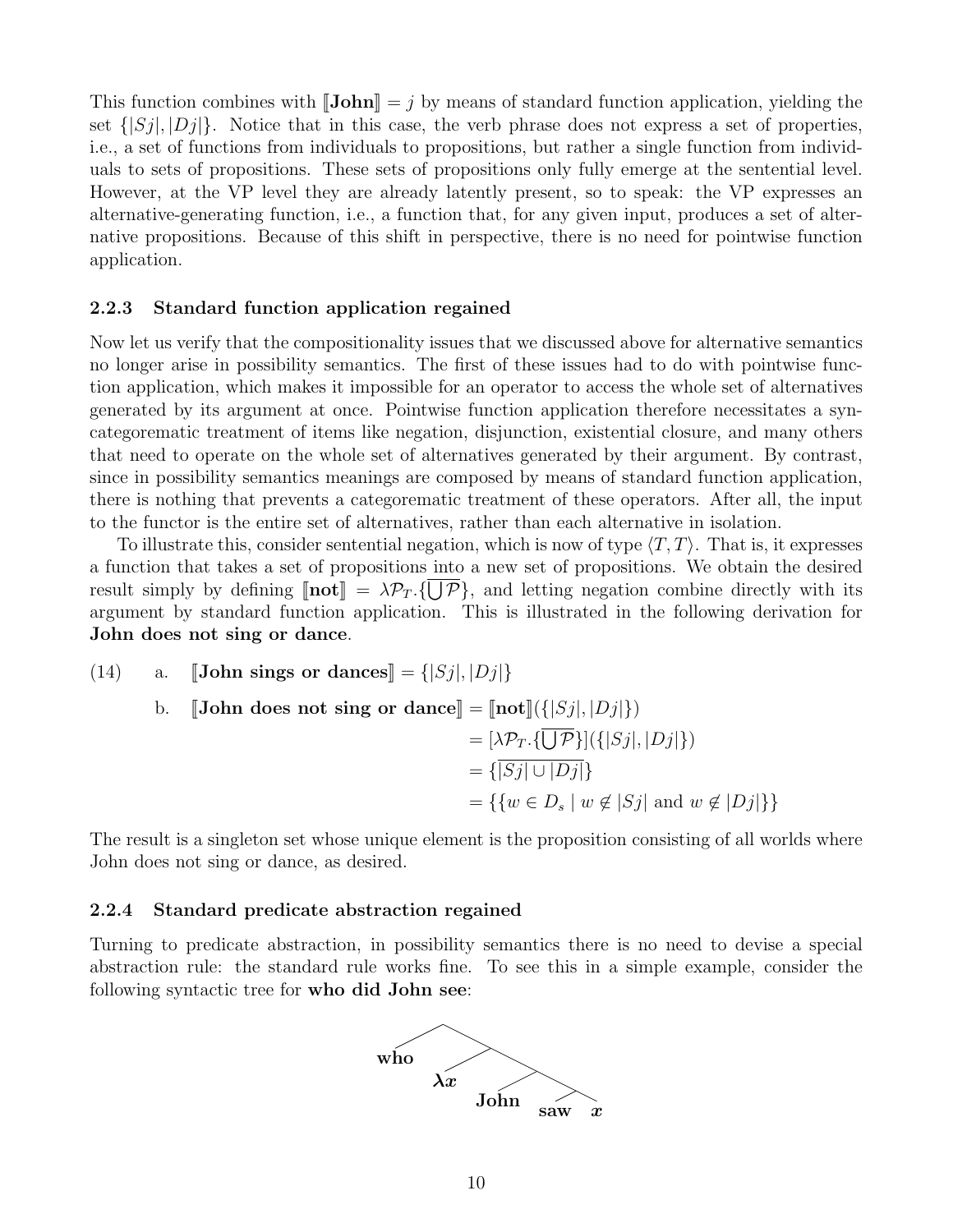By function application we get that **John saw**  $x|_q = \{ |Sjg(x)| \}$ , a set containing a single proposition. Now,  $\lambda x$  is interpreted by means of the standard abstraction rule:

(15) 
$$
\llbracket \lambda x \text{ John saw } x \rrbracket_g = \lambda x_e. \llbracket \text{John saw } x \rrbracket_{g[x \mapsto x]} = \lambda x_e. \{ |Sjx| \}
$$

The resulting constituent is of type  $\langle e, T \rangle$ , i.e., it expresses a function from individuals to sets of propositions. Applying the above entry for  $\llbracket \textbf{who} \rrbracket_q$  to this function yields the following set of propositions, as desired.

(16) 
$$
\begin{aligned} \llbracket \textbf{who } \lambda x \textbf{ John saw } x \rrbracket_g &= [\lambda P_{\langle e, T \rangle}. \bigcup_{x \in D_e} Px](\lambda x_e. \{|Sjx|\}) \\ &= \bigcup_{x \in D_e} \{|Sjx|\} \\ &= \{|Sjx| \mid x \in D_e\} \end{aligned}
$$

Abstraction is unproblematic here, because it needs to deliver a single function from individuals to sets of propositions, rather than a set of functions from individuals to propositions.

Although we only gave a very small compositional fragment here, we hope it suffices to illustrate that theories which have been formulated in alternative semantics may generally be reproduced straightforwardly in possibility semantics.<sup>13</sup> This allows us to handle the same phenomena in a mathematically more well-behaved setting, and frees us from the problems described above: first, since function application is no longer pointwise, operations that need access to the whole set of alternatives generated by their argument can be given a categorematic treatment; and second, we no longer need to look for a non-standard alternative-friendly abstraction rule.<sup>14</sup>

## 3 Entailment

Type theory does not only come with the operations of function application and abstraction which are used to compose meanings; it also comes with a notion of entailment which is used to compare meanings. This notion amounts to set-theoretic inclusion, and it applies cross-categorically to expressions of any conjoinable type. This general notion of entailment also gives rise to a principled cross-categorial treatment of conjunction and disjunction. Namely, if  $\alpha$  and  $\beta$  are expressions of any conjoinable type, then their conjunction  $\alpha$  and  $\beta$  may be taken to denote the meet, i.e., the greatest lower bound, of  $\llbracket \alpha \rrbracket$  and  $\llbracket \beta \rrbracket$  with respect to entailment. Dually, the disjunction  $\alpha$  or  $\beta$ may be taken to denote the *join*, i.e., the *least upper bound*, of  $\llbracket \alpha \rrbracket$  and  $\llbracket \beta \rrbracket$  with respect to entailment.<sup>15</sup> It is easy to see that, for any two expressions  $\alpha$  and  $\beta$  of a conjoinable type, the meet of  $\llbracket \alpha \rrbracket$  and  $\llbracket \beta \rrbracket$  with respect to  $\subseteq$  always exists, and amounts simply to the intersection  $\llbracket \alpha \rrbracket \cap \llbracket \beta \rrbracket$ ; and similarly, the join of  $\llbracket \alpha \rrbracket$  and  $\llbracket \beta \rrbracket$  exists and amounts to the union  $\llbracket \alpha \rrbracket \cup \llbracket \beta \rrbracket$ .

Just like the composition rules of function application and abstraction, the cross-categorial treatment of entailment, as well as the cross-categorial treatment of conjunction and disjunction

<sup>&</sup>lt;sup>13</sup>An exception to this claim is mentioned in Footnote 11 and discussed in the appendix.

 $14$ The abstraction issue could also be circumvented by adopting a variable-free semantics. This, as briefly mentioned above, is the route that Shan (2004) takes. Such a semantics is based on combinatory logic rather than the lambda calculus, and does not involve abstraction at all. What we show here is that combining alternatives with the standard treatment of quantification does not *necessitate* a departure from the lambda-calculus.

<sup>&</sup>lt;sup>15</sup>Formally, the meet of a and b with respect to a partial order  $\leq$  is an element c such that (i)  $c \leq a, c \leq b$  and (ii) for any d such that  $d \le a$  and  $d \le b$  it holds that  $d \le c$ . Similarly for join. See, e.g., Keenan and Faltz (1985); Winter (2001); Roelofsen (2013); Champollion (2015) for more background on these algebraic notions and their linguistic relevance.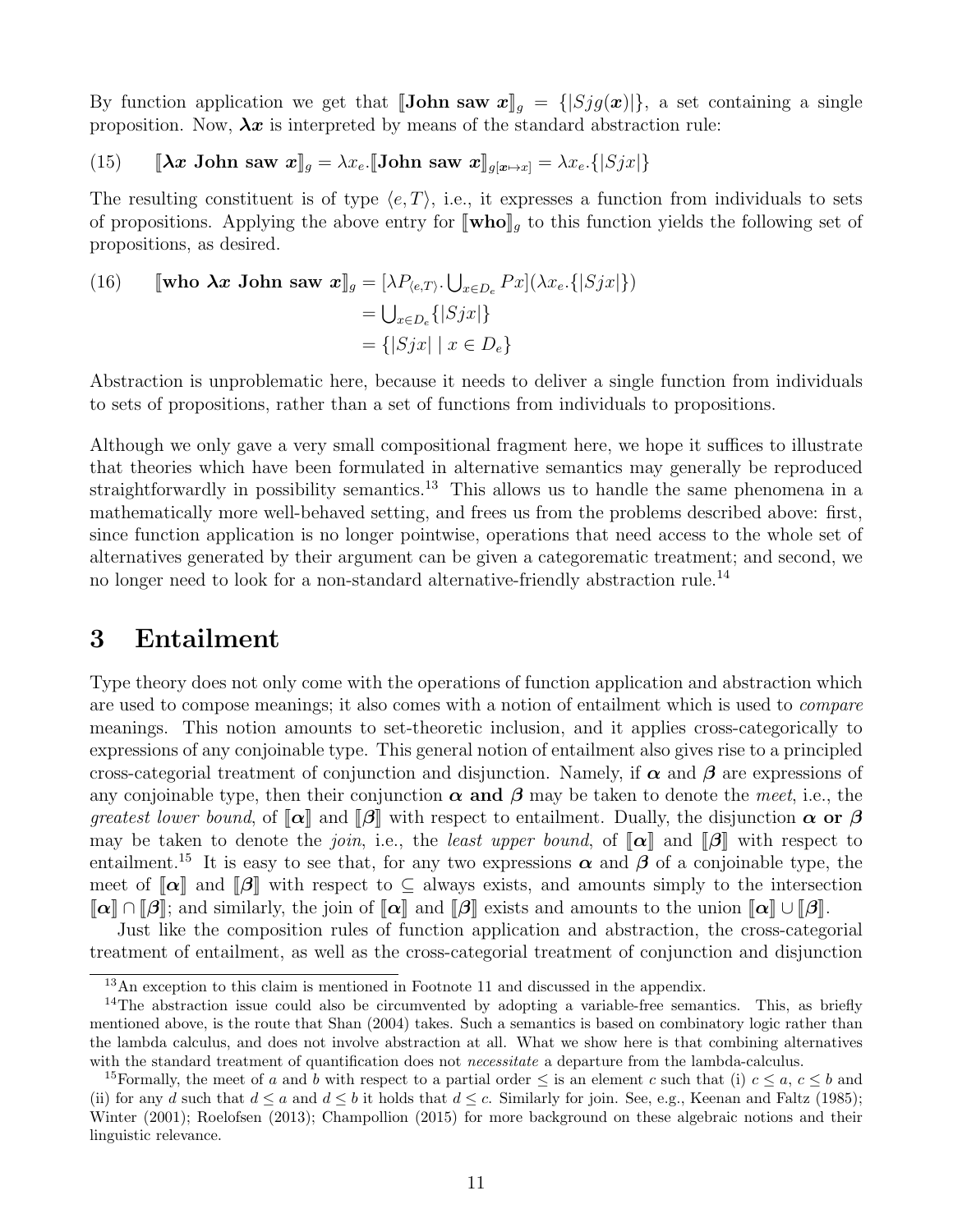as meet and join operations that it gives rise to, are crucial features of the standard type-theoretic framework, which should not be lost in the process of moving to a more fine-grained notion of meaning.

Unfortunately, both in alternative semantics and in possibility semantics, the notion of entailment as set inclusion no longer gives sensible results. To see this, consider two basic sentences such as John walks and John moves: intuitively, the first sentence entails the second. In a classical semantic framework, this is captured by the type-theoretic notion of entailment:  $\|$ **John walks** $\|$ is the set  $|W_j|$  of worlds where John walks, and **John moves** is the set  $|M_j|$  of worlds where John moves; since every world in which John walks is also a world in which John moves, we have  $|Wj| \subseteq |Mj|$ , and the entailment is predicted. However, in both alternative semantics and possibility semantics we have  $\llbracket \textbf{John walks} \rrbracket = \{ |Wj| \}$  and  $\llbracket \textbf{John moves} \rrbracket = \{ |Mj| \};$  since  $\{|Wj|\}\nsubseteq \{|Mj|\}$ , the entailment is not predicted.<sup>16</sup>

The general type-theoretic treatment of conjunction as intersection no longer gives desirable results in alternative/possibility semantics either. For instance, we would expect the conjunction **John sings and Mary dances** to express the singleton  $\{[S_j \wedge D_m]\},\$  which has as its unique alternative the proposition that John sings and Mary dances. However, treating conjunction as intersection yields an absurd meaning:

## (17) **John sings and Mary dances**  $= \{|Sj|\} \cap \{|Dm|\} = \emptyset$

Just as for the compositionality problem, there are two ways to react to this problem: we may try to replace the standard type-theoretic notions of entailment and conjunction with pointwise counterparts which make suitable predictions in the alternative/possibility semantics framework; or, alternatively, we may reconsider some assumptions of our setup so that the standard typetheoretic notions may be recovered. We will first consider the first option, i.e., to define pointwise notions of entailment and conjunction. We will find, however, that such notions are problematic, and then turn to the second approach.

### 3.1 Entailment and conjunction in alternative/possibility semantics

#### 3.1.1 Pointwise entailment

Let us consider again the example illustrating the failure of standard entailment in alternative/possibility semantics: the problem is that the set of alternatives expressed by John walks is not a subset of the set of alternatives expressed by **John moves**; however, notice that the unique alternative for **John walks** is a subset of the unique alternative for **John moves**. This suggests that, instead of comparing the whole set of alternatives, in alternative/possibility semantics we should really be comparing the individual alternatives in the sets. More precisely, we may define entailment as pointwise inclusion:  $\alpha$  entails  $\beta$  in case every alternative for  $\alpha$  is included in some alternative for  $\beta$ :

(18) 
$$
\boldsymbol{\alpha} \models \boldsymbol{\beta} \stackrel{\text{def}}{\iff} \forall p \in [\![\boldsymbol{\alpha}]\!] \; \exists q \in [\![\boldsymbol{\beta}]\!]
$$
 such that  $p \subseteq q$ 

This notion of entailment would indeed make the right predictions for basic cases: for instance, since the unique alternative for **John walks**,  $|Wj|$ , is included in the unique alternative for **John** 

<sup>&</sup>lt;sup>16</sup>This problem was first pointed out by Groenendijk and Stokhof (1984), who gave it as an argument against Hamblin's theory of questions. But as we have just seen, the problem in fact concerns alternative semantics more generally.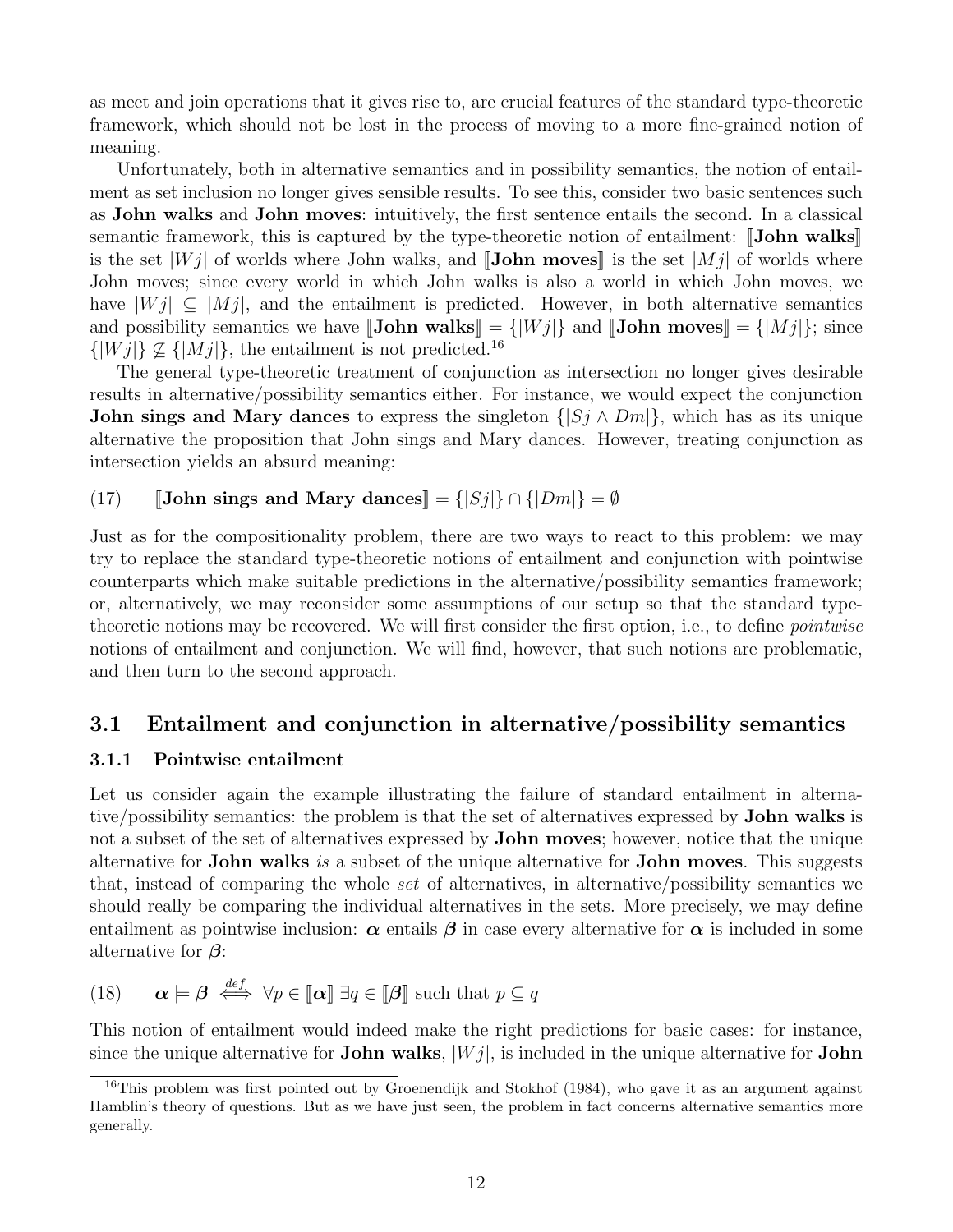moves,  $|M_j|$ , we would now correctly predict that **John walks**  $=$  **John moves**.

However, as discussed in Roelofsen (2013), there is a fundamental problem with this notion. Namely, entailment defined in this way does not amount to a *partial order* on the space of meanings. In particular, it is not *anti-symmetric*, which means that two expressions  $\alpha$  and  $\beta$  may be logically equivalent—that is, entail each other—and yet have different meanings. To see this, consider the following two sentences: $17$ 

- (19)  $\llbracket \textbf{John moves} \rrbracket = \{|Mj|\}$ <br>(20)  $\llbracket \textbf{John moves or walks} \rrbracket$
- [John moves or walks] =  $\{|Mj|, |Wj|\}$

Since the proposition  $|W_i|$  that John walks is contained in the proposition  $|M_i|$  that John moves, every alternative for John moves or walks is contained in an alternative for John moves. Vice versa, the unique alternative for John moves is clearly contained in one of the alternatives for John moves or walks. Thus, the two sentences entail each other, but they have different meanings.<sup>18</sup>

In a classical intensional framework, if two sentences are logically equivalent, this implies that they are synonymous, i.e., they have the same meaning. We would like the notion of logical equivalence in our framework to behave in this classical way as well. This means that, if a certain equivalence relation doesn't guarantee that equivalence implies synonymy, then it is not a suitable notion of logical equivalence for the framework at hand. Hence, the relation  $\models$  defined above does not qualify as a satisfactory notion of entailment in alternative semantics.

This conceptual problem has practical repercussions as well. For instance, if entailment is not a partial order on the space of meanings, conjunction and disjunction can no longer be treated as meet and join operations with respect to entailment. Consider conjunction: we would like to define  $\alpha$  and  $\beta$  as the meet of  $\alpha$  and  $\beta$ , i.e., as the weakest meaning entailing both  $\alpha$  and  $\beta$ . However, since pointwise entailment is not anti-symmetric, there is not a *unique* such meaning, but rather a whole *cluster* of them, and we have no principled way to single out one particular element from this cluster. This means that we lose our principled account of conjunction and disjunction in terms of cross-categorial *meet* and *join* operations. Thus, redefining entailment as pointwise inclusion is unsatisfactory.

#### 3.1.2 Pointwise conjunction

Setting the general problem with entailment aside, we may still try to devise an alternative-friendly notion of conjunction that avoids the problematic predictions resulting from treating conjunction as intersection. Recall our example: we have  $\llbracket \textbf{John sings} \rrbracket = \{ |Sj| \}, \llbracket \textbf{Mary dances} \rrbracket = \{ |Dm| \},\$ and we want **John sings and Mary dances**  $\{ |S_j \wedge Dm| \} = \{ |S_j| \cap |Dm| \}.$  This suggests that, rather than intersecting two meanings directly, conjunction should be intersecting the individual alternatives within these meanings. More precisely, it suggests the following treatment of

 $17$ For concreteness, we assume in our examples that disjunction has the alternative-generating behavior argued for by Simons (2005), Alonso-Ovalle (2006), and Aloni (2007). Nothing hinges on this assumption, though, and the reader should feel free to replace disjunction with her favorite alternative-generating item.

<sup>&</sup>lt;sup>18</sup>Notice that in classical, truth-conditional semantics, the two sentences have the same meaning. This fact has been used to explain the oddness of disjunctions like John moves or walks in terms of redundancy; after all, in a truth-conditional semantics the second disjunct does not make any contribution to the disjunction as a whole (Katzir and Singh, 2013). If we want to preserve this explanation, the two sentences also have to be assigned the same meaning in an alternative-based semantics. We will see in Section 3.3.2 that this is indeed achieved in the system we propose.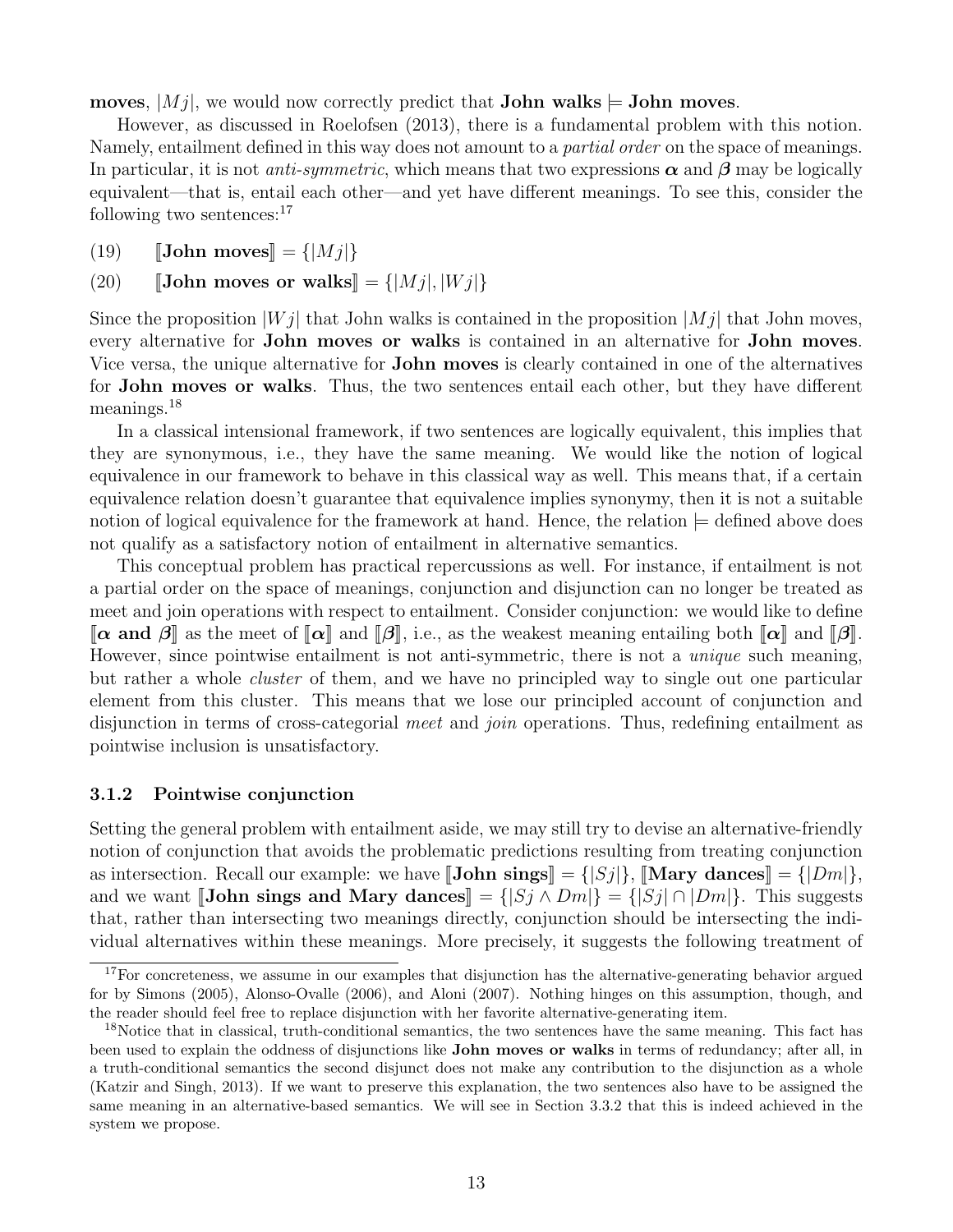conjunction as pointwise intersection:

(21)  $\[\text{and}\] = \lambda P \cdot \lambda Q \cdot \{p \cap q \mid p \in P \text{ and } q \in Q\}$ 

Again, for the most basic cases, this treatment makes the right predictions. For instance, we do indeed get that **John sings and Mary dances**  $\begin{bmatrix} = \{ |S_j| \cap |Dm| \} = \{ |S_j \wedge Dm| \}; \end{bmatrix}$ ; and this extends more generally to all cases where both conjuncts have singleton meanings. However, with non-singleton conjuncts, pointwise intersection often yields spurious alternatives. For instance, we expect that conjoining a sentence with itself will make no difference to its meaning, i.e., we expect conjunction to be idempotent: for any sentence  $\alpha$ ,  $\llbracket \alpha \wedge \alpha \rrbracket = \llbracket \alpha \rrbracket$ . But that is not generally the case. Consider a sentence with two alternatives, such as  $\alpha =$ **John sang or danced**. Besides the two expected alternatives  $|S_j|$  and  $|D_j|$ , the conjunction  $\alpha \wedge \alpha$  also generates a third alternative, namely the proposition  $|S_j \wedge D_j|$  that John sang and danced.

### (22) **John sang or danced and John sang or danced**  $= \{|Sj|, |Dj|, |Sj \wedge Dj|\}$

We see no reason why conjunction should give rise to this extra alternative, and we doubt that empirical support for this prediction may be found. A similar issue also arises for other items whose meaning relies on set intersection, such as universal quantification: if we take a universal quantifier to perform pointwise intersection, even a vacuous universal quantifier may introduce spurious alternatives.<sup>19</sup>

### 3.2 Entailment and conjunction in inquisitive semantics

#### 3.2.1 Recovering standard entailment and conjunction

Given that adapting the notions of entailment and conjunction to alternative/possibility semantics is not a trivial affair, it is worth considering once more the strategy we adopted in Section 2 to deal with the compositionality problem: identify exactly which features of the framework are responsible for the problem, and ask whether it is possible to modify these features so that the problem is avoided, while the desirable features of the framework are retained.

In order to do this, let us look once more at the example illustrating the problem with entailment. Why is it that  $\mathbf{John}$  walks is not a subset of  $\mathbf{John}$  moves in alternative/possibility semantics? This is because both meanings are singleton sets, consisting of the unique alternative for the sentence. The assumption that a basic sentence  $\alpha$  denotes the singleton  $\{|\alpha|\}$ , shared by alternative and possibility semantics, may seem quite innocent: after all, the standard meaning of a sentence  $\alpha$  is a single proposition,  $|\alpha|$ , and if we want to represent this meaning as a set of propositions, what better candidate than the singleton set containing just  $|\alpha|$ ? However, the problems with entailment and conjunction indicate that identifying classical propositions with the corresponding singleton sets may not be the best way of embedding classical semantics into alternative semantics after all.

<sup>&</sup>lt;sup>19</sup>A reviewer suggests that it may be possible to resolve the problem by defining conjunction in such a way that it returns only the *maximal* propositions that result from pointwise intersecting the proposition sets associated with the two conjuncts. This would indeed give the desired result for the example discussed here, but it would not solve the more general problem, i.e., it would not make conjunction idempotent. For instance, if  $\alpha =$  John walks or moves, then  $[\![\alpha]\!] = \{[Wj], [Mj]\}$ , where  $|Wj| \subseteq [Mj]$ . Under the suggested treatment of conjunction we would get that  $\llbracket \alpha \wedge \alpha \rrbracket = \{ |Mj| \} \neq \llbracket \alpha \rrbracket$ . Here, too, we see no reason why  $\alpha \wedge \alpha$  should not just be associated with the same alternative set as  $\alpha$  itself.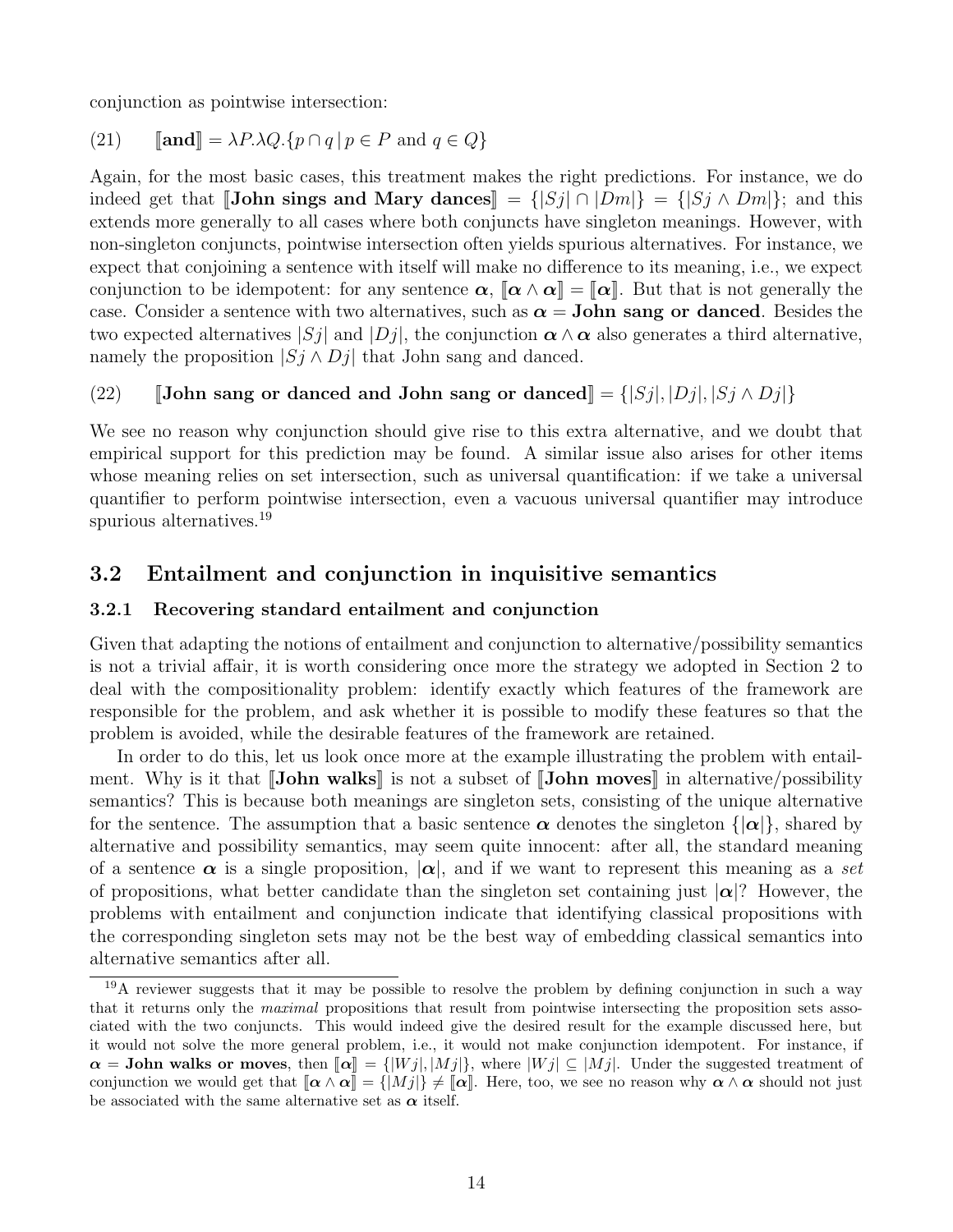It is certainly natural to regard a basic sentence like John walks as introducing a unique alternative, namely, the proposition  $|Wj|$ . But it does not follow from this that we have to construe the *meaning* of **John walks** as the singleton set  $\{[Wj]\}\$ . To enjoy the benefits of having alternatives in our semantics, it is not necessary to assume that the meaning of a sentence is *identical* with the set of alternatives that the sentence introduces; it is sufficient to assume that the meaning of a sentence determines the set of alternatives that it introduces.

What, then, should we take to be the meaning of a basic sentence like **John walks**? Let us examine carefully what the desiderata are. Suppose  $\alpha$  and  $\beta$  are two basic sentences, that is, two sentences having as their unique alternative the proposition that they classically express. For such sentences, we want the standard, truth-conditional notion of entailment to be preserved. That is,  $\alpha \models \beta$  should hold just in case  $|\alpha| \subseteq |\beta|$ . Moreover, we want to preserve the standard typetheoretic conception of entailment as meaning inclusion, so  $\alpha \models \beta$  should amount to  $\|\alpha\| \subseteq \|\beta\|$ . To satisfy these two desiderata, we need to make sure that  $\llbracket \alpha \rrbracket$  and  $\llbracket \beta \rrbracket$  are construed in such a way that:

(23)  $|\alpha| \subseteq |\beta| \iff |\alpha| \subseteq |\beta|$ 

This result is naturally obtained if we do not construe  $\llbracket \alpha \rrbracket$  and  $\llbracket \beta \rrbracket$  as the *singleton* sets  $\{|\alpha|\}$ and  $\{|\boldsymbol{\beta}|\}$ , respectively, but rather as the *powersets*  $\wp(|\boldsymbol{\alpha}|)$  and  $\wp(|\boldsymbol{\beta}|)$ , i.e., the set of all subsets of  $|\alpha|$  and  $|\beta|$ , respectively. Clearly, if  $|\alpha| \subseteq |\beta|$ , then any subset of  $|\alpha|$  is also a subset of  $|\beta|$ . And conversely, if any subset of  $|\alpha|$  is a subset of  $|\beta|$ , then it follows that  $|\alpha| \subseteq |\beta|$ . Intuitively, we take the meaning of **John walks** to be the set of all propositions that contain *enough* information to establish that John walks, i.e., all propositions  $p$  such that John walks in every world in  $p$ , rather than just the proposition that contains precisely the information that John walks, i.e., the proposition consisting of all worlds in which John walks.

This does not mean that we give up the idea that **John walks** has a unique alternative: for, we can recover the unique alternative for **John walks** as the *maximal element* of its meaning. This is precisely the set of all worlds where John walks. Thus, by distinguishing the meaning of a sentence from the alternatives it introduces, we can simultaneously retain the usual alternatives for the sentence on the one hand, and the standard type-theoretic notion of entailment on the other.

The reasoning just outlined for basic sentences with a single alternative can be generalized to sentences with multiple alternatives as well. In the spirit of Hamblin (1973) as well as inquisitive semantics (see, e.g., Ciardelli et al., 2013, 2015) such sentences can be thought of as raising an issue as to which of the alternatives contains the actual world. Crucially, while Hamblin originally identified the meaning of a sentence with the alternatives it introduces, inquisitive semantics dissociates the two notions in precisely the way discussed above for basic sentences. That is, the meaning of a sentence in inquisitive semantics consists of all propositions that contain enough information to resolve the issue that the sentence raises, rather than just those that contain precisely the information that is needed to do so. As a consequence, sentential meanings in inquisitive semantics are not unconstrained sets of propositions, as in alternative/possibility semantics, but rather sets of propositions that are *downward closed*: if  $\llbracket \alpha \rrbracket$  includes a proposition p then it also includes every stronger proposition  $q \subseteq p$ . After all, if p contains enough information to resolve the issue that  $\alpha$  raises, then any  $q \subseteq p$  will also contain enough information to do so.

We will refer to downward closed sets of propositions as *inquisitive meanings* and to the result of making a set of propositions P downward closed as the *downward closure* of that set, written as  $\mathcal{P}^{\downarrow}$ .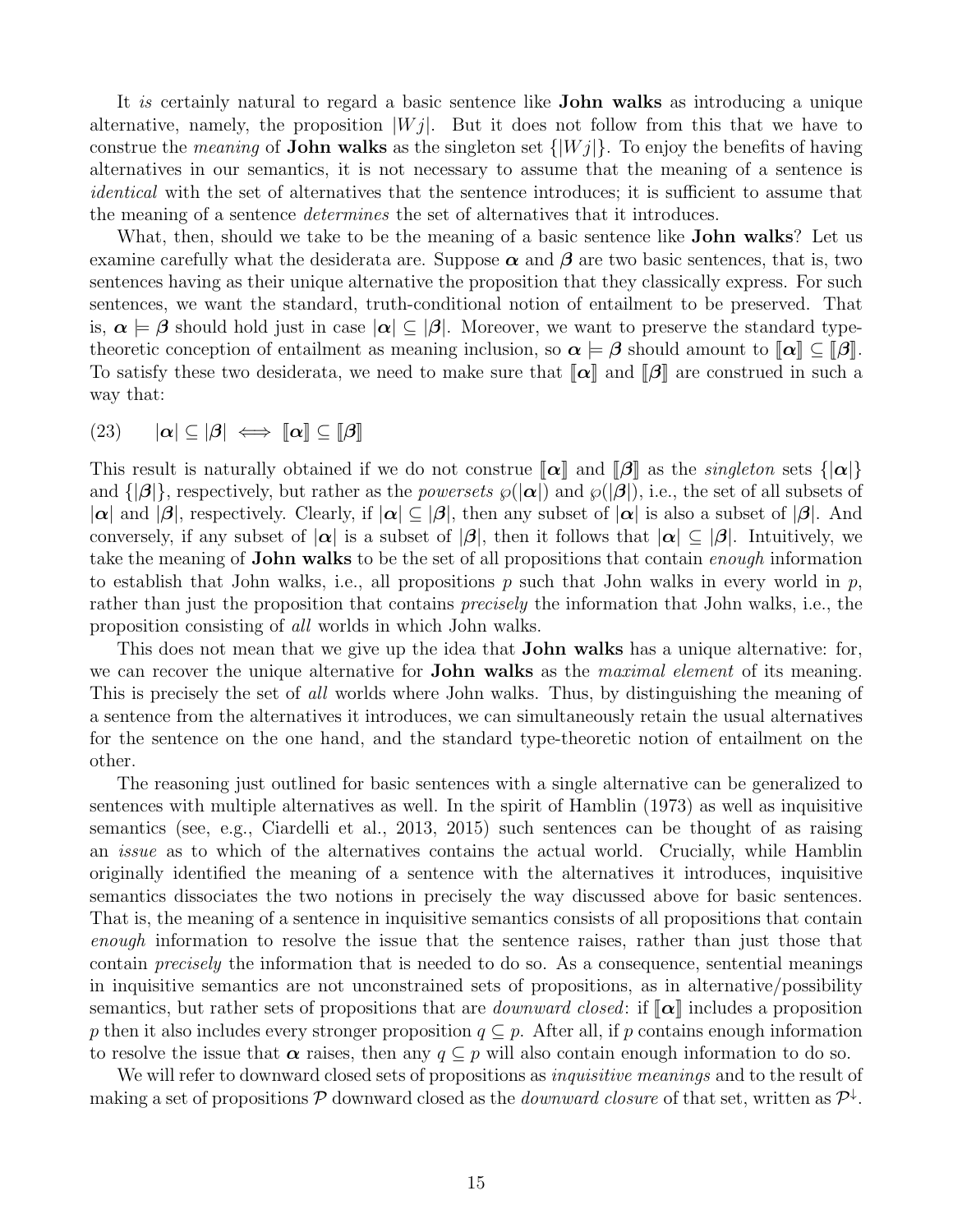$(24)$  $\downarrow \stackrel{def}{=} \{q \mid q \subseteq p \text{ for some } p \in \mathcal{P}\}\$ 

Given the inquisitive meaning  $\llbracket \alpha \rrbracket$  of a sentence  $\alpha$ , the *alternatives* that  $\alpha$  generates can be identified with the maximal elements of  $\lbrack \mathbf{\alpha} \rbrack$ . Intuitively, these propositions contain sufficient information to resolve the issue raised by  $\alpha$ , and not more information than necessary to do so.<sup>20</sup>

(25) 
$$
\text{ALT}(\alpha) \stackrel{\text{def}}{=} \{ p \in [\![\alpha]\!] \mid \text{there is no } q \in [\![\alpha]\!] \text{ such that } p \subset q \}
$$

Crucially, while the inquisitive perspective on meaning allows us to associate a set of alternatives with every sentence, it also allows us to recover the standard type-theoretic notion of entailment as inclusion. This notion of entailment constitutes a well-behaved partial order on the space of inquisitive meanings. In particular, it is anti-symmetric, which means that any two expressions that are logically equivalent express the same meaning, as desired.

Furthermore, as shown in Roelofsen (2013), the space of inquisitive meanings ordered by entailment forms a complete Heyting algebra, just like the space of classical propositions ordered by classical entailment. This means in particular that two inquisitive meanings  $\mathcal{P}$  and  $\mathcal{Q}$  always have:

- a meet, i.e., a unique greatest lower bound w.r.t. entailment, given by  $\mathcal{P} \cap \mathcal{Q}$
- a join, i.e., a unique least upper bound w.r.t. entailment, given by  $\mathcal{P} \cup \mathcal{Q}$

As a consequence, we can restore the standard treatment of conjunction and disjunction as meet and join operations. Moreover, these operations still amount to intersection and union, just as in the classical type-theoretic framework.

- (26)  $[\text{and}] = \lambda \mathcal{P} \cdot \lambda \mathcal{Q} \cdot \mathcal{P} \cap \mathcal{Q}$ <br>(27)  $[\text{or}] = \lambda \mathcal{P} \cdot \lambda \mathcal{Q} \cdot \mathcal{P} \cup \mathcal{Q}$
- $\llbracket \text{or} \rrbracket = \lambda \mathcal{P} \cdot \lambda \mathcal{Q} \cdot \mathcal{P} \cup \mathcal{Q}$

We will see in a moment that these entries for sentential conjunction and disjunction can be generalized to entries that admit conjuncts/disjuncts of any conjoinable type.

#### 3.2.2 Negation and universal quantification

The fact that inquisitive meanings form a complete Heyting algebra ensures that, besides the meet and *join* operations, there are two other general algebraic operations that can be performed on inquisitive meanings as well, which will allow us to restore the standard treatment of negation and universal quantification, respectively.

The first of these operations is *pseudo-complementation*. The pseudo-complement of an inquisitive meaning  $\mathcal P$  is the weakest inquisitive meaning  $\mathcal Q$  whose meet with  $\mathcal P$  is inconsistent, i.e., such that  $P \cap Q = \{\emptyset\}$ . The fact that inquisitive meanings form a Heyting algebra guarantees that such a pseudo-complement always exists. We will denote it as  $\neg \mathcal{P}$ , and will refer to the operation  $\neg$  as inquisitive negation. There is a simple recipe to compute  $\neg \mathcal{P}$  for any given inquisitive meaning  $\mathcal{P}$ . Namely,  $\neg \mathcal{P}$  amounts to the set of propositions that are incompatible with every element of  $\mathcal{P}$ .

(28) 
$$
\neg \mathcal{P} = \{ p \mid p \cap q = \emptyset \text{ for all } q \in \mathcal{P} \}
$$

<sup>&</sup>lt;sup>20</sup>This approach imposes a constraint on the kinds of alternative sets that may be associated with a sentence. Namely, if p and q are two alternatives associated with a sentence  $\alpha$ , we must have that  $p \not\subset q$  and  $q \not\subset p$ , neither one can be nested in the other. This has interesting repercussions for the analysis of so-called Hurford disjunctions, like John moves or walks. We will briefly return to this point in footnote 23.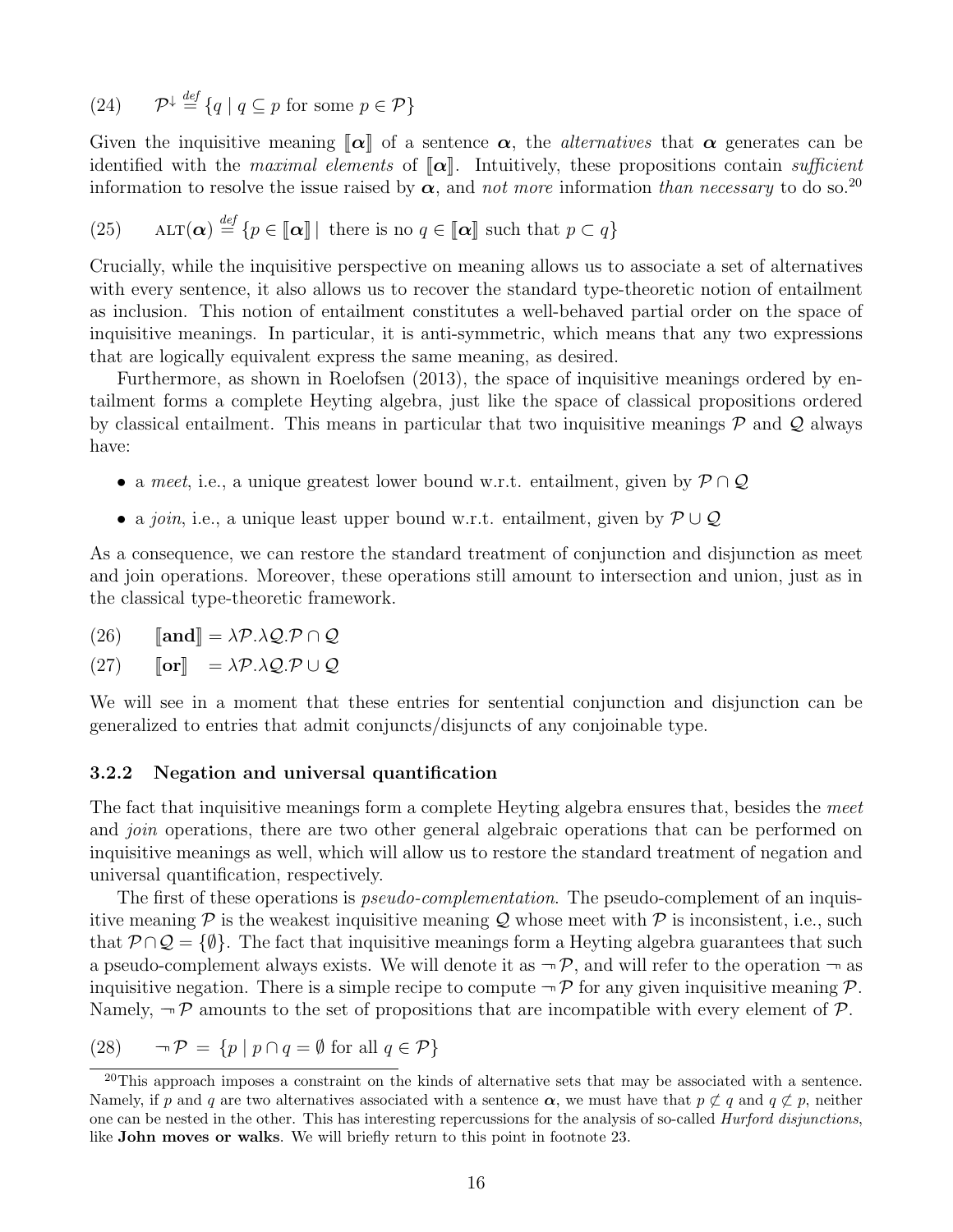Just like in classical type-theoretic semantics we may now treat sentential negation as expressing pseudo-complementation; and again, we will see in a moment that this treatment can be generalized straightforwardly so as to apply to non-sentential constituents as well.

$$
(29) \qquad [\textbf{not}] = \lambda \mathcal{P}.\neg \mathcal{P}
$$

An observation that will be useful in dealing with some of the examples to be considered below is that  $\neg \mathcal{P}$  always has a unique maximal element, i.e., a unique alternative, namely  $\bigcup \mathcal{P}$ . Thus,  $\neg \mathcal{P}$  may be characterized as follows:

$$
(30) \qquad \neg \mathcal{P} = \{ \overline{\bigcup \mathcal{P}} \}^{\downarrow}
$$

Now let us turn to the other algebraic operation, which is called *relative pseudo-complementation*. The pseudo-complement of an inquisitive meaning  $\mathcal P$  relative to another inquisitive meaning  $\mathcal Q$ is the weakest inquisitive meaning R whose meet with P entails Q, i.e., such that  $P \cap R \models Q$ . The fact that inquisitive meanings form a Heyting algebra again guarantees that such a relative pseudo-complement always exists. We will denote it as  $\mathcal{P} \rightarrow \mathcal{Q}$ , and will refer to the operation  $\rightarrow$ as inquisitive implication. Just as in the case of  $\neg \mathcal{P}$ , there is a simple recipe that can be used to compute  $\mathcal{P} \rightarrow \mathcal{Q}$  for any two inquisitive meanings  $\mathcal{P}$  and  $\mathcal{Q}$ . Namely,  $\mathcal{P} \rightarrow \mathcal{Q}$  amounts to the set of propositions p such that for every  $p' \subseteq p$ , if  $p' \in \mathcal{P}$  then  $p' \in \mathcal{Q}$  as well.<sup>21</sup>

(31) 
$$
\mathcal{P} \rightarrow \mathcal{Q} = \{p \mid \text{for every } p' \subseteq p : \text{if } p' \in \mathcal{P} \text{ then } p' \in \mathcal{Q}\}\
$$

Relative pseudo-complementation plays a crucial role in the classical treatment of the determiner every. In alternative/possibility semantics this treatment is lost, because the underlying algebraic structure of the classical framework is not maintained. In inquisitive semantics, on the other hand, it is naturally recovered:

(32) 
$$
\llbracket \mathbf{every} \rrbracket = \lambda P_{\langle e,T \rangle} \lambda Q_{\langle e,T \rangle} \cdot \bigcap_{x \in D} (Px \to Qx)
$$

In a moment, we will see several examples illustrating the consequences of this treatment of **every**.

## 3.3 A compositional inquisitive semantics fragment

We now specify a compositional inquisitive semantics for a small fragment of English, extending the possibility semantics fragment on page 7.

(i)  $\mathcal{P} \rightarrow \mathcal{Q} = \{p \mid \wp(p) \cap \mathcal{P} \subseteq \mathcal{Q}\}\$ 

<sup>&</sup>lt;sup>21</sup>It may be useful to note that, since the set of all propositions p' such that  $p' \subseteq p$  and  $p' \in \mathcal{P}$  can be denoted compactly as  $\wp(p) \cap \mathcal{P}$ , we could also characterize  $\mathcal{P} \rightarrow \mathcal{Q}$  as follows: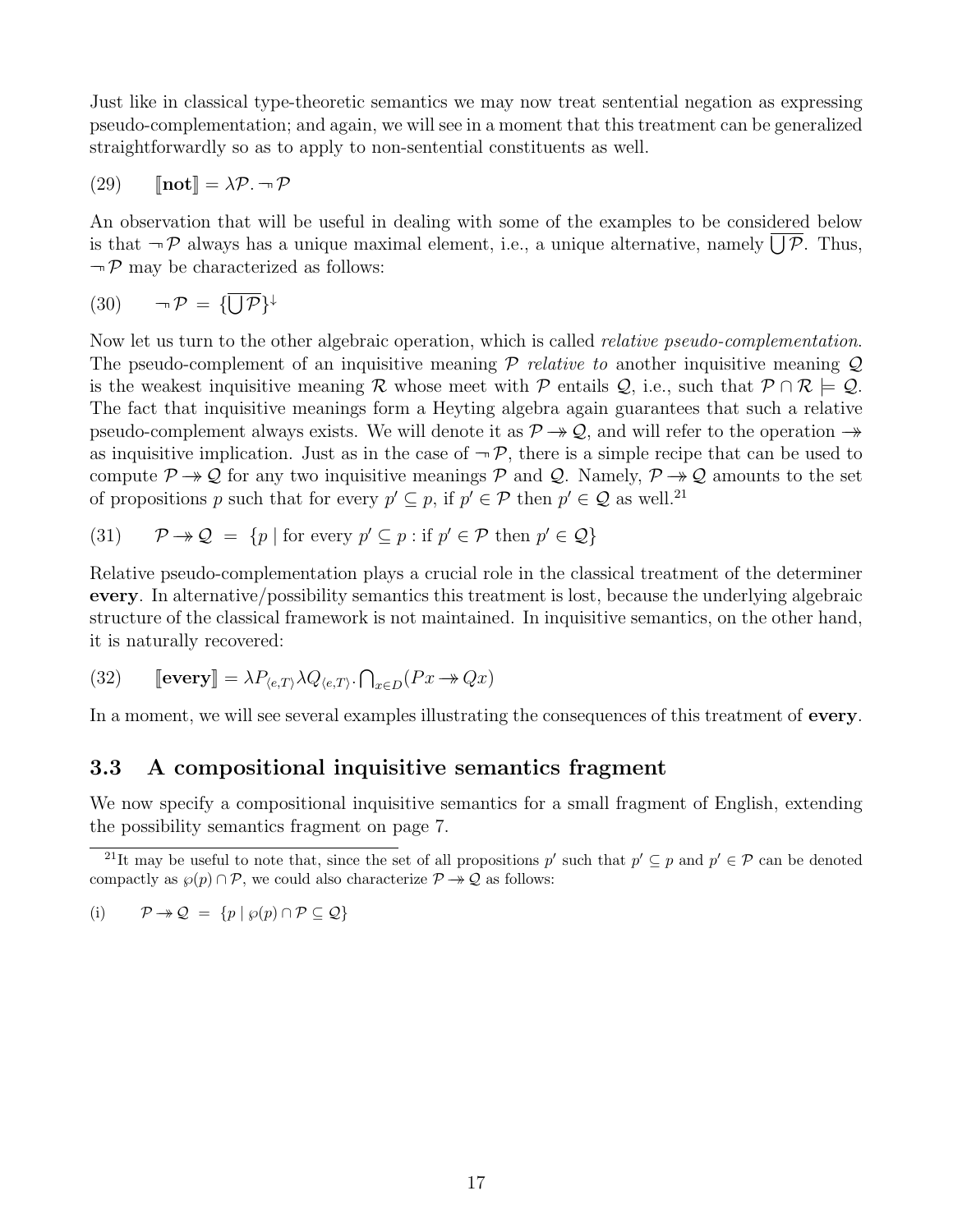• Proper names and variables:

• Connectives:

• Verbs and nouns:

$$
-\llbracket \mathbf{John} \rrbracket_g = j \qquad -\llbracket \mathbf{walk} \rrbracket = \lambda x_e . \{ |Wx| \}^{\downarrow} \n- \llbracket x \rrbracket_g = g(x) \qquad - \llbracket \mathbf{man} \rrbracket = \lambda x_e . \{ |Mx| \}^{\downarrow} \n- \llbracket \mathbf{seen} \rrbracket = \lambda x_e . \{ |Syx| \}^{\downarrow} \n- \llbracket \mathbf{see} \rrbracket = \lambda x_e \lambda y_e . \{ |Syx| \}^{\downarrow}
$$

- Quantifiers and wh-phrases:
- $\left\Vert \mathbf{or}_{\tau}\right\Vert =\lambda X_{\tau}\lambda Y_{\tau}.X\cup Y$  $\left[\nabla \mathbf{H} \mathbf{H} \mathbf{H} \mathbf{H} \mathbf{H} \mathbf{H} \mathbf{H} \mathbf{H} \mathbf{H} \mathbf{H} \mathbf{H} \mathbf{H} \mathbf{H} \mathbf{H} \mathbf{H} \mathbf{H} \mathbf{H} \mathbf{H} \mathbf{H} \mathbf{H} \mathbf{H} \mathbf{H} \mathbf{H} \mathbf{H} \mathbf{H} \mathbf{H} \mathbf{H} \mathbf{H} \mathbf{H} \mathbf{H} \mathbf{H} \mathbf{H} \mathbf{H} \mathbf{H} \mathbf{H}$  $\left\Vert \mathbf{not}_{T}\right\Vert =\lambda \mathcal{P}_{T}$ .  $\neg \mathcal{P}$  $- \left[ \textbf{not}_{\langle e, T \rangle} \right] = \lambda P_{\langle e, T \rangle}.\lambda x. \neg P x$ • Existential closure:  $[\exists] = \lambda \mathcal{P}_T \cdot {\{\bigcup \mathcal{P}\}}^{\downarrow}$  $[\![\mathbf{who}]\!] = \lambda P_{\langle e, T \rangle} \cdot \bigcup_{x \in D_e} Px$  $- \llbracket \textbf{which} \rrbracket = \lambda P_{\langle e, T \rangle}.\lambda Q_{\langle e, T \rangle}.\bigcup_{x \in D_e} (Px \cap Qx)$  $- \quad \text{[nobody]} = \lambda P_{\langle e, T \rangle} \cdot \bigcap_{x \in D_e} \neg P x$  $\left[\text{no}\right] = \lambda P_{\langle e,T \rangle} \cdot \lambda Q_{\langle e,T \rangle} \cdot \bigcap_{x \in D_e} (Px \rightarrow \neg Qx)$  $-$  [everyone]  $= \lambda P_{\langle e,T \rangle} \cdot \bigcap_{x \in D_e} Px$  $-$  [every] =  $\lambda P_{\langle e,T\rangle} \cdot \lambda Q_{\langle e,T\rangle} \cdot \bigcap_{x\in D_e} (Px \to Qx)$

We will comment on the various elements of this fragment, focusing on differences w.r.t. alternative/possibility semantics.

#### 3.3.1 Verbs, nouns, proper names, and variables

In inquisitive semantics we want the meaning of a simple sentence like **John walks** to be a downward closed set of propositions, namely  $\{ |Wj|\}^{\downarrow}$ . So we let the verb walk denote a function that maps any individual  $x$  to the set of propositions which contain enough information to establish that x walks.

(33) 
$$
\llbracket \textbf{walks} \rrbracket = \lambda x. \{ |Wx| \}^{\downarrow}
$$

$$
= \lambda x. \{ p \mid x \text{ walks in every } w \in p \}
$$

A proper name like John just denotes an individual (rather than the singleton set containing that individual, as in alternative semantics), and the same goes for variables. If such an individual combines with the denotation of a verb like walk, the resulting meaning will be a downward closed set of propositions:

(34) 
$$
\llbracket \textbf{walks} \rrbracket (\llbracket \textbf{John} \rrbracket) = [\lambda x. \{ |Wx| \}^{\downarrow}](j)
$$

$$
= \{ |Wj| \}^{\downarrow}
$$

$$
= \{ p \mid \textbf{John walks in every } w \in p \}
$$

#### 3.3.2 Connectives

We already saw above that the inquisitive notion of meaning allows us to restore the standard treatment of sentential conjunction and disjunction as meet and join operations. This result generalizes to arbitrary conjoinable types, yielding a cross-categorical account of conjunction and disjunction. For instance, for the  $\langle e, T \rangle$ -type disjunction sing or dance we get:<sup>22</sup>

 $^{22}$ Recall that we use set-theoretic notation as an abbreviation for type-theoretic notation. Thus, for instance, our entry for sing,  $\lambda x.\{ |Sx|\}^{\downarrow}$ , is to be regarded as an abbreviation for  $\lambda x.\lambda p.(p \subseteq |Sx|)$ . Also, recall that we work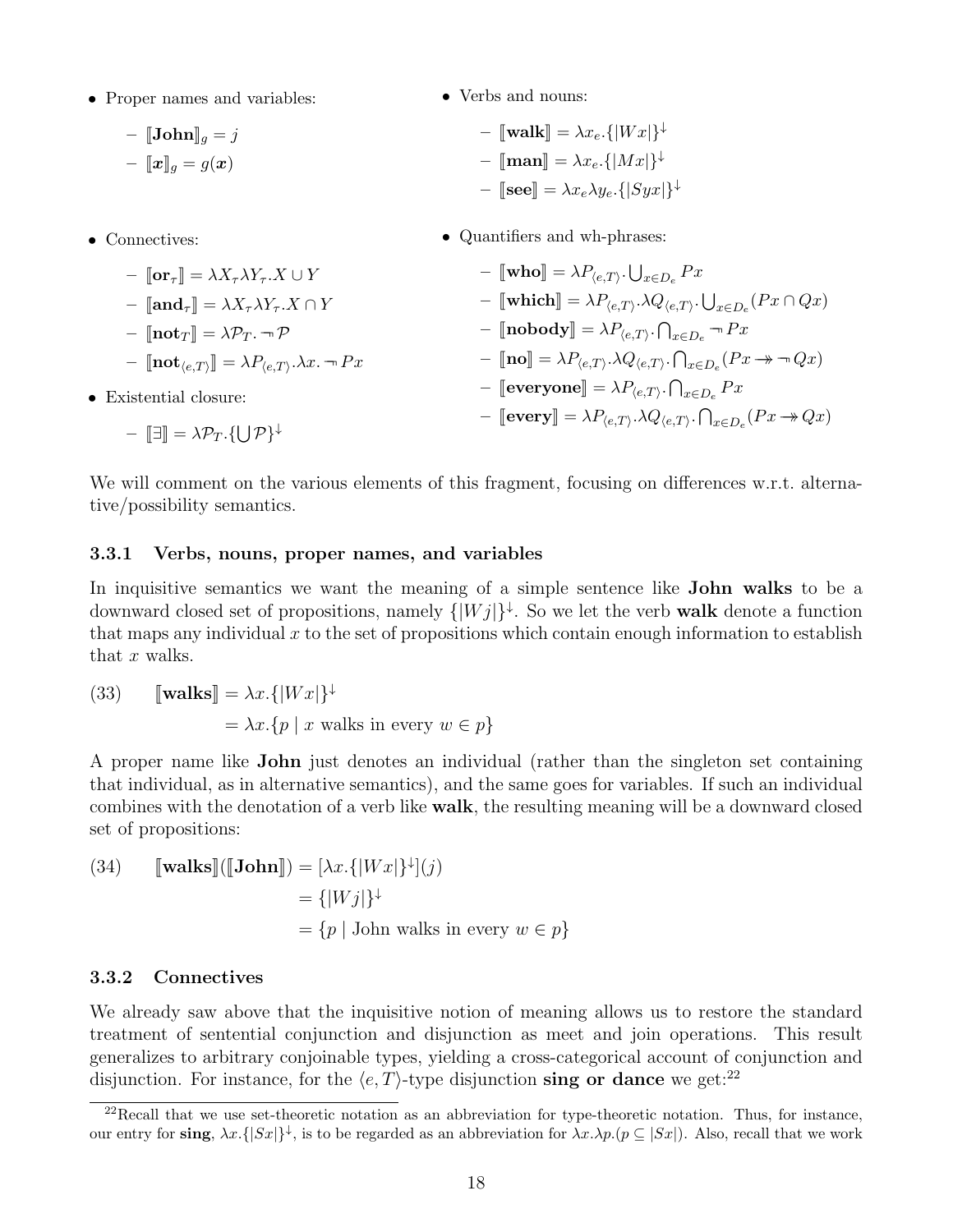### $(35)$  [sing or dance]

$$
= [\![\mathbf{or}\!] \cdot ([\![\mathbf{sing}\!] \cdot ) (\![\mathbf{dance}\!])
$$
\n
$$
= [\lambda P_{\langle e, T \rangle} \cdot \lambda Q_{\langle e, T \rangle} \cdot \lambda x_e \cdot \lambda p_{st} \cdot P(x)(p) \vee Q(x)(p)] (\lambda x_e \cdot \lambda p_{st} \cdot p \subseteq |Sx|) (\lambda x_e \cdot \lambda p_{st} \cdot p \subseteq |Dx|)
$$
\n
$$
= \lambda x_e \cdot \lambda p_{st} \cdot (p \subseteq |Sx| \vee p \subseteq |Dx|)
$$
\n
$$
= \lambda x_e \cdot \{|Sx|, |Dx|\}^{\downarrow}
$$

As in alternative semantics, disjunction typically generates alternatives. For instance:

## (36) **John sings or Mary dances** = John sings  $\cup$  [Mary dances] = { $|Sj|, |Dm|$ <sup>}</sup>

This meaning has two maximal elements, namely, the proposition that John sings, and the proposition that Mary dances:

## (37) ALT(John sings or Mary dances) =  $\{ |Sj|, |Dm|\}$

Thus, we recover the alternative-generating treatment of disjunction that was argued for on an empirical basis by Simons (2005), Alonso-Ovalle (2006) and Aloni (2007). However, now this behavior is not stipulated, but *follows* from the standard treatment of disjunction as a join operation in the given space of meanings (cf. Roelofsen,  $2015$ ).<sup>23</sup>

Next, consider conjunction. Restoring the standard treatment of conjunction as a meet operator does not only re-establish the link between entailment and conjunction, but also resolves the empirical problems pointed out above. First, performing intersection now yields the right results for cases that were problematic in alternative and possibility semantics.

## (38)  $\blacksquare$  John sings and Mary dances  $\blacksquare =$  John sings  $\lozenge \blacksquare$  Mary dances

$$
= \{|Sj|\}^{\downarrow} \cap \{|Dm|\}^{\downarrow}
$$

$$
= \{|Sj| \cap |Dm|\}^{\downarrow}
$$

$$
= \{|Sj \land Dm|\}^{\downarrow}
$$

As desired, **John sings and Mary dances** is predicted to have a unique alternative, namely, the proposition that John sings and Mary dances. Moreover, unlike the pointwise conjunction operation that we considered above, intersection is obviously idempotent, which means that the problem with spurious alternatives no longer arises:

## (39) ALT(John sings or dances and John sings or dances) =  $\{|Sj|, |Dj|\}$

with the explicit type-theoretic definition of union whenever the arguments are regarded as functions rather than sets, as in  $(35)$ .

<sup>&</sup>lt;sup>23</sup> Note that if one disjunct entails the other, as in **John moves or walks**, then the resulting meaning contains just one alternative, namely  $|Mj|$ . This makes it possible to explain the oddness of these so-called *Hurford* disjunctions (cf. Hurford, 1974; Chierchia et al., 2009; Katzir and Singh, 2013) in terms of redundancy. After all, **John moves or walks** is synonymous with just **John moves**; the second disjunct does not make any contribution to the meaning of the disjunction as a whole. On the other hand, in alternative semantics the meaning of John moves or walks consists of two alternatives,  $|M_j|$  and  $|W_j|$ , one of which is contained in the other (as we saw in Section 3.1.1). Thus, in alternative semantics **John moves or walks** is not synonymous with just **John moves**, which means that its oddness cannot be explained directly in terms of redundancy (this point is discussed in more detail in Ciardelli and Roelofsen, 2016).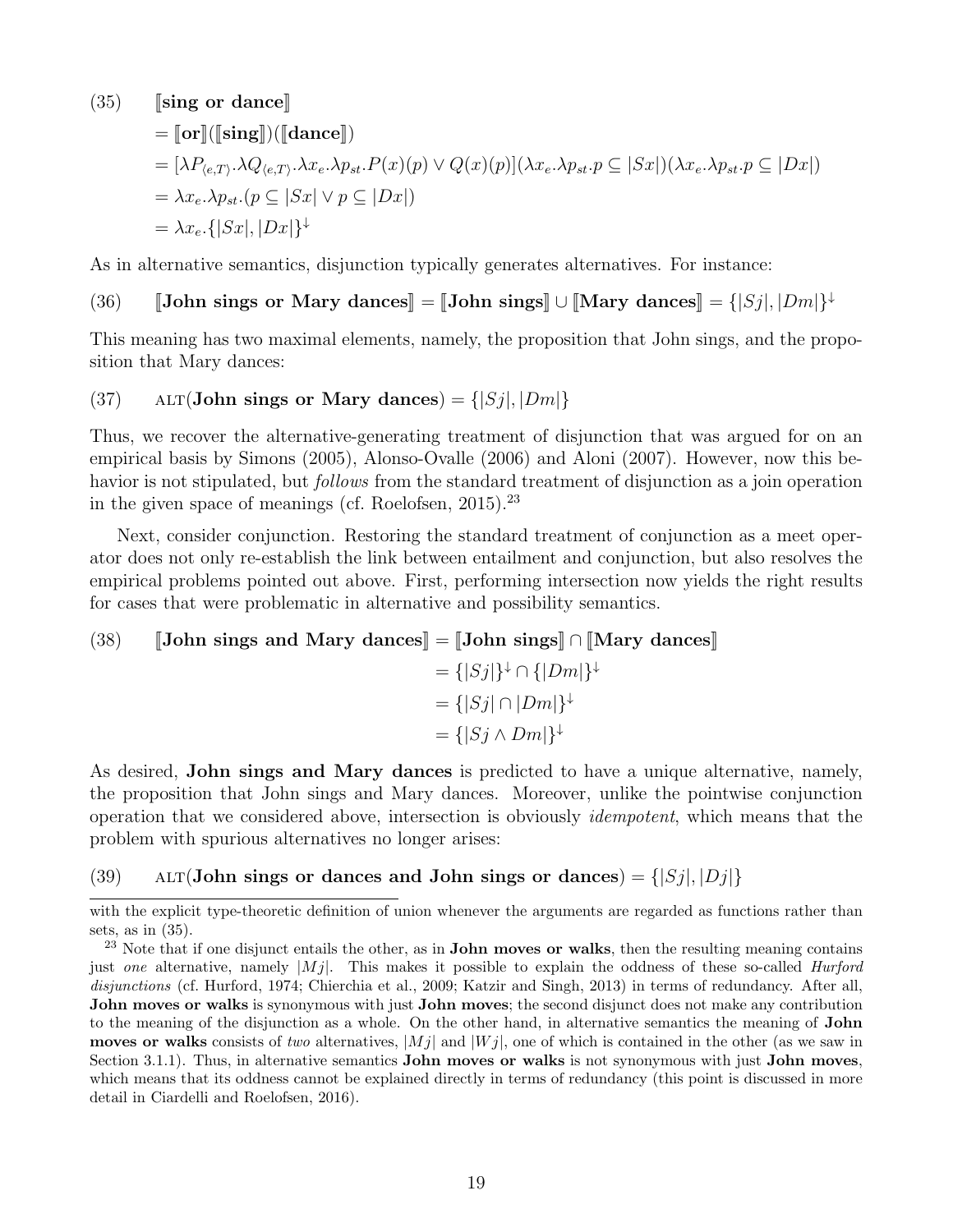More generally, since conjunction is treated again as performing the meet operation with respect to entailment, it regains its familiar, well-understood logical features.

The problems discussed above for pointwise conjunction do not only concern connectives like and. Rather, all items with a conjunctive semantics are affected, including universal quantifiers like everybody and determiners like which. These items, which we will consider in more detail momentarily, can now be treated in terms of plain intersection.<sup>24</sup>

Let us now turn to negation. We have seen above that the inquisitive notion of meaning enables us to capture sentential negation as pseudo-complementation, as in the classical typetheoretic framework. This result can be generalized in order to obtain a treatment of negation that applies to constituents of type  $\langle e, T \rangle$ , such as verb phrases.

(40) 
$$
\left[\mathbf{not}_{\langle e,T\rangle}\right] = \lambda P_{\langle e,T\rangle}.\lambda x. \neg P x
$$

For instance, applying this generalized negation to **dance** of type  $\langle e, T \rangle$ , we again obtain an item of type  $\langle e, T \rangle$ . As desired, **not dance** denotes a function that maps an individual to a set of propositions consisting exclusively of worlds in which the individual doesn't dance.

(41) 
$$
\begin{aligned} \llbracket \textbf{not} \textbf{ dance} \rrbracket &= \llbracket \textbf{not} \rrbracket (\llbracket \textbf{dance} \rrbracket) \\ &= [\lambda P_{\langle e, T \rangle} . \lambda x. \neg P x] (\lambda x. \{|Dx|\}^{\downarrow}) \\ &= \lambda x. \neg \{|Dx|\}^{\downarrow} \\ &= \lambda x. \{p \mid w \notin |Dx| \text{ for all } w \in p\} \\ &= \lambda x. \{|\neg Dx|\}^{\downarrow} \end{aligned}
$$

Note that negation, both at sentence and at VP level, has the effect of flattening its argument set, meaning that the set of propositions arising from a negated constituent always contains a unique alternative. While this effect doesn't make a difference in the example above since dance only generates a single alternative to begin with, it is crucial in the following derivation, where negation applies to a disjunctive verb phrase.

(42) [not sing or dance] = [not][[sing] 
$$
\cup
$$
 [dance])  
\n=  $[\lambda P_{\langle e,T \rangle} \cdot \lambda x \cdot \neg Px](\lambda x.(\{|Sx|\} \downarrow \cup \{|Dx|\} \downarrow))$   
\n=  $\lambda x \cdot \neg (\{|Sx|\} \downarrow \cup \{|Dx|\} \downarrow)$   
\n=  $\lambda x.\{p \mid w \notin |Sx| \text{ and } w \notin |Dx| \text{ for all } w \in p\}$   
\n=  $\lambda x.\{|\neg Sx \wedge \neg Dx|\} \downarrow$ 

As expected, not sing or dance denotes a function that maps every individual  $x$  to the set of propositions consisting only of worlds where x neither sings nor dances. This set of propositions contains a unique alternative, namely the set of all worlds where  $x$  neither sings nor dances.

#### 3.3.3 Quantifiers

Since the inquisitive notion of meaning enriches the classical one, the denotations of generalized quantifiers (GQs) in our inquisitive semantics fragment necessarily differ from those in a classical

 $^{24}$ Had we wanted to include entries for these items in the possibility semantics fragment from Section 2, we would have had to rely on pointwise intersection.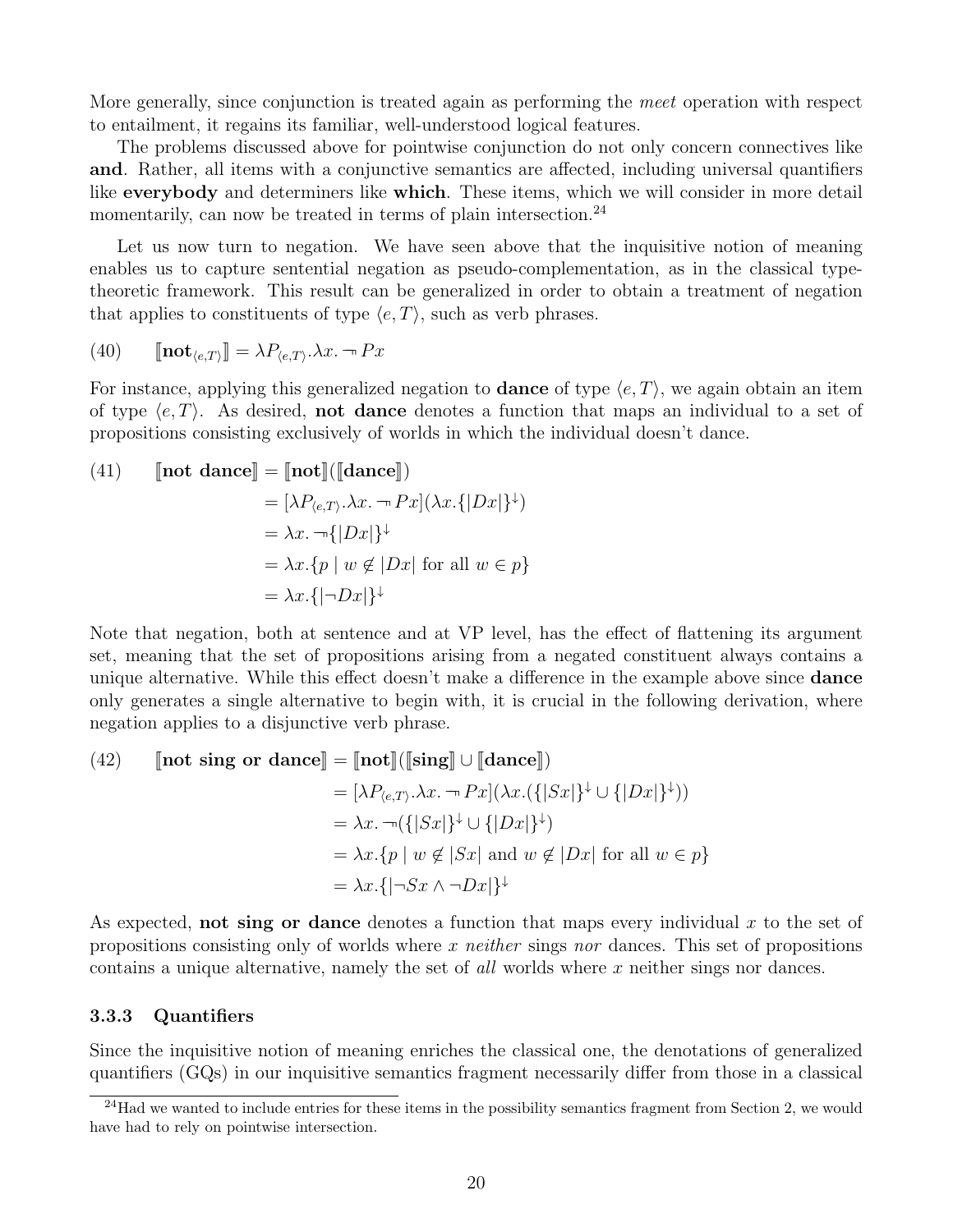extensional framework. They do, however, closely mirror classical GQs. Let us see how exactly.

In an extensional setting, the denotation of a sentence in a world is a truth value. This is reflected in the semantic objects assigned to GQs. These semantic objects, which we will also just call GQs, are of type  $\langle \langle e, t \rangle, t \rangle$ , i.e., sets of properties. A GQ like every man can thus combine with a verb phrase of type  $\langle e, t \rangle$ , such as **sings**; the end result is of type t. One important feature of this setup is that GQs, being sets of properties, can be compounded by means of algebraic operations like *meet* and *join*. For instance, the GQ expressed by **every man and no woman** can be obtained by taking the intersection (meet) of the GQ expressed by every man and that expressed by no woman.

In inquisitive semantics, the meaning of a sentence is a set of propositions. In the same way as in the classical setting, this is reflected in the semantic objects assigned to GQs, which now have type  $\langle \langle e, T \rangle, T \rangle$ . A GQ like every man can still combine with a verb phrase like sings. The difference is that the latter is now of type  $\langle e, T \rangle$  and the end result is of type T.

(43) 
$$
\begin{aligned} \text{[every man sings]} &= \text{[every man} \text{][sings]}) \\ &= [\lambda P_{\langle e, T \rangle} \cdot \bigcap_{x \in D_e} (\{|Mx|\}^{\downarrow} \to Px)](\lambda x. \{|Sx|\}^{\downarrow}) \\ &= \bigcap_{x \in D_e} (\{|Mx|\}^{\downarrow} \to \{|Sx|\}^{\downarrow}) \\ &= \bigcap_{x \in D_e} \{p \mid p \cap |Mx| \subseteq |Sx|\} \\ &= \{p \mid \forall x \in D_e : p \cap |Mx| \subseteq |Sx|\} \end{aligned}
$$

The resulting set of propositions contains one maximal element, which is the set of worlds  $w$  where the set of men,  $M_w$ , is a subset of the set of individuals who sing,  $S_w$ . So the meaning of every man sings amounts to  $\{w \mid M_w \subseteq S_w\}^{\downarrow}$ .

Even though GQs are now more complex, they still have many of the attractive properties of classical GQs. For instance, just as before, they can be coordinated by means of generalized disjunction and conjunction. To see how, consider the following GQs from our inquisitive semantics fragment.

(44) a. **[every man]** = 
$$
\lambda P_{\langle e,T \rangle} \cdot \bigcap_{x \in D_e} (\{|Mx|\} \downarrow \rightarrow Px)
$$
  
b. **[no woman]** =  $\lambda P_{\langle e,T \rangle} \cdot \bigcap_{x \in D_e} (\{|Wx|\} \downarrow \rightarrow \neg Px)$ 

These lambda terms denote functions that map 'inquisitive properties' (functions from individuals to inquisitive meanings) to sets of propositions. Like any objects of a conjoinable type, these functions can be regarded as encoding sets of n-tuples, i.e., relations, in this case between 'inquisitive properties' and propositions.

(45) a. **[every man]** = {
$$
\langle P_{\langle e,T \rangle}, p_{\langle s,t \rangle} \rangle | p \in \bigcap_{x \in D_e} (\{|Mx|\} \downarrow \rightarrow Px)\}
$$
  
b. **[no woman]** = { $\langle P_{\langle e,T \rangle}, p_{\langle s,t \rangle} \rangle | p \in \bigcap_{x \in D_e} (\{|Wx|\} \downarrow \rightarrow Tx)\}$ 

From this set representation, it is clear that we can take, just like in the classical setting, the intersection and union of these GQs. For instance, we can now obtain the GQ expressed by every man and no woman by taking the intersection (meet) of the above sets:

 $(46)$  [every man and no woman]  $=$  [every man] ∩ |no woman]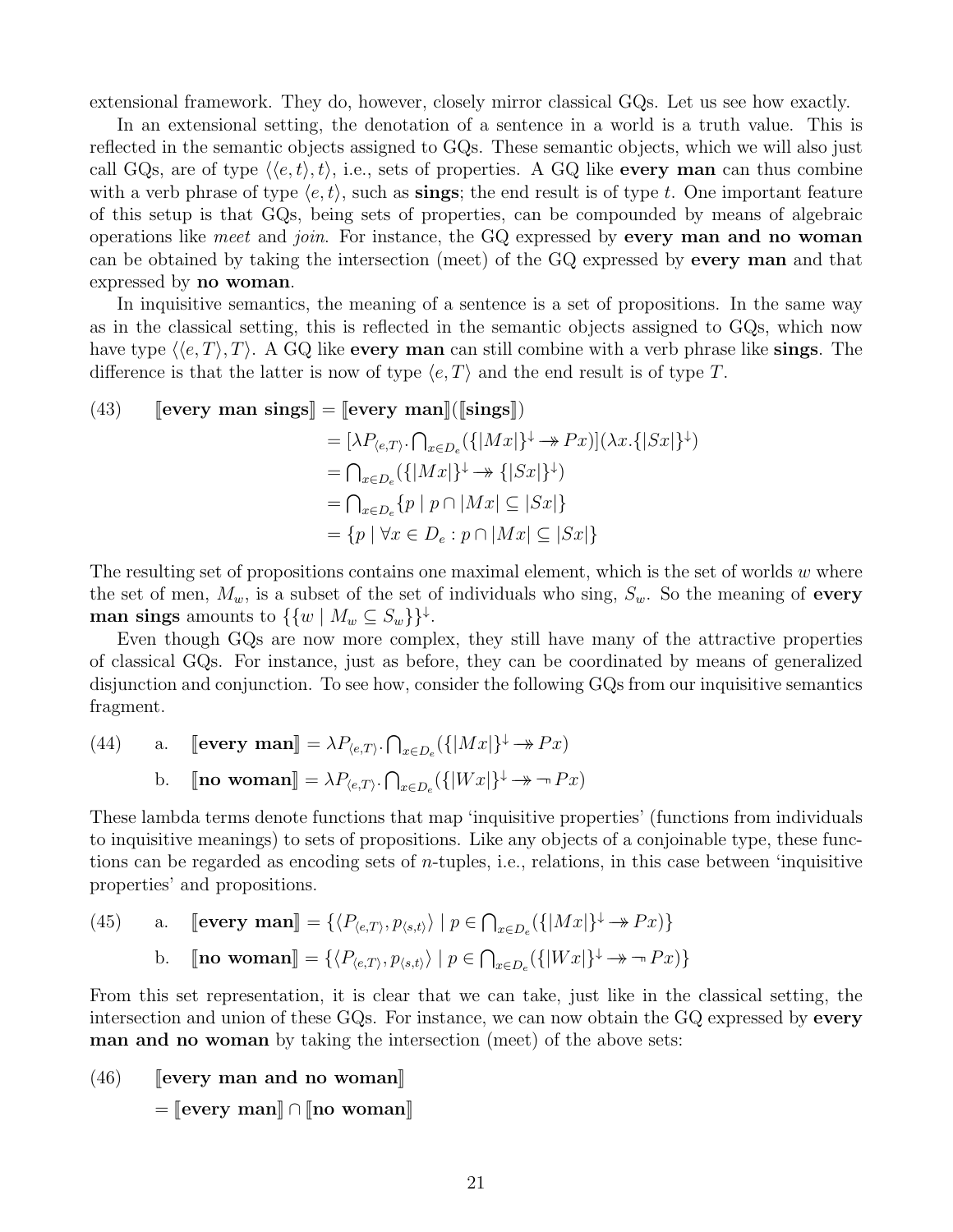$$
= \{ \langle P_{\langle e,T \rangle}, p_{\langle s,t \rangle} \rangle \mid p \in \bigcap_{x \in D_e} (\{|Mx|\} \downarrow \to Px) \text{ and } p \in \bigcap_{x \in D_e} (\{|Wx|\} \downarrow \to \neg Px) \}
$$
  

$$
= \{ \langle P_{\langle e,T \rangle}, p_{\langle s,t \rangle} \rangle \mid p \in \bigcap_{x \in D_e} ((\{|Mx|\} \downarrow \to Px) \cap (\{|Wx|\} \downarrow \to \neg Px)) \}
$$
  

$$
= \lambda P_{\langle e,T \rangle} \cdot \bigcap_{x \in D_e} ((\{|Mx|\} \downarrow \to Px) \cap (\{|Wx|\} \downarrow \to \neg Px))
$$

#### 3.3.4 Wh-phrases

In inquisitive semantics, just as in possibility semantics, wh-phrases like who or which song are treated as GQs, as illustrated in the following examples.<sup>25</sup>

(47) 
$$
\begin{aligned}\n[\text{who sings}] &= [\text{who}]([\text{sings}]) \\
&= [\lambda P_{\langle e, T \rangle} \cdot \bigcup_{x \in D_e} Px](\lambda x. \{|Sx|\}^{\downarrow}) \\
&= \bigcup_{x \in D_e} \{|Sx|\}^{\downarrow} \\
&= \{|Sx| \mid x \in D_e\}^{\downarrow} \\
\text{(48)} \qquad \text{[which song is playing]} = [\text{which}]([\text{song}])([\text{is playing}]) \\
&= [\lambda P_{\langle e, T \rangle} \cdot \lambda Q_{\langle e, T \rangle} \cdot \bigcup_{x \in D_e} (Px \cap Qx)](\lambda x. \{|Sx|\}^{\downarrow})(\lambda x. \{|Px|\}^{\downarrow}) \\
&= \bigcup_{x \in D_e} (\{|Sx|\}^{\downarrow} \cap \{|Px|\}^{\downarrow})\n\end{aligned}
$$

$$
= \bigcup_{x \in D_e} \{ |Sx| \cap |Px| \}^{\downarrow}
$$
  
=  $\{ |Sx| \cap |Px| | x \in D_e \}^{\downarrow}$   
=  $\{ |Sx \wedge Px| | x \in D_e \}^{\downarrow}$ 

Note that these question meanings are downward-closed: they contain all propositions that hold enough information to resolve the issue raised by the question. This differs from the treatment of questions in alternative semantics and possibility semantics. However, the alternatives in our inquisitive question meanings, i.e., the maximal elements, still correspond precisely to the standard Hamblin alternatives for who- and which-questions. For instance:

(49) ALT(which song is playing) = { $|Sx \wedge Px|$  |  $x \in D_e$ }

#### 3.3.5 Uniform typing of quantifiers and wh-phrases

In our inquisitive semantics fragment, GQs and wh-phrases share the same semantic type,  $\langle \langle e, T \rangle, T \rangle$ . As a consequence, wh-phrases inherit some of the properties that are traditionally reserved for GQs. As we will see, this uniform typing opens up novel and interesting ways of analysing certain constructions. At the same time, however, there are also clear-cut differences between GQs and wh-phrases, which are classically derived by assigning these items different types. The uniform typing in inquisitive semantics invites us to reconsider what exactly to regard as the source of those differences between GQs and wh-phrases.

A first consequence of the uniform typing is that, just like GQs can be coordinated by means of generalized conjunction and disjunction, so can wh-phrases. In the following computation for

<sup>&</sup>lt;sup>25</sup>The treatment of which phrases specified here is close to the one proposed by Groenendijk and Stokhof (1984). This treatment is known to face a number of problems (for instance, it assigns the same meaning to which men are bachelors and which bachelors are men), but addressing these is beyond the scope of the present paper. The purpose of the fragment specified here is just to illustrate the workings of the proposed framework.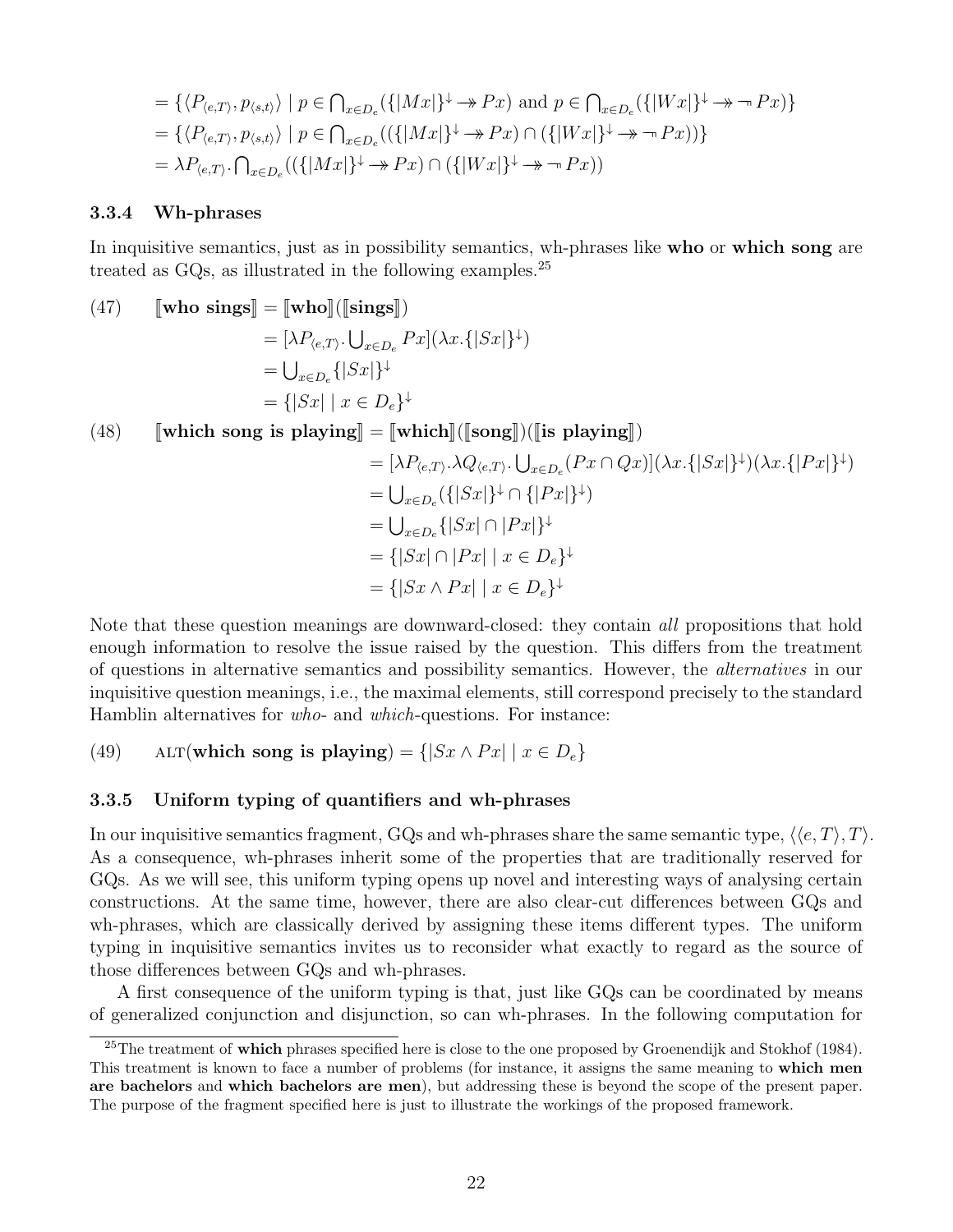which starter and which main dish, we use the same strategy as in the previous example, construing the GQ-denotations as sets of property-proposition pairs.

 $(50)$  [which starter and which main dish]  $=\{P_{\langle e,T\rangle}, p_{\langle s,t\rangle}\}\mid p\in\bigcup_{x\in D_e}(\{|Sx|\}^\downarrow\cap Px) \text{ and } p\in\bigcup_{x\in D_e}(\{|Mx|\}^\downarrow\cap Px)\}$  $=\{\langle P_{\langle e, T\rangle}, p_{\langle s, t\rangle}\rangle \mid p\in \bigcup_{x\in D_e} (\{|Sx|\}^{\downarrow}\cap Px)\cap \bigcup_{x\in D_e} (\{|Mx|\}^{\downarrow}\cap Px)\}$  $=\lambda P_{\langle e, T \rangle}$ .  $\bigcup_{x \in D_e} (\{|Sx|\}^{\downarrow} \cap Px) \cap \bigcup_{x \in D_e} (\{|Mx|\}^{\downarrow} \cap Px)$ 

It is correctly predicted that in order to resolve the issue raised by a question with a conjoined wh-phrase, such as (51) below, one needs to pick a starter and a main dish, which amounts to resolving the issue raised by the conjoined question in (52).

- (51) Which starter and which main dish would you like?
- (52) Which starter would you like, and which main dish would you like?

We straightforwardly derive the same denotations for these two questions, without having to assume ellipsis in the first.

Similarly, an interrogative with a disjunctive wh-phrase such as (53) receives the same denotation as the disjunctive question in (54), reflecting the observation that both questions can be resolved by the same pieces of information: it suffices to pick a tea or to pick a coffee.<sup>26</sup>

- (53) Which tea or which coffee would you like?
- (54) Which tea would you like, or which coffee (would you like)?

Since wh-phrases and GQs have the same type, there is nothing in our semantic framework that prevents them from being coordinated, leading to apparent overgenerations such as \*which man and every woman. This does not mean that a theory formulated in inquisitive semantics is inherently incapable of ruling such structures out, but rather that the explanatory burden has to be placed somewhere else than on the type system. We would like to suggest that this approach may in fact be advantageous, because the coordination of wh-phrases with bona-fide GQs can easily be ruled out on a syntactic basis, allowing for more fine-grained predictions than those made by a type-based account.

A widely-held assumption about the syntax of single wh-interrogatives in English is that the wh-item has to move to a functional head, typically to C, in order to check its morphological [+wh]-feature (among many others, Chomsky, 1977, 1995; Rizzi, 2006). Since wh-movement out of a coordinated phrase is prohibited by island constraints (Ross, 1967), structures like which  $\max_{x}$  did John see  $t_x$  and every woman are ruled out. In contrast, if two wh-phrases are coordinated, the coordinated phrase as a whole bears a [+wh]-feature and can therefore also move as a whole, without violating island constraints.

What is more, the coordination of wh-phrases with bona-fide GQs is not as restricted as it appears at first sight. It becomes acceptable if the wh-item occurs in a quiz-master question or an echo question such as (55).

(55) John saw WHICH man and every woman?

 $^{26}$ For relevant discussion of disjoined wh-questions, see Szabolcsi (1997); Krifka (2001); Haida and Repp (2013) and Ciardelli et al. (2015).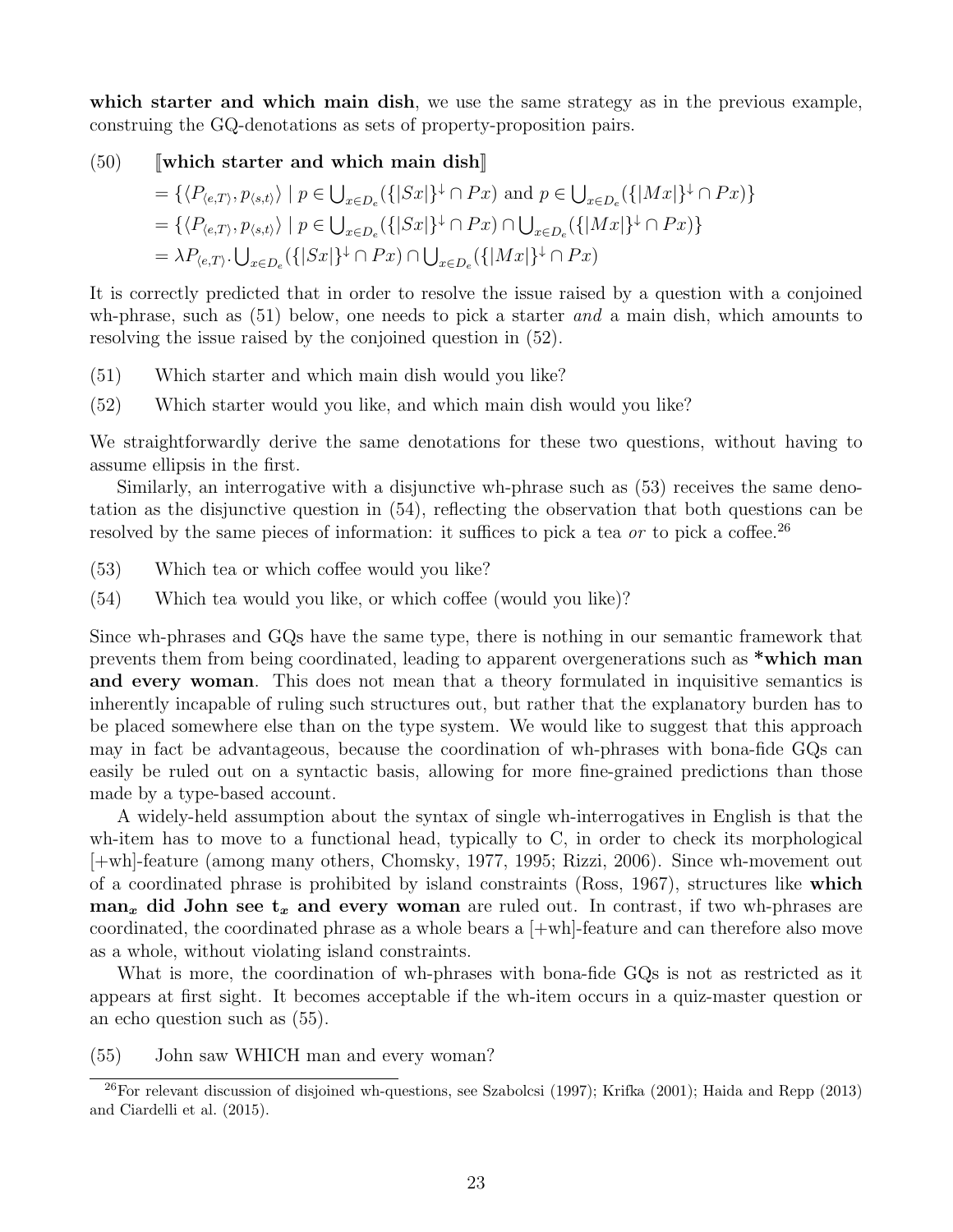This fact can be explained in our framework, provided that wh-movement is not obligatory in these kinds of questions in English, while it cannot directly be explained in a framework that assumes different types for GQs and wh-phrases. $27$ 

A second characteristic that wh-phrases share with GQs in our system is their ability to undergo quantifier raising and to act as binders. Examples like (56) below, which Shan (2004) pointed out to be problematic for alternative semantics (see the discussion on page 5), can be given a straightforward analysis, by letting which man quantifier-raise and trigger lambda abstraction over the verb phrase.<sup>28</sup>

(56) Which man<sub>x</sub> sold which of his<sub>x</sub> paintings?

(57) which man  $\lambda x$ which of  $his_x$  paintings  $\lambda y$  $x \text{ sold } y$ (58)  $\llbracket x \text{ sold } y \rrbracket_q = \{ |Sg(y)g(x)| \}^{\downarrow}$  $\|\lambda y \ x \text{ sold } y\|_q = \lambda y_e \cdot \{ |Syg(x)| \}^{\downarrow}$  $[\![\text{which of his}_x \text{ paintings}]\!]_g = \lambda Q_{\langle e, T \rangle}$ .  $\bigcup_{y \in D_e} (\{|Pg(x)y|\}^{\downarrow} \cap Qy)$  $\llbracket \textbf{which of his}_x \textbf{ paintings } \lambda y \textbf{ x sold } y \rrbracket_g = \bigcup_{y \in D_e} (\{|Pg(x)y|\}^\downarrow \cap \{|Syg(x)|\}^\downarrow)$  $[\![\boldsymbol{\lambda x}\!]$  which of his<sub>x</sub> paintings  $\boldsymbol{\lambda y}\!]$  x sold  $\boldsymbol{y}]\!]_g = \lambda x_e$ .  $\bigcup_{y\in D_e} (\{|Pxy|\}^{\downarrow} \cap \{|Syx|\}^{\downarrow})$  $[\![\text{which man}]\!]_g = \lambda Q_{\langle e,T\rangle} \cdot \bigcup_{z \in D_e} (\{|Mz|\}^{\downarrow} \cap Qz)$ which m  $\lambda x$  which of his<sub>x</sub> p  $\lambda y$  x sold  $y\|_q$  $= \textstyle \bigcup_{z \in D_e} (\{|Mz|\}^\downarrow \cap \bigcup_{y \in D_e} (\{|Pzy|\}^\downarrow \cap \{|Syz|\}^\downarrow))$  $=\bigcup_{z\in D_e}(\{|Mz|\}^{\downarrow}\cap\{|Pzy|\cap|Syz|\mid y\in D_e\}^{\downarrow})$  $=\bigcup_{z\in D_e} (\{|Mz| \cap |Pzy| \cap |Syz| \mid y \in D_e\}^{\downarrow})$  $=\{|Mz \wedge Pzy \wedge Syz| \mid y,z \in D_e\}^{\downarrow}$ 

The third and final possibility that arises from the uniform typing of GQs and wh-phrases is a novel way of deriving pair-list readings for questions like (59).

 $^{27}$ In a classically typed system, it may of course be stipulated that wh-phrases can be type-shifted in order to allow for coordination in the case of echo questions. But then the fact that coordination is ungrammatical in regular questions would have to be explained in a different way.

<sup>&</sup>lt;sup>28</sup>For simplicity, his<sub>x</sub> paintings is treated as a singular relational noun, where Pxy is to be read as y is a painting by x.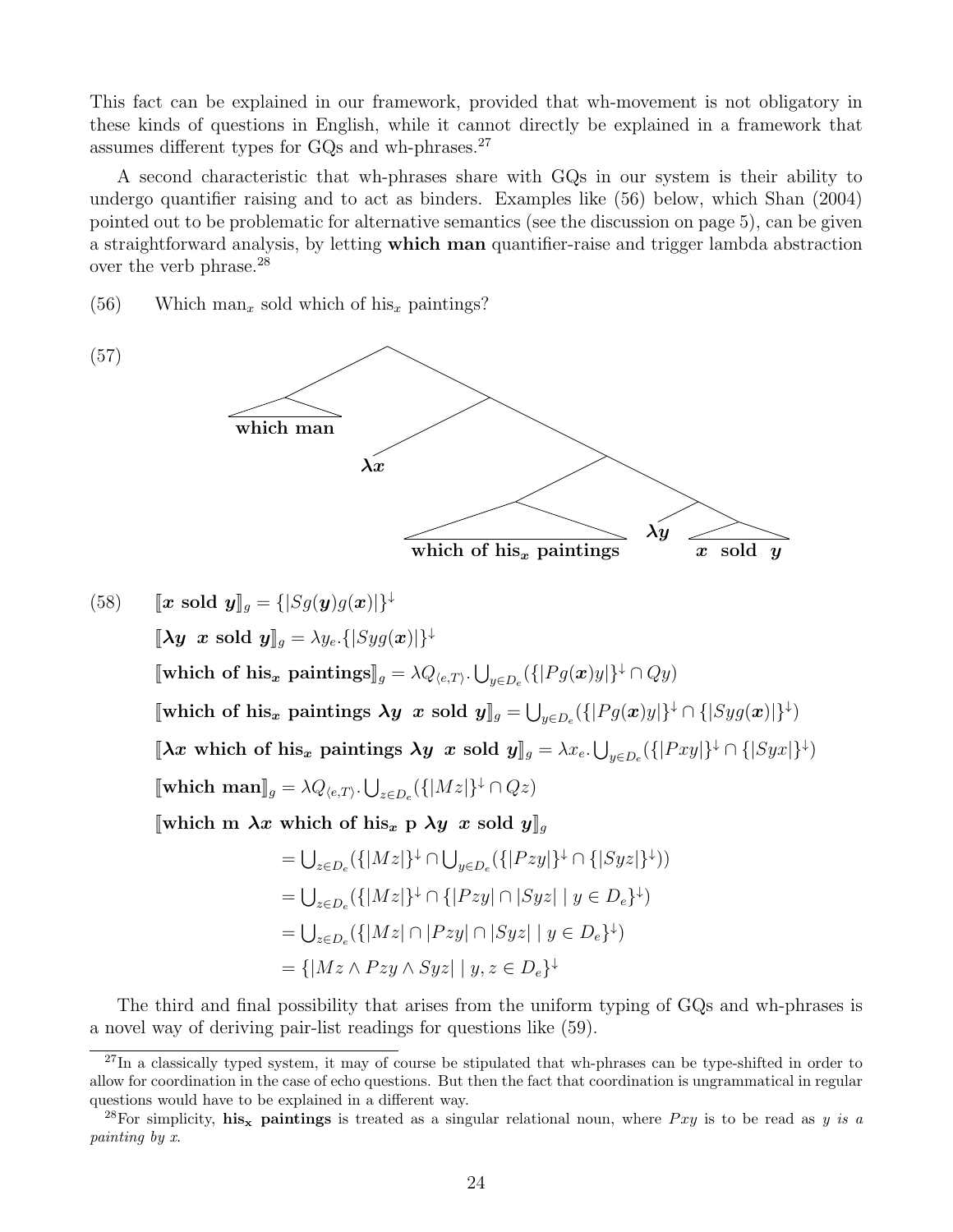#### (59) What did everyone bring for the potluck?

This question has a salient interpretation, called the pair-list reading, on which it is understood as inquiring, for every person, what she brought for the potluck (see, e.g., Groenendijk and Stokhof, 1984; Higginbotham, 1991; Chierchia, 1993; Szabolcsi, 1997). In our framework, this reading can be derived simply by letting the universal outscope the wh-phrase. In a classically typed system, this would be compositionally impossible, whereas here it is unproblematic since interrogatives have the same type as declaratives and, again, wh-phrases have the same type as GQs. The pair-list reading is hence construed as universal quantification ranging over individuals and having scope over a question, or, in other words, as a large conjunction of questions, one for each individual: what did a bring, and what did b bring, and what did c bring,  $\dots$ ? In order to resolve the issue raised by the pair-list question, one has to resolve all issues that are raised by the conjoined questions. To see what this amounts to formally, consider the derivation below for (59).



(61) 
$$
\llbracket x \text{ bring } y \rrbracket_g = \{|Bg(y)g(x)|\}^{\downarrow}
$$

$$
\llbracket \lambda y \ x \text{ bring } y \rrbracket_g = \lambda y_e. \{|Byg(x)|\}^{\downarrow}
$$

$$
\llbracket \text{what} \rrbracket_g = \lambda Q_{\langle e,T \rangle}. \bigcup_{y \in D_e} Qy
$$

$$
\llbracket \text{what } \lambda y \ x \text{ bring } y \rrbracket_g = \bigcup_{y \in D_e} \{|Byg(x)|\}^{\downarrow}
$$

$$
\llbracket \lambda x \text{ what } \lambda y \ x \text{ bring } y \rrbracket_g = \lambda x_e. \bigcup_{y \in D_e} \{|Byx|\}^{\downarrow}
$$

$$
\llbracket \text{everyone} \rrbracket_g = \lambda Q_{\langle e,T \rangle}. \bigcap_{x \in D_e} Qx
$$

$$
\llbracket \text{everyone } \lambda x \text{ what } \lambda y \ x \text{ bring } y \rrbracket_g
$$

$$
= \bigcap_{x \in D_e} \bigcup_{y \in D_e} \{|Byx|\}^{\downarrow}
$$

$$
= \bigcap_{x \in D_e} \{|Byx| \ | \ y \in D_e \}^{\downarrow}
$$

$$
= \{p \ | \text{ for every } x \in D_e, p \subseteq |Byx| \text{ for some } y \in D_e \}
$$

Hence, we can observe again that uniform typing removes constraints that, in a classically typed system, would arise as an immediate consequence of the type difference between GQs and whphrases. As we have already seen in the case of conjoined GQs and wh-phrases, however, there are two sides to this new-gained flexibility, with the danger of overgeneration never too far away. In the case of pair-list readings, on the one hand, we gain the ability to derive these readings in a very natural and transparent fashion, but on the other hand, we now have to find an explanation for those cases in which pair-list readings are blocked. To begin with, not all GQs allow such readings. While everybody lends itself naturally to a pair-list interpretation, for e.g. most this reading seems to be blocked in matrix questions such as (62), though available if the question is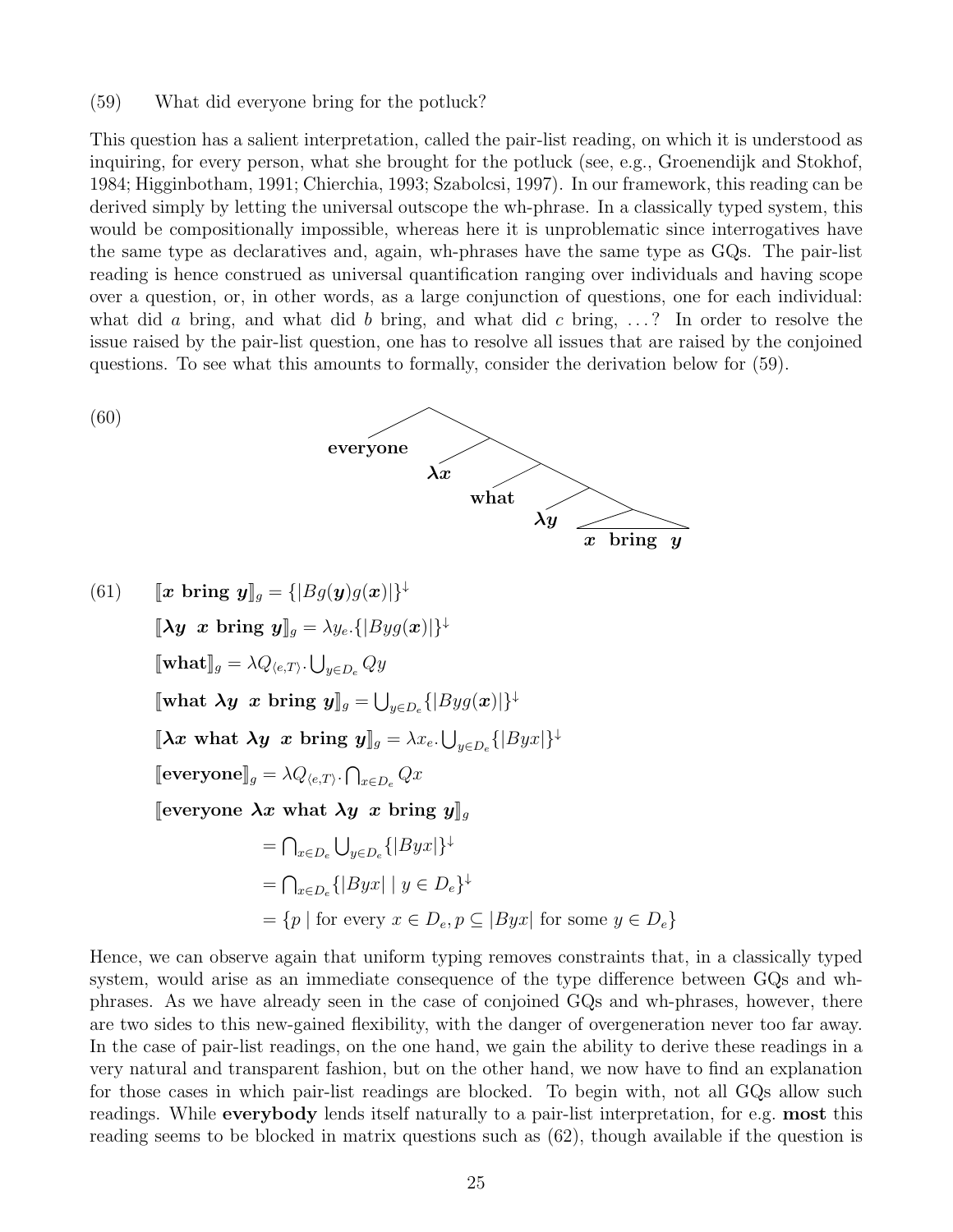embedded under an extensional verb, as in (63) (Szabolcsi, 1997).

- (62) What did most people bring for the potluck?
- (63) John knows what most people brought for the potluck.

Furthermore, there is an asymmetry between GQs occuring in subject position and in object position: the former readily allow pair-list readings, while for the latter these readings are much harder to come by (May, 1985; Achimova et al., 2010). A detailed account of these phenomena lies beyond the scope of the current paper.<sup>29</sup> The discussion here is merely meant to highlight the possibilities that arise from uniform typing.

Summing up this section then, we have seen that the issues with entailment and coordination that arise in alternative semantics may be avoided by reconsidering one of the basic features of the framework, namely, the identification of the meaning of a sentence with the set of alternatives that it generates. By teasing the two notions apart, construing the meaning of a sentence as a downward closed set of propositions, and viewing the maximal elements of this set as the alternatives that the sentence generates, we obtain a semantic framework which allows us to retain on the one hand an alternative-inducing notion of meaning, and on the other hand, the classical type-theoretic account of generalized entailment and coordination.<sup>30</sup>

## 4 Conclusion

While it clearly seems that alternatives have an important role to play in semantics, the specific architecture of Hamblin-style alternative semantics forces us to give up two crucial features of classical compositional semantics, namely, (i) the type-theoretic composition operations of function application and abstraction and (ii) the type-theoretic treatment of cross-categorical entailment and coordination. This leads to a number of problems, both empirical and theoretical.

We have tried to identify precisely which features of alternative semantics are responsible for these issues, and how they could be modified in order to avoid the resulting problems. First, we argued that the compositionality issue stems from the assumption that all expressions denote sets of objects of the corresponding type. This assumption does not seem to have strong conceptual or empirical motivation, and dropping it does not seem to undermine the empirical coverage of the theories that are formulated in alternative semantics. This step led us to the framework of

In principle, focus semantic values may be composed in a pointwise fashion, as in Rooth (1985). As far as we can see, the problems that we pointed out in Section 2 do not directly apply at the level of focus semantic values.

<sup>&</sup>lt;sup>29</sup>Interestingly, the fact that quantifiers like **most** cannot directly scope over questions, unlike quantifiers like every, may be connected to the fact that, in the verbal domain, verbs like believe cannot apply to questions, unlike verbs like know. While these empirical contrasts have so far only been considered in isolation, inquisitive semantics may make it possible to give a unified explanation.

<sup>&</sup>lt;sup>30</sup> A brief note on how *focus* may be treated in our framework, to avoid possible confusion. We are not suggesting that focus semantic values also have to be downward closed sets of propositions, just like ordinary sentential meanings. Rather, the most natural way to deal with focus in our framework would be to let the focus semantic value of an expression be, as usual, a set of objects of the same type as the ordinary semantic value of that expression. For instance, the focus semantic value of a proper name is a set of individuals, and the focus semantic value of a complete sentence is a set of inquisitive meanings, i.e., a set of downward closed sets of propositions. This is just the standard treatment of focus (Rooth, 1985), only the types of objects that certain expressions receive as their ordinary semantic value have changed, and therefore the types of objects that they are assigned as their focus semantic value change accordingly.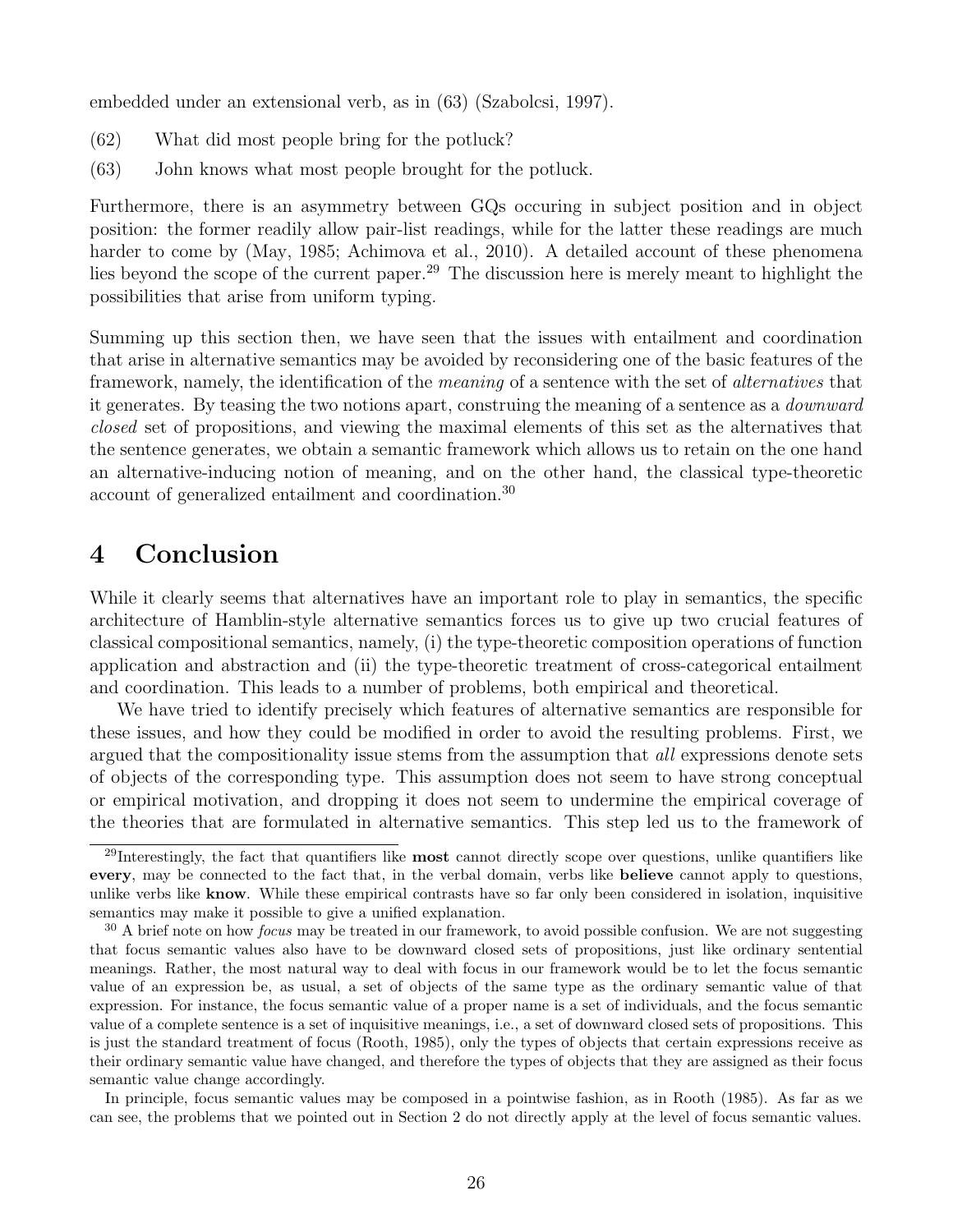possibility semantics, where sentences still denote sets of propositions, but meanings are composed by means of the standard type-theoretic operations.

However, like alternative semantics, possibility semantics still faces the entailment issue, which also leads to problems in the treatment of conjunction. We argued that this issue stems from the assumption that the meaning of a sentence is identical with the set of alternatives that it generates. Once again, this assumption does not seem strictly necessary, neither from a conceptual point of view nor from an empirical one. Conceptually, there is another natural perspective on sentential meanings, motivated in recent work on inquisitive semantics, under which they are construed as sets of propositions that are downward closed. Empirically, all that is required for concrete linguistic applications of the framework is that the meaning of a sentence determine a set of alternatives. If the meaning of a sentence is a downward closed set of propositions, the maximal elements of this set are naturally viewed as the alternatives that the sentence generates. This conception of sentence meanings resolves the entailment issue: the general type-theoretic notion of entailment is recovered, and conjunction and disjunction can again be treated as meet and join operations w.r.t. entailment.

The resulting framework retains a fine-grained notion of meaning, which associates every sentence with a set of alternatives, but has a much more solid type-theoretic foundation than Hamblin-style alternative semantics: meanings are composed by means of the standard typetheoretic composition rules, compared by means of the standard notion of entailment as meaning inclusion, and coordinated by means of standard generalized conjunction and disjunction. In this way, the empirical coverage of the analyses formulated in alternative semantics is preserved, while the observed framework issues are avoided.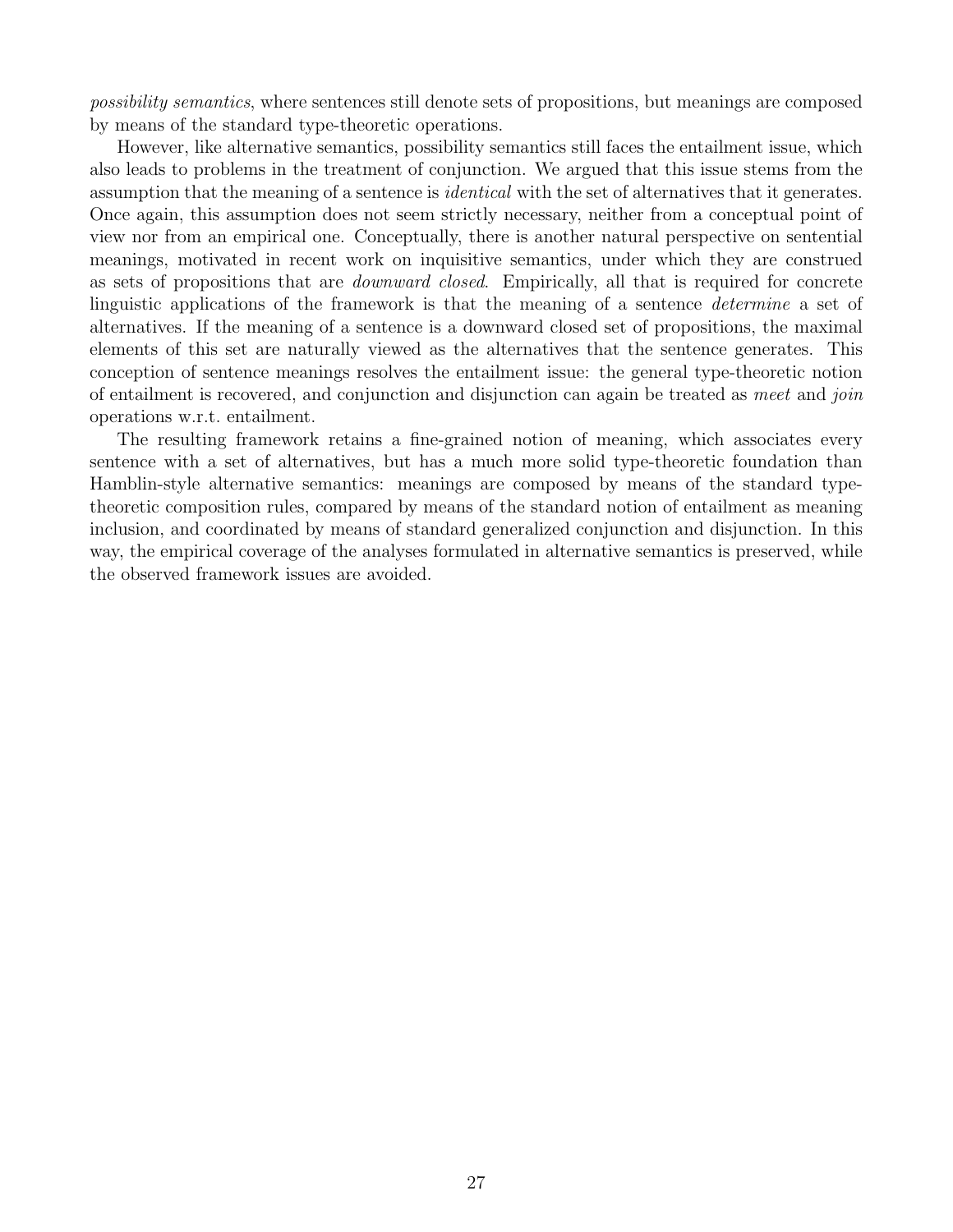# A Pointwise propagation of alternatives as a device for scope-taking

A well-known problem in semantics is the observation that indefinite phrases have the ability to take exceptional wide scope (Farkas, 1981; Fodor and Sag, 1982). For instance, under a salient reading of (64), some relative of mine takes scope over the conditional (Reinhart, 1997). This reading cannot be obtained if scope is determined purely by the LF configuration, since island constraints prevent the indefinite phrase from moving out of the antecedent.

(64) If some relative of mine dies, I will inherit a house.

Kratzer and Shimoyama (2002), drawing inspiration from indeterminate pronouns in Japanese, demonstrate how exceptional scope can be derived as a consequence of composing alternatives via pointwise application: the alternative-generating phrase is interpreted in-situ, and the alternatives it introduces percolate upwards in the tree until they encounter an operator that "binds" them, such as existential closure or negation. It is clear that this alternative percolation is insensitive to island boundaries, and can therefore capture the exceptional scoping behaviour we observe with indefinites.

In contrast, in the framework proposed here pointwise propagation of alternatives cannot be used as a device for scope-taking. Since the mode of composition is classical function application, alternatives do not freely percolate upwards. The system could of course be extended to include an account of exceptional scope, and various options seem compatible with our approach (e.g., Jäger, 2007; Brasoveanu and Farkas, 2011; Onea, 2015)—but exceptional scope cannot arise as a consequence of pointwise propagation of alternatives.

We believe, however, that this limitation does not present an argument against our framework, because we think that letting alternatives do double-duty as a device for scope-taking and modeling e.g. the semantics of questions is in fact problematic.

One problem for the double-duty strategy comes from the realm of embedded interrogatives. Since Hamblin (1973) and Karttunen (1977), it has been one of the standard approaches in question semantics to represent the meaning of interrogatives, both in root and in embedded contexts, as sets of alternatives. If alternatives are additionally used for scope-taking though, then it seems that these different functions can easily get confounded. For an example of this happening, consider the following sentence, where the if-clause contains an embedded interrogative which in turn contains an indefinite inside a scope island.

(65) If John finds out which movies by a famous director are playing at the festival, he'll let us know.

It is not possible to derive the exceptional wide scope reading for the indefinite using pointwise propagation of alternatives as a scoping device, for the following reason. There are two alternativegenerating expressions in the antecedent, the wh-phrase and the indefinite phrase. The indefinite phrase cannot leave its base position in the island, meaning that the alternatives from both sources have to be generated and composed within the scope of the question-embedding verb find out. Furthermore, they are composed by pointwise application, resulting in a flat set of alternatives that holds no information about the source of the alternatives:

 $\{ \text{playing}(x) \mid \text{movie-by}(y, x), \text{directory}(y) \}$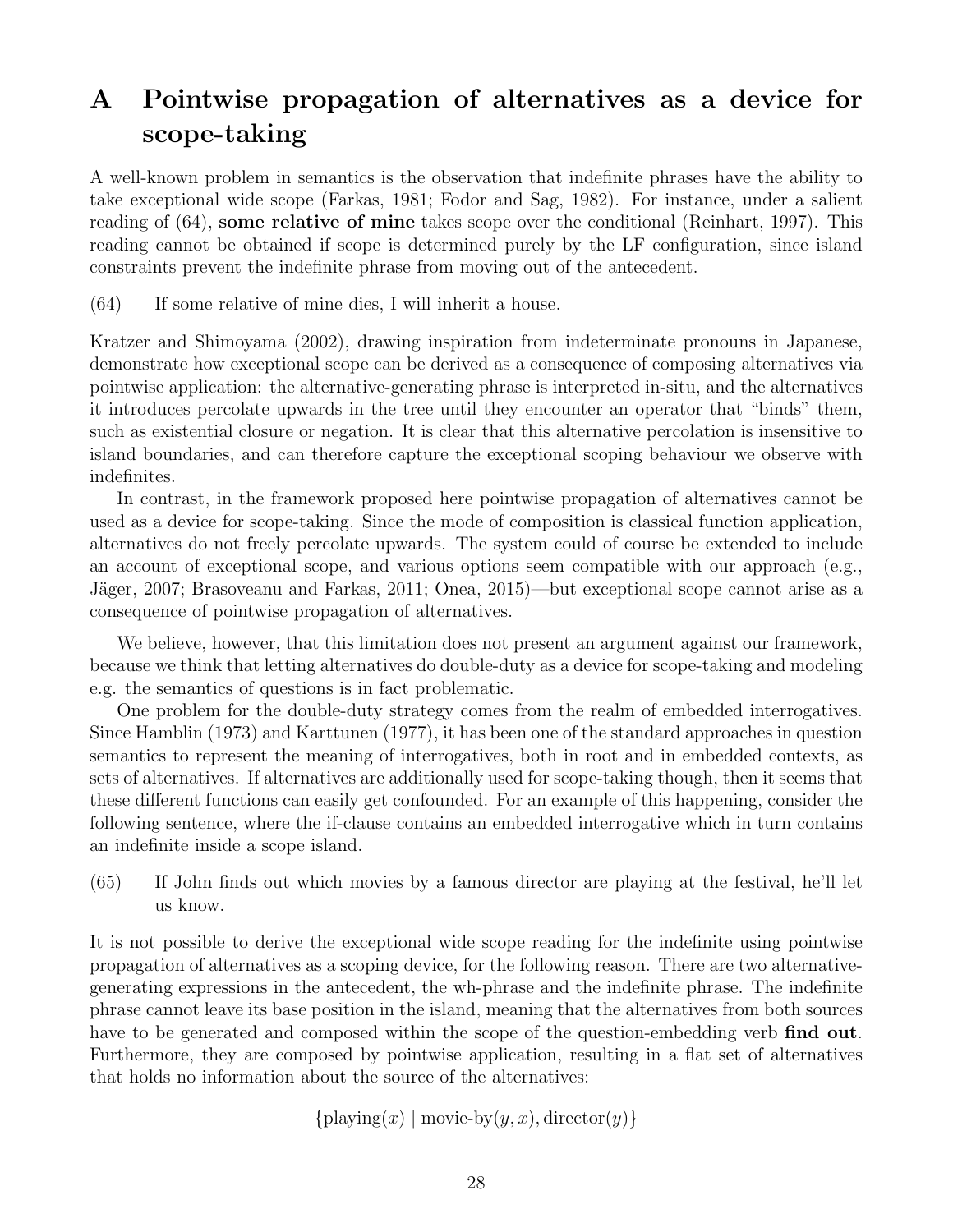This set is passed on in the derivation and subsequent operators have no way of distinguishing between the "alternativehood" introduced by the wh-phrase and that introduced by the indefinite. Such operators could be quantifiers (this has been brought to attention by Charlow (2014) and we will discuss it below) or, as here, elements responsible for the semantics of question-embedding. Extensional question-embedding predicates like find out are usually taken to express a relation between the subject and some answer to the embedded question. Hence, in the derivation of  $(65)$ , an answer needs to be computed from the alternative set denoted by the question.<sup>31</sup> That means that the question denotation, an alternative set, is turned into a proposition and only this proposition can be passed on to the further derivation steps. For the indefinite, this means that its scope is trapped inside the complement clause.

The reason that classical alternative semantics is unable to deal with sentences like (65) seems to be that the alternative sets it operates with are lacking structure. Charlow (2014) proposes a modified alternative semantics that makes it possible to treat the propagation of alternatives in a much more controlled fashion. In particular, alternative sets can be nested, permitting him to distinguish between different sources of alternatives and, thereby, to handle selective scope configurations. It is conceivable that, in Charlow's system, the answer operator would only apply to the *inner* layer of alternatives whereas the *outer* layer would be passed on in the computation, hence allowing for an account of cases like  $(65)$ .

We take the picture so far to indicate that either (i) scope-taking and question semantics should *not both* be treated using alternatives, or (ii), if both scope-taking and question semantics are treated using alternatives, then these alternatives have to come with a richer structure and an overall compositional architecture that is more differentiated than unrestrained pointwise application.

Now, if scope-taking and question semantics should not both be dealt with in terms of the same mechanism, either of them stands in need of a different treatment. In our framework, alternatives are used to model the meaning of questions, but one may wonder whether the other choice is also viable: if question semantics were to be captured in a different way, would pointwise propagation of alternatives be a suitable tool for scope-taking? We believe that the answer is negative.

Let us first consider an argument by Charlow (2014) to the effect that classical alternative semantics is not capable of accounting for selective binding, e.g., for configurations in which multiple indefinites appear together in the same environment and only one of them takes exceptional wide scope. In particular, Charlow holds that in classical alternative semantics we cannot derive the reading of (66-a) in which a rich relative of mine takes exceptional scope without a favorable will doing so as well, and similarly for  $(66-b)$ .

- (66) a. If a rich relative of mine draws up a favorable will, I'll inherit a house.
	- b. If a lawyer visits a rich relative of mine, I'll inherit a house.

The reason behind this limitation is the same as what we observed for example (65): alternative sets lack the structure to distinguish between alternatives from different sources. Therefore, an alternative-evaluating operator cannot single out a certain subset of alternatives; either all alternatives get bound, or none. However, while these examples illustrate the inability of alternative semantics to bind selectively, they don't seem sufficient to show that this framework fails as a general theory of scope-taking. This is because, in principle, configurations like those needed for (66) can be obtained in a nonselective framework if we relax the distribution of the existential closure

<sup>&</sup>lt;sup>31</sup>Whether it is the embedding predicate itself that computes this answer or some designated answer operator is immaterial in this context.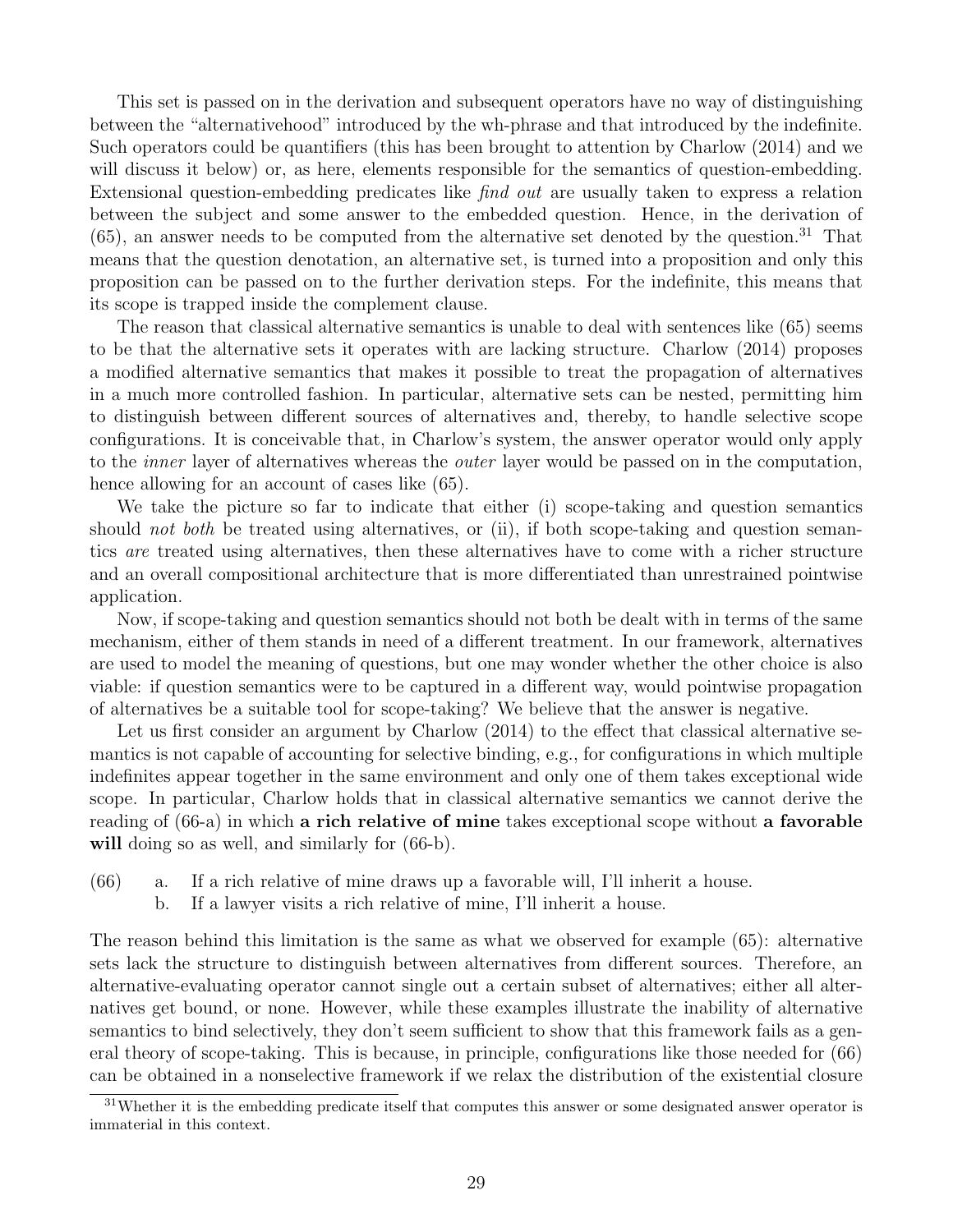operator. Standardly, this operator only applies to sentential constituents, hence necessarily binding all alternatives generated within the respective sentence. In contrast, if it could apply locally to a will or a lawyer, as sketched in (67), then the alternatives introduced by these phrases would be bound at a suitably low position. A second existential closure applying at sentence level would in turn bind the alternatives introduced by a relative of mine.<sup>32</sup> Hence, at first sight it appears that, if we let existential closure apply locally enough, we can achieve the desired effect, overcoming Charlow's challenge.



However, there are also scope configurations that evade this strategy. In (68) for example, one of the indefinites takes exceptional wide scope while the other one—and this is different from  $(67)$ takes *intermediate* scope. Here, **a professor** cannot be bound by a locally applying existential closure operator since this would give it scope below every book. Placing the existential closure higher in the structure, such as above **every book**, is not an option either since this would bind the alternatives from both indefinite phrases.

 $(68)$  Background: There is a course on medieval history at University X, which is not always taught by the same professor. All professors who have taught the course, though, managed to make most of their students very enthusiastic about the topic. So much so that, every year, most students who took the course read every book that their professor recommended.

Most students read every book that a professor recommended for a course on medieval history at University X.

Intended reading: a course > most students > a professor > every book

This example shows that pointwise propagation of alternatives as implemented in classical alternative semantics cannot deal with selective binding and is therefore not a suitable basis for a general theory of scope-taking. In contrast, certain non-alternative-based theories of exceptional scope such as Brasoveanu and Farkas (2011) or Onea (2015) can capture the configuration in (68).

Charlow's enriched alternative semantics is able to deal with this example too, owing to two key characteristics of his system. First, as already mentioned, alternative sets can be nested, allowing for selective quantification. Second, the default mode of composition is standard function application; pointwise application only enters the picture through the semantics of certain type-shifting operators that, in effect, *simulate* pointwise application. This way, Charlow can employ pointwise application in a more controlled way, which gives him a handle on where in the derivation alternatives percolate and where they don't. Thus, it is important to note that, although in Charlow's system scope arises partly through alternative percolation, his framework

<sup>&</sup>lt;sup>32</sup>Of course, the distribution of the existential closure operator would also need to be appropriately restricted, and this is not a trivial problem.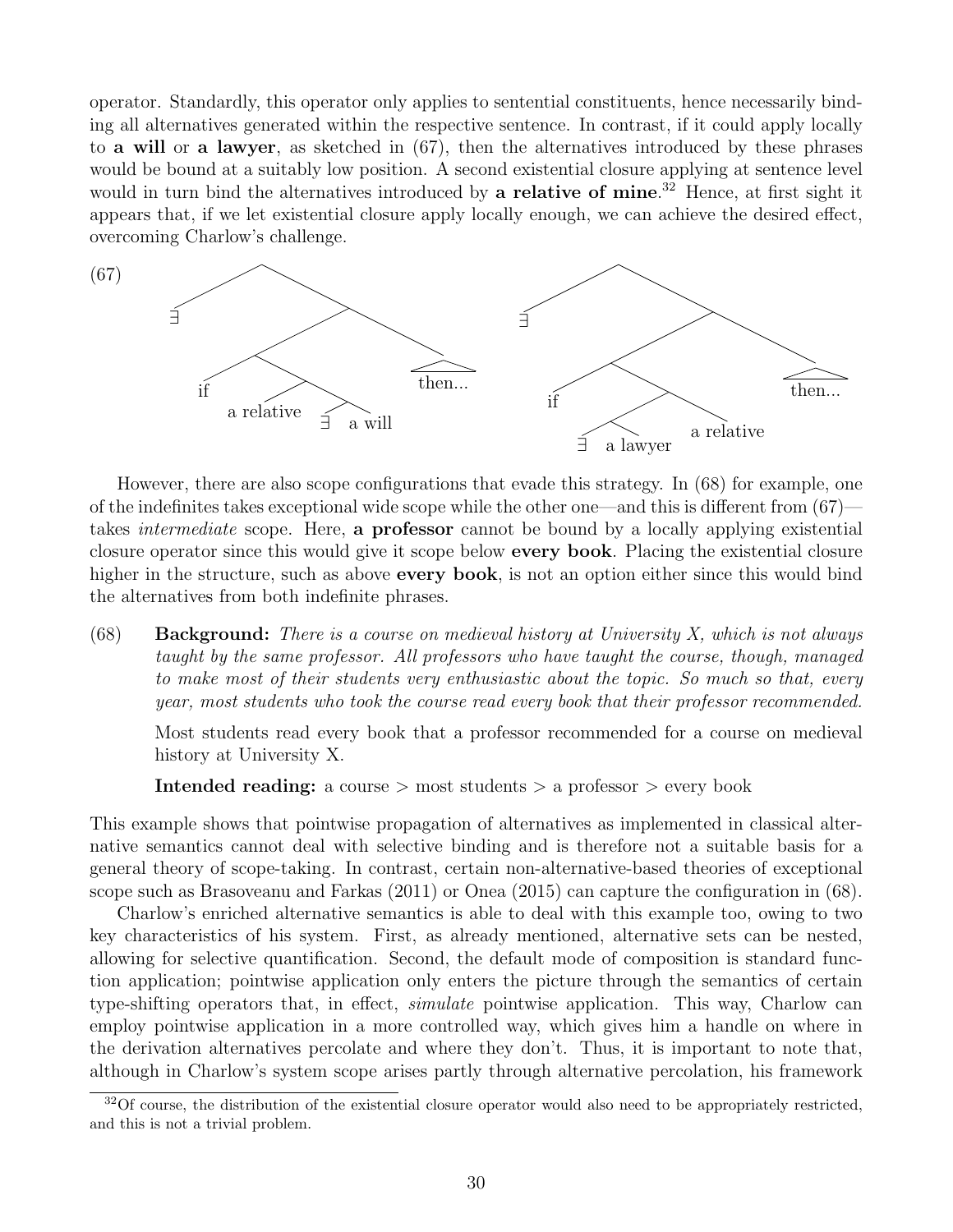is fundamentally different from classical alternative semantics.

We have thus seen that classical alternative semantics is unfit as a general theory of scope: trouble can arise when alternatives are simultaneously used for scope-taking and for question semantics, but *also* when they serve no such double function. We conclude that any theory which employs alternatives for scope-taking—regardless for what else it uses alternatives—needs a richer structure for these alternatives and a way to curb their unrestrained propagation.

## References

- Achimova, A., V. Deprez, and J. Mussolino (2010). What makes pair-list answers available? In the Proceeding of NELS.
- Aloni, M. (2007). Free choice, modals and imperatives. Natural Language Semantics 15 (1), 65–94.
- Alonso-Ovalle, L. (2006). Disjunction in Alternative Semantics. Ph. D. thesis, University of Massachusetts, Amherst.
- Brasoveanu, A. and D. F. Farkas (2011). How indefinites choose their scope. *Linguistics and* Philosophy  $34, 1-55$ .
- Champollion, L. (2015). Ten men and women got married today: Noun coordination and the intersective theory of conjunction. Journal of Semantics.
- Charlow, S. (2014). On the semantics of exceptional scope. Ph. D. thesis, New York University.
- Chierchia, G. (1993). Questions with quantifiers. Natural Language Semantics 1 (2), 181–234.
- Chierchia, G., D. Fox, and B. Spector (2009). Hurford's constraint and the theory of scalar implicatures: evidence for embedded implicatures. In Presuppositions and implicatures, pp. 47–62. MIT Press Cambridge, MA.
- Chomsky, N. (1977). On wh-movement. In Formal syntax, pp. 71–132. New York: Academic Press.
- Chomsky, N. (1995). The minimalist program, Volume 1765. Cambridge University Press.
- Ciardelli, I., J. Groenendijk, and F. Roelofsen (2013). Inquisitive semantics: a new notion of meaning. Language and Linguistics Compass  $\gamma(9)$ , 459–476.
- Ciardelli, I., J. Groenendijk, and F. Roelofsen (2015). Inquisitive semantics. ESSLLI lecture notes, available via www.illc.uva.nl/inquisitivesemantics.
- Ciardelli, I. and F. Roelofsen (2015). Alternatives in Montague grammar. In E. Csipak and H. Zeijlstra (Eds.), *Proceedings of Sinn und Bedeutung*, Göttingen, Germany, pp. 161–178.
- Ciardelli, I. and F. Roelofsen (2016). Hurford's constraint, the semantics of disjunctions. and the nature of alternatives. Manuscript, available on the Semantics Archive.
- Farkas, D. (1981). Quantifier scope and syntactic islands. In *Proceedings of CLS* 7, pp. 59–66.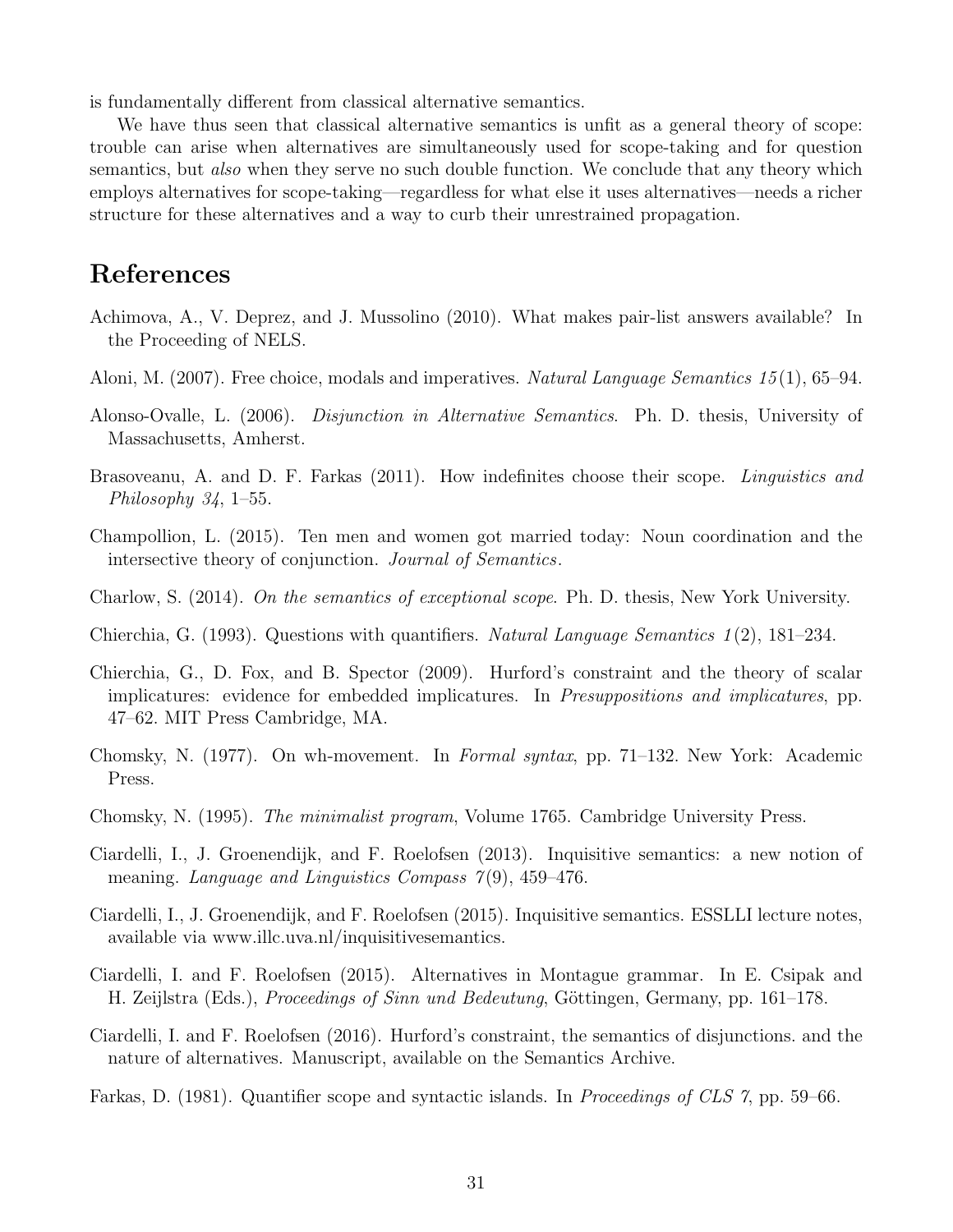- Fodor, J. D. and I. A. Sag (1982). Referential and quantificational indefinites. Linguistics and Philosophy 5, 355–398.
- Groenendijk, J. and M. Stokhof (1984). Studies on the Semantics of Questions and the Pragmatics of Answers. Ph. D. thesis, University of Amsterdam.
- Hagstrom, P. A. (1998). Decomposing questions. Ph. D. thesis, MIT.
- Haida, A. and S. Repp (2013). Disjunction in wh-questions. In *Proceedings of NELS 40*.
- Hamblin, C. L. (1973). Questions in Montague English. Foundations of Language  $10(1)$ , 41–53.
- Higginbotham, J. (1991). Interrogatives i. In L. Cheng and H. Demirdash (Eds.), More papers on wh-movement. MIT Working Papers in Linguistics.
- Hurford, J. (1974). Exclusive or inclusive disjunction. *Foundations of Language 11*(3), 409–411.
- Jacobson, P. (1999). Towards a variable-free semantics. Linguistics and Philosophy 22 (2), 117–185.
- Jäger, G. (2007). Partial variables and specificity. In *Presupposition and Implicature in Composi*tional Semantics, pp. 121–162. Palgrave Macmillan.
- Karttunen, L. (1977). Syntax and semantics of questions. *Linguistics and Philosophy 1*, 3–44.
- Katzir, R. and R. Singh (2013). Hurford disjunctions: embedded exhaustification and structural economy. In Proceedings of Sinn und Bedeuting 18, pp. 201–216.
- Keenan, E. L. and L. M. Faltz (1985). Boolean semantics for natural language. Springer.
- Kratzer, A. and J. Shimoyama (2002). Indeterminate pronouns: The view from Japanese. In Y. Otsu (Ed.), The Proceedings of the Third Tokyo Conference on Psycholinguistics, pp. 1–25.
- Krifka, M. (2001). Quantifying into question acts. Natural language semantics  $9(1)$ , 1–40.
- May, R. (1985). Logical Form: Its structure and derivation, Volume 12. MIT press.
- Menéndez-Benito, P. (2005). The grammar of choice. Ph. D. thesis, University of Massachusetts, Amherst.
- Montague, R. (1970). Universal grammar. Theoria 36 (3), 373–398.
- Montague, R. (1973). The proper treatment of quantification in ordinary English. In J. Hintikka, J. Moravcsik, and P. Suppes (Eds.), Approaches to natural language, pp. 221–242. Springer.
- Novel, M. and M. Romero (2010). Movement, variables and Hamblin alternatives. In *Proceedings* of Sinn und Bedeutung 14, pp. 322–338.
- Onea, E. (2015). Why indefinites can escape scope islands. Linguistics and Philosophy 38 (3), 1–31.
- Partee, B. H. and M. Rooth (1983). Generalized conjunction and type ambiguity. In R. Bäuerle, C. Schwarze, and A. von Stechow (Eds.), Meaning, Use and Interpretation of Language, pp. 115–143. Berlin: De Gruyter.